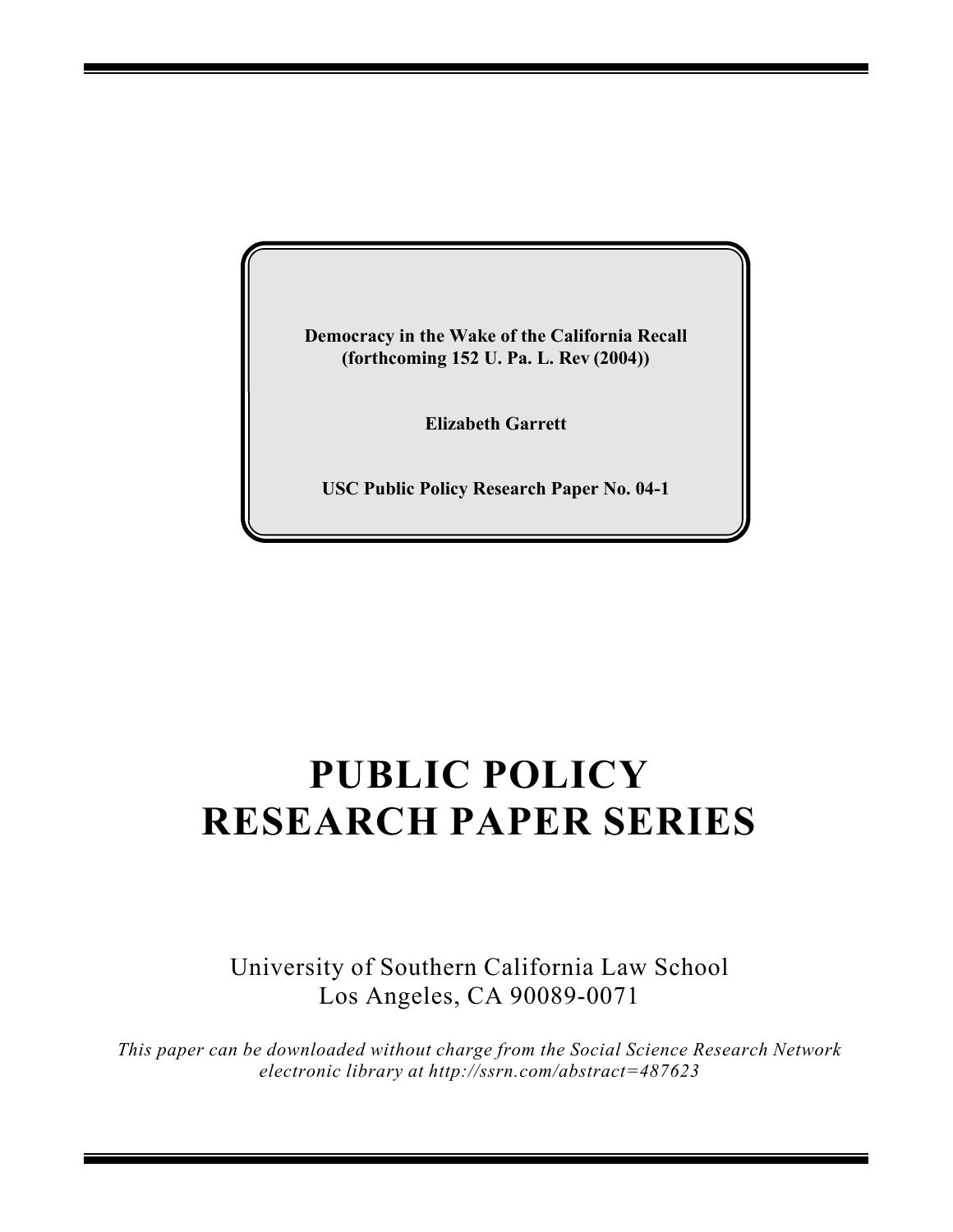### **Democracy in the Wake of the California Recall**

*Elizabeth Garrett\**

 The recall of Governor Gray Davis and simultaneous election of Arnold Schwarzenegger provide a unique window on aspects of elections and democratic institutions that are not limited to statewide recall elections. Although one must be wary of drawing general conclusions about the political process from an unusual event such as the statewide recall, this election can serve as a way to think about broader issues relevant not only to future recalls but also to all candidate and issue elections in California and throughout the nation. In this article, I will discuss insights that the recent recall provides with respect to four familiar areas of law and politics. First, the recall demonstrated the significant and sometimes troubling role that money plays in modern campaigns, as well as the difficulty of constructing effective and comprehensive campaign finance laws. Second, the unusual structure of the recall election, where an election for Davis's successor was on the same ballot as the recall question, helps to assess the role of political parties in elections. It suggests that independent and minor party candidates can be part of an election without causing widespread voter confusion. Third, the over twenty lawsuits filed before the election was held – with one threatening to delay the election for months until an en banc panel of the Ninth Circuit stepped in – suggest that litigation is being used more aggressively as political strategy<sup>1</sup> in the wake of the Supreme Court's intervention into the 2000 presidential election.<sup>2</sup> Unless courts take a less activist role in cases affecting elections, this disturbing trend is likely to continue. Finally, I will conclude with a discussion of the interaction between direct democracy and

<sup>\*</sup> Professor of Law, University of Southern California; Director, USC-Caltech Center for the Study of Law and Politics. I appreciate helpful comments of Shaun Bowler, Andrei Marmor and Eric Posner, and excellent research assistance of Bethany Woodard.

<sup>&</sup>lt;sup>1</sup> Rick Hasen used this phrase in a symposium at USC Law School on a proposal to reform the recall process, held on October 21, 2003. I have used his term here and will expand on the notion. For coverage of this event, see Laura Mecoy, *Scholars, Officials Urge Recall Changes,* Sac. Bee, Oct. 22, 2003, at A3. <sup>2</sup>  $^{2}$  Bush v. Gore, 531 U.S. 1046 (2000). For my criticism of the Supreme Court's involvement in that

election, see Elizabeth Garrett, *Leaving the Decision to Congress*, in The Vote: Bush, Gore and the Supreme Court 38 (C.R. Sunstein & R.A. Epstein eds., 2001).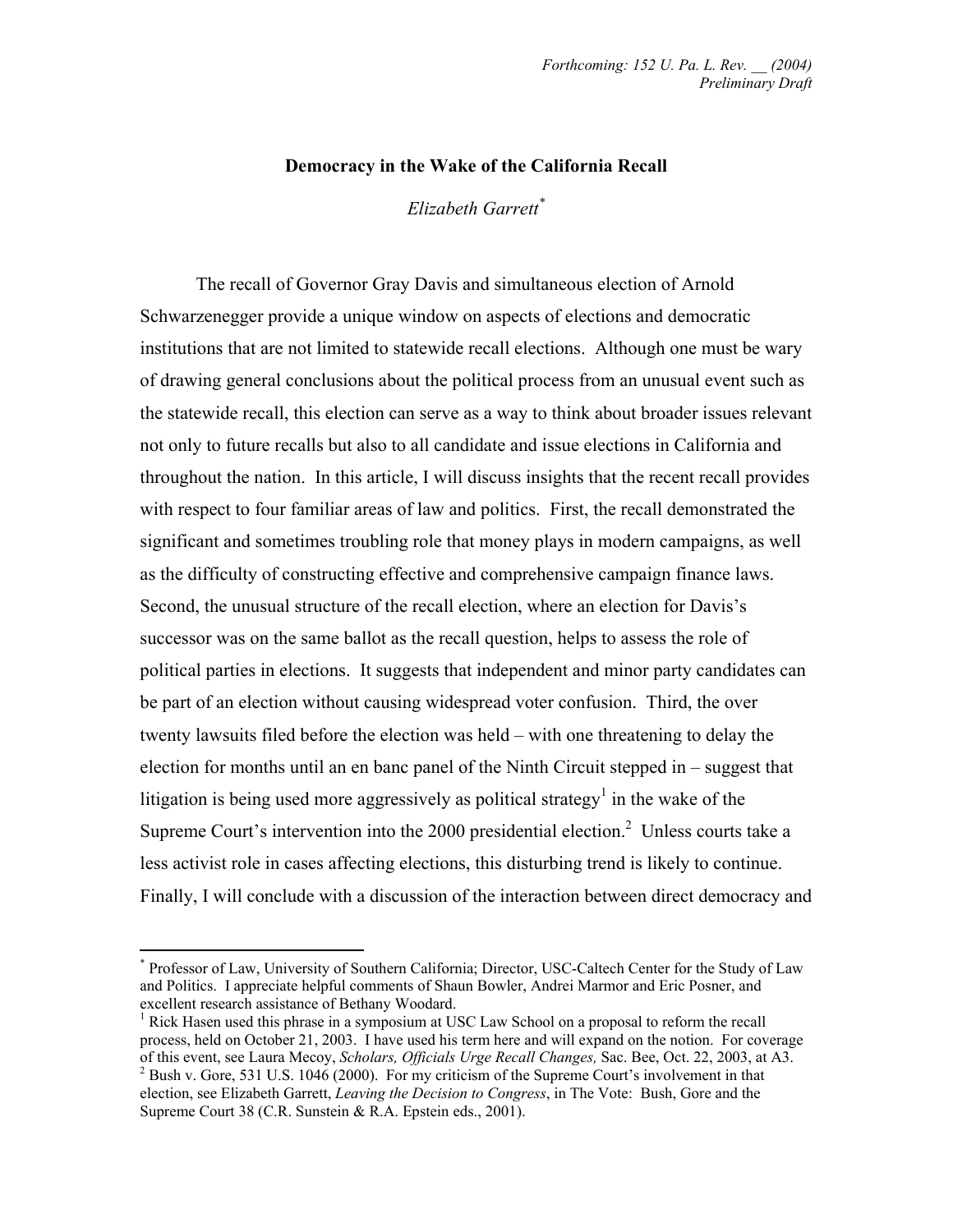representative democracy. In states with a hybrid system like California, these two forms of democracy influence each other – a reality that we witnessed in the days before the recall election and that we are likely to continue to see as Governor Schwarzenegger threatens to use initiatives to pressure a recalcitrant legislature to do his bidding.

## **I. Money, the Recall, and Elections**

California adopted a statewide recall process in 1911 as part of an effort by John R. Haynes and other progressives to implement recall on the local and state levels as a way to remove corrupt officials, particularly those beholden to the mighty Southern Pacific Railroad.<sup>3</sup> Before the successful recall attempt in 2003, groups had attempted to qualify a gubernatorial recall for the California ballot thirty-one times, but all those efforts had been unsuccessful.<sup>4</sup> The California Constitution requires that petition circulators gather signatures equal to 12% of those who voted in the last gubernatorial election.<sup>5</sup> Because turnout had been so low in the lackluster general election between Davis and Republican Bill Simon, the recall forces needed to collect just over 900,000 valid signature to qualify the recall for the ballot. Even with that relatively low threshold, the drive would not have succeeded, at least in placing the recall on the ballot in the fall rather than in March when conditions would have been more favorable to Davis, without the support of an ambitious legislator, Republican Darrell Issa, who contributed more than \$2 million to help foot the bill for paid circulators.<sup>6</sup> The sophisticated initiative industry in California includes companies which offer clients a money-back guarantee if they don't produce enough

 $\overline{a}$ 3 See Joshua Spivak, *Why Did California Adopt the Recall?* (Sept. 15, 2003), *available at*  http://hnn.us/articles/1682.html; Thomas E. Cronin, Direct Democracy: The Politics of Initiative, Referendum, and Recall 130-32 (1989).

<sup>&</sup>lt;sup>4</sup> Margaret Talev, *Recall Attempts Old Hat in State*, Sac. Bee, June 9, 2003, at A1.

 $<sup>5</sup>$  Calif. Const., Art. 2, Sect. 14(b).</sup>

 $<sup>6</sup>$  Issa may have violated provisions of the Bipartisan Campaign Finance Reform Act (BCRA) which</sup> generally prohibit a federal lawmaker from raising soft money. The Act makes an exception for officeholders who are running for a statewide office and raising soft money in that campaign, but Issa may not qualify for that exception. Although he planned to run for governor in the recall election, he did not file because it was abundantly clear he would not be a leading contender, and the money he contributed went to the recall drive, not his own campaign. The FEC is considering a complaint against Issa, and it recently ruled on a related complaint filed against Representative Jeff Flake (R-Ariz.), who established a group to raise money outside the BCRA framework to fund an initiative petition drive. See FEC Advisory Opinion No. 2003-12 (July 29, 2003) (applying BCRA rules on federal officeholders' involvement in political fundraising to activities relating to issue elections).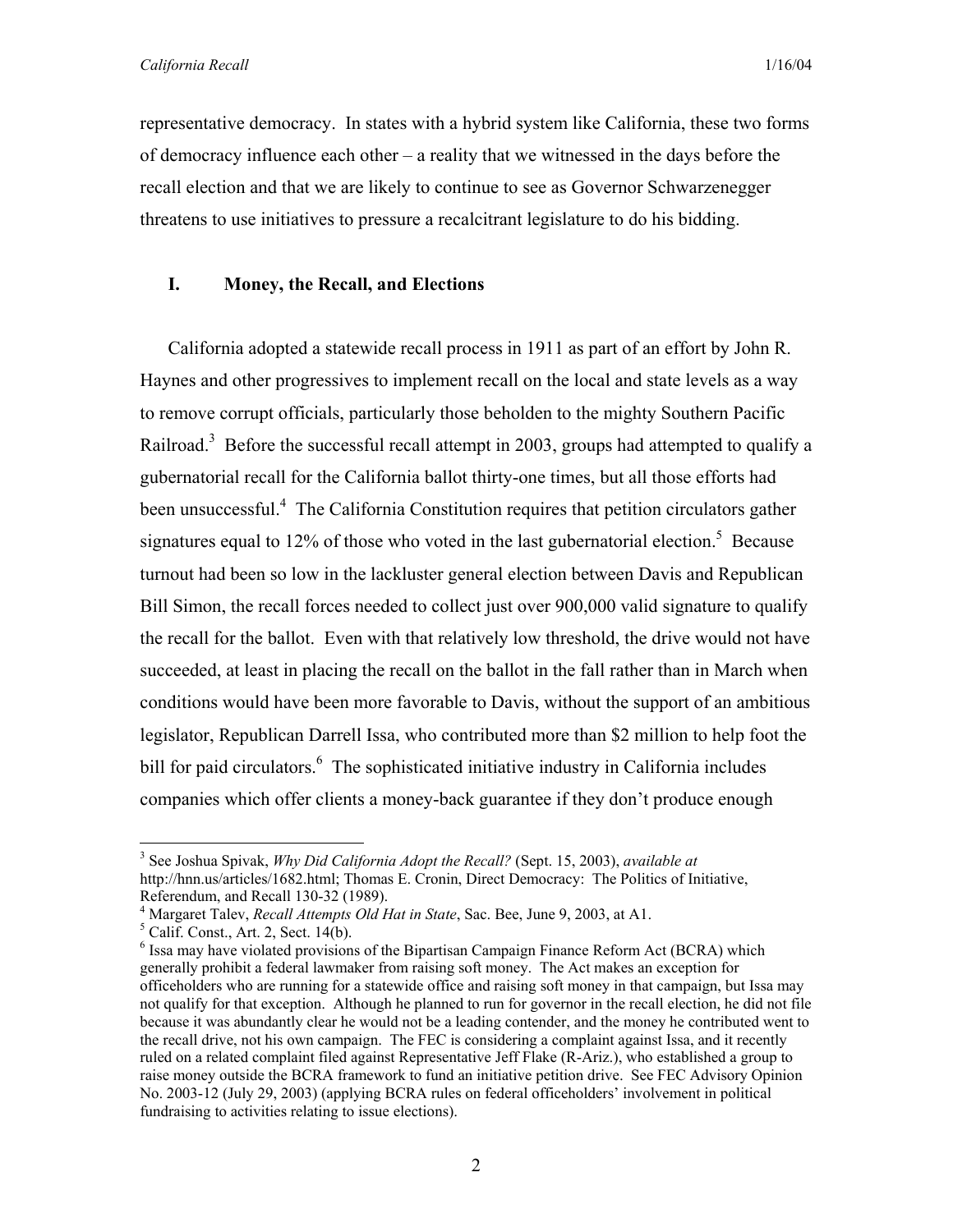valid signatures to qualify something for the ballot; in return, they are paid about \$1.50 per signature.<sup>7</sup>

Since the Supreme Court held laws banning paid circulators unconstitutional, $^8$  a group seeking ballot qualification can be certain of success if it is willing to pay enough. Money is a sufficient condition for ballot access, although it does not assure that the ballot question will pass. Grassroots groups with broad-based support and energized members can still rely on volunteers to gather enough signatures, but even these groups are increasingly turning to paid circulators because of the guarantee of success. Recalls are no different from initiatives in this way – with \$2 million dollars in their war chest, the pro-recall groups easily exceeded the signature threshold by a considerable amount. In the end, they turned in petitions with  $1.36$  million valid signatures.<sup>9</sup> Current recall drives in other states are similarly relying on paid circulators to ensure qualification.<sup>10</sup>

The great influence that money wields in the qualification stage of direct democracy has justifiably led to calls for reform. As Daniel Lowenstein has argued, capitalism is a strange way to allocate ballot access in a democracy (unless one is willing to defend the dubious proposition that wealth corresponds to merit in the political realm), but the reality is that money can buy a place on the ballot, even if it cannot entirely determine the outcome of the election.<sup>11</sup> Many of the reform proposals ostensibly designed to respond to the influence of money, including those currently being discussed in California in the wake of the recall, would simply raise the signature threshold. California's threshold for

1

<sup>7</sup> See Elizabeth Garrett, *Money, Agenda Setting, and Direct Democracy*, 77 Tex. L. Rev. 1845, 1851-52 (1999).

<sup>8</sup> Meyer v. Grant, 486 U.S. 414 (1988).

<sup>9</sup> See California Secretary of State, Recall Signature Update (July 31, 2003) *available at*  www.ss.ca.gov/elections/recall\_sigs.htm (also noting that more than 1.6 million signatures were submitted).

<sup>10</sup> See, e.g., Meg Jones & Leonard Sykes, Jr., *Supreme Court Deadlocks on George Recall*, Milwaukee Journal Sentinel, Oct. 20, 2003, at 1B (describing use of paid circulators in successful recall drive relating to state senator). A recall drive aimed at the governor of Nevada failed to qualify; recall supporters relied on volunteers to gather signatures. See Peter Brownfield, *California Could Start Recall Trend* (Sept. 13, 2003), *available at* www.foxnews.com/story/0,2933,97222,00.html. The recall effort collected only 51,000 signatures, short of the more than 128,000 needed to qualify for the ballot. Brendan Riley, *Nevada's Governor Recall Drive Terminated*, Houston Chron., Nov. 25, 2003.<br><sup>11</sup> Comments of Daniel H. Lowenstein, Post-Mortem Conference on the Recall held at USC Law School,

November 14, 2003. For a survey of the scholarship on the role of money in initiative campaigns, see Elizabeth Garrett & Elisabeth R. Gerber, *Money in the Initiative and Referendum Process: Evidence of its Effects and Prospects for Reform*, in The Battle Over Citizen Lawmaking 73, 76-82 (M.D. Waters ed., 2001).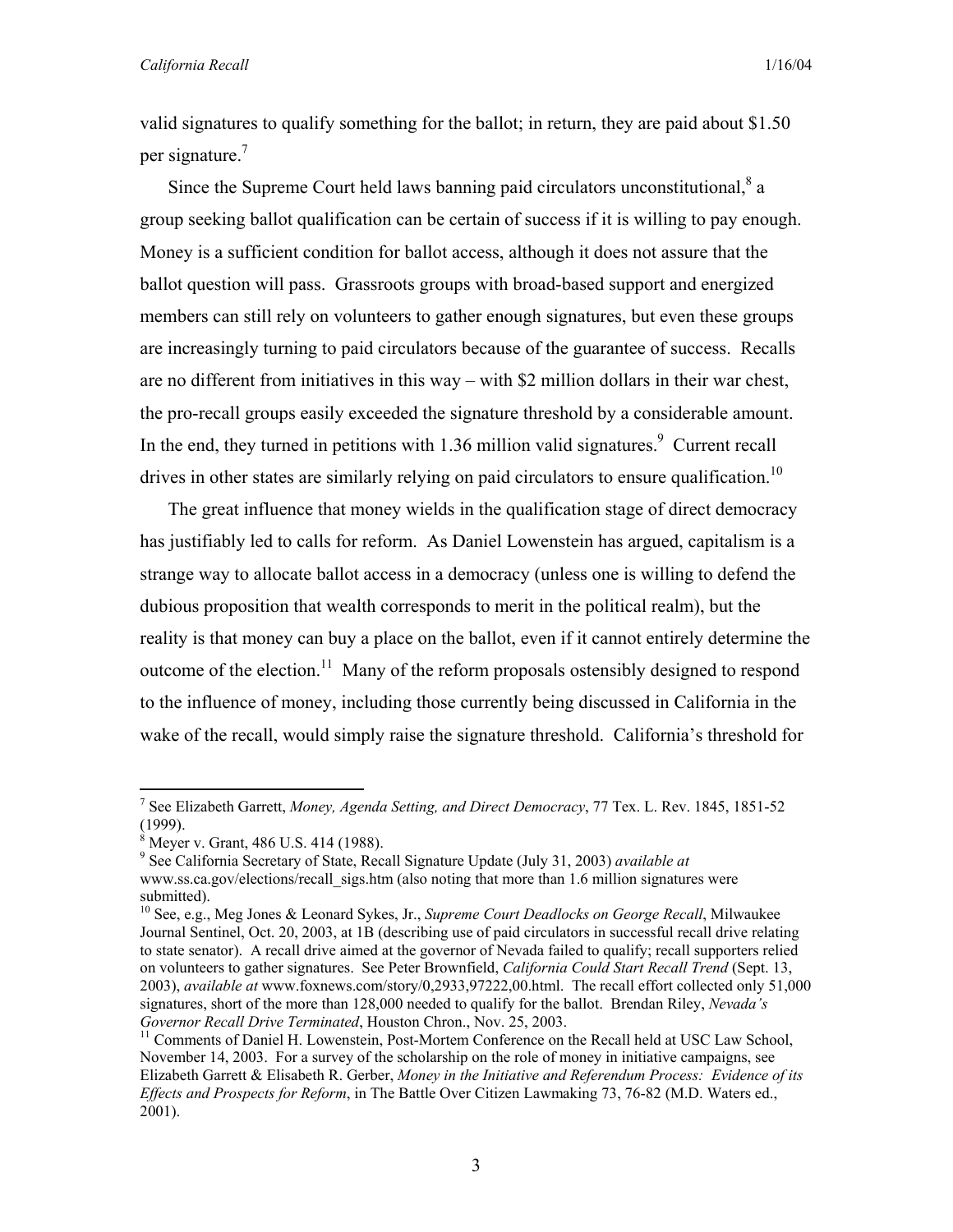a statewide recall is the lowest in the nation,  $12$  and it is lower even than California's requirements for recalls of state legislators and judges. To recall those officials, petition gatherers need signatures equal to 20% of the votes cast in the official's electoral district.<sup>13</sup> The reform receiving the most attention in California, a constitutional amendment proposed by Assemblyman Mark Ridley-Thomas, would require signatures equal to 12% of persons registered to vote at the last election, not those who actually voted, to place a gubernatorial recall on the ballot.<sup>14</sup> This would change California from the most permissive state to one of the most rigorous states, and not surprisingly Ridley-Thomas was a vocal opponent of the recall process. Other proposals for reform would bring California in line with other states and require circulators to garner signatures equal to 25% of those who voted in the last election.<sup>15</sup>

Whether California's relatively low threshold for a gubernatorial is *too* low is unclear. After all, there has been only one effort that has qualified for the ballot in ninety years, and, for the past several decades, the initiative industry in California has surely been sophisticated enough to realize that a substantial warchest could necessarily qualify a recall just as it can an initiative. Nothing in the law or constitution changed in 2003 that made a recall suddenly more possible than it was five or ten years before. Any substantial increase in the number of signatures seems motivated more by a dislike of direct democracy than by a genuine desire to improve the process. In essence, these proposals reduce the number of recalls by raising the cost of petition drives. Rather than increasing the price of ballot access, thereby ensuring that only the well-funded will have the ability to use the recall tool, policymakers and voters should formulate reforms consistent with the purpose of direct democracy. The goal of direct democracy, whether ever realized or not,<sup>16</sup> is to allow the people ways to circumvent the traditional legislative

<sup>&</sup>lt;sup>12</sup> See Bruce E. Cain, *Do Better Next Time: The State's Recall Laws Clearly Could Use a Little Tweaking*, L.A. Times, Aug. 17, 2003, at M5 (noting that the norm is 25% of those who voted in the last election and that six of the eighteen states that allow governors to be recalled use a percentage of the total of eligible voters, not actual voters, as the threshold measure).  $^{13}$  Calif. Const., Art. 2, Sect. 14(b).

<sup>&</sup>lt;sup>14</sup> See Assembly Constitutional Amendment 20, Calif. Legis., 2003-04 Regular Session, Sept. 9, 2003.

<sup>&</sup>lt;sup>15</sup> See Bruce E. Cain, supra note 12; Richard Hasen, *Elect to Resolve Balloting Quandary*, Daily Journal, Aug. 18, 2003, at 6.

<sup>16</sup> See Daniel A. Smith & Joseph Lubinski, *Direct Democracy during the Progressive Era: A Crack in the Populist Veneer?* 14 J. Pol'y Hist. 349, 360-61 (2002); Daniel A. Smith, *Campaign Financing of Ballot Initiatives in the American States*, in Dangerous Democracy? The Battle Over Ballot Initiatives in America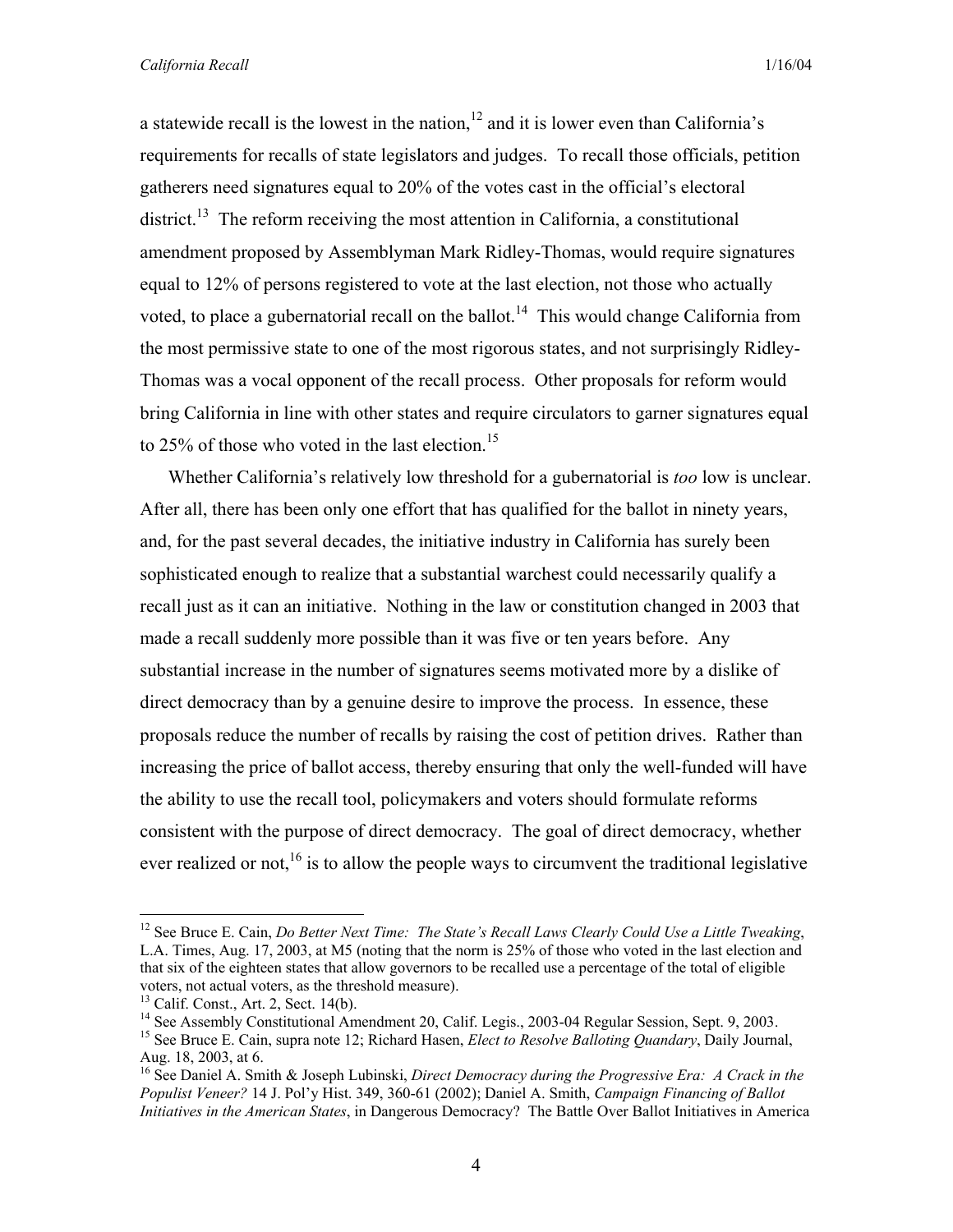process when it is dominated by powerful narrow interests. Although representing only a minority, such interest groups can disproportionately affect the legislative process either by taking advantage of vetogates to block change or by gaining benefits through logrolling. Elected officials may be extremely attentive to the wishes of organized groups with intense preferences because these groups have the ability to monitor the legislature closely and to reward their supporters with campaign contributions and other benefits. The initiative, referendum and recall processes are intended to give grassroots movements plausibly representing majority wishes methods to discipline elected agents when they are more responsive to minority interests rather than to the larger electorate. The design of direct democracy should be consistent with the objective of empowering the relatively unorganized many as they combat the clout of the organized but impassioned few in the legislative arena.

Signature thresholds were intended to serve as a signal of significant grassroots support for an issue before it was elevated to the ballot. At the time this mechanism was chosen as the triggering event for ballot access, the drafters of direct democracy provisions did not envision the widespread use of paid circulators or the involvement of a professionalized initiative industry of consultants. Simply raising the thresholds in response to the new reality may mean that fewer recalls will occur, but it does not serve the populist objectives of direct democracy. Instead, it strengthens the hand of those who can afford to spend substantial money on a petition drive and makes it even harder for allvolunteer efforts to succeed. For example, had it been in place in 2003, the Ridley-Thomas proposal would have required a successful recall drive to get more than 1.8 million signatures, more than double that required to qualify the Davis recall.<sup>17</sup> Raising signature thresholds alone means that many groups will be priced out of the market, including most truly grassroots groups. Thus, the few issues that qualify for the ballot will most certainly be the product of special interest money and organization. Such ballot questions may not be able to win in the election, although savvy groups will work to

 <sup>71, 73 (</sup>L.J. Sabato, H.R. Ernst & B.A. Larson eds., 2001) (both providing examples of special interest domination of the initiative process in the early years).

<sup>&</sup>lt;sup>17</sup> See California Secretary of State, October 21, 2002 Report of the Registration for November 2002 General Election, *available at* http://www.ss.ca.gov/elections/ror\_102102.htm. Many observers believe that the Davis recall forces would have been able to meet the higher threshold. See John M. Broder, *Bill is Proposed to Revise California's Recall Process,* N.Y. Times, Oct. 22, 2003, at A17.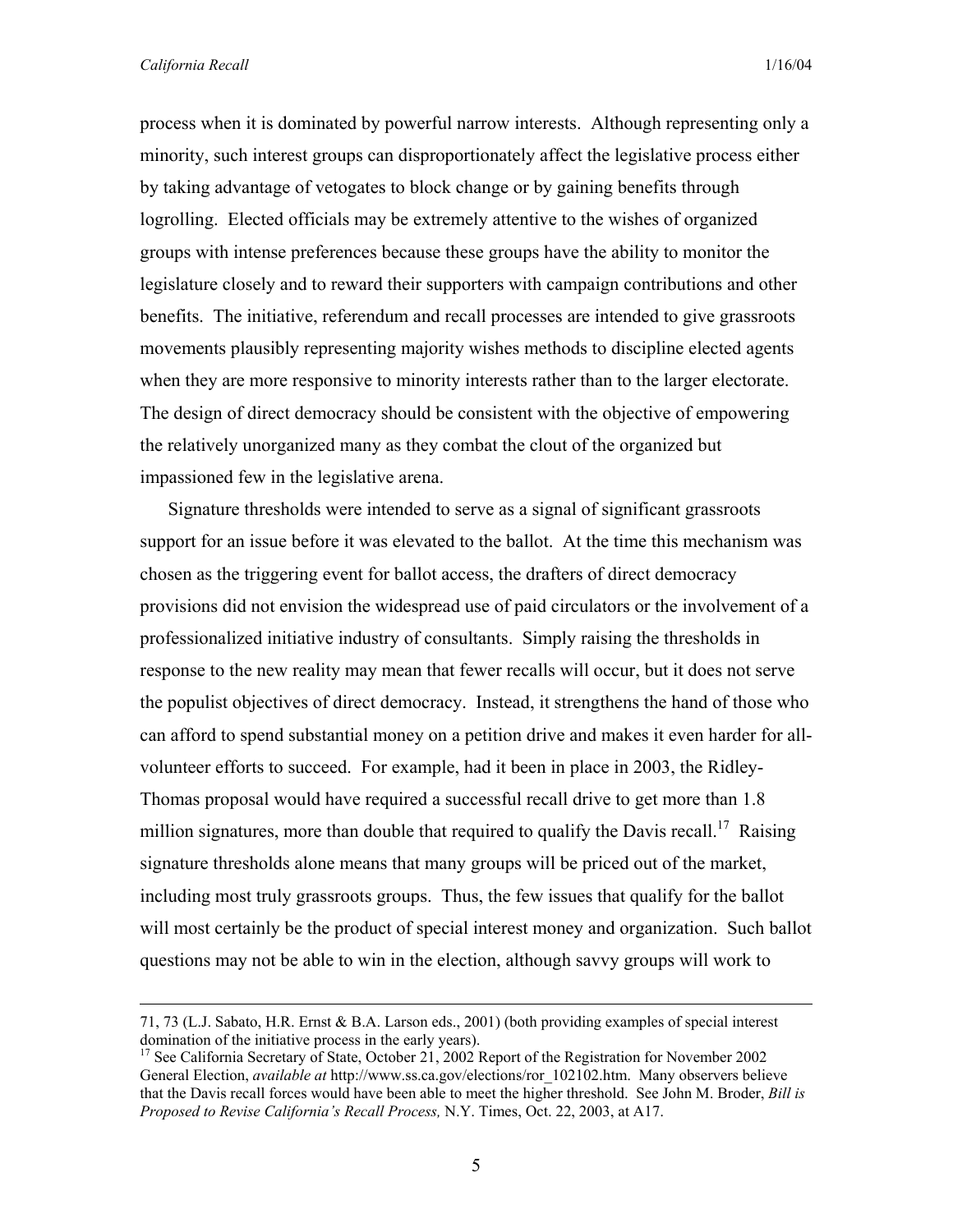1

qualify issues that resonate with voters and to frame ballot questions so that they seem consistent with the majority's preferences.<sup>18</sup> Furthermore, merely qualifying a recall and triggering an election may be sufficient to disrupt the political process in a way that serves proponents' interests, regardless of the outcome.<sup>19</sup>

More creative reform is required to reconfigure the ballot access process so it serves the populist objectives of recall and initiative. For example, Daniel Lowenstein and Robert Stern have proposed a volunteer bonus system that would require groups using paid workers to obtain many more signatures than groups exclusively using volunteers.<sup>20</sup> There are limitations to this proposal, and it may run afoul of the First Amendment.<sup>21</sup> Nonetheless, it is a promising idea, it is more consistent with the goals of recall and initiative, and it might pass constitutional muster if justified by reference to the purpose of signature thresholds. Thresholds are designed to demonstrate popular support. Groups that can persuade people to volunteer to circulate petitions have already produced one convincing signal of such support and should not need to gather as many signatures as an additional sign of popularity.

Lowenstein has also suggested requiring that those who support a petition drive go to a firehouse, library or other public location to sign a petition. As part of this proposal, he supports reducing the number of signatures required for ballot qualification because the greater effort required to sign an initiative would provide a reliable indicator of support and thus the importance of the signal of mere numbers would be reduced.<sup>22</sup> Making it more costly for voters to sign a petition – at least in terms of opportunity costs – would make signatures more meaningful. Another way to increase the costs of signing a petition in a way consistent with the notion of informed political discussion might be to require signers to complete a questionnaire designed to prompt critical thinking about the topic of the initiative. It would be difficult for paid circulators to convince people to

<sup>&</sup>lt;sup>18</sup> See Elisabeth R. Gerber, The Populist Paradox: Interest Group Influence and the Promise of Direct Legislation (1999) (discussing the need for grassroots support to win most initiative elections and detailing the power and limitations of money and economic interest groups).

<sup>&</sup>lt;sup>19</sup> Cf. Elizabeth Garrett, supra note 7, at 1856-63 (discussing "spillover" effects of merely qualifying an initiative for the ballot).

<sup>20</sup> Daniel Hays Lowenstein & Robert M. Stern, *The First Amendment and Paid Initiative Petition*  Circulators: A Dissenting View and a Proposal, 17 Hastings Const. L.Q. 175 (1989).<br><sup>21</sup> See Elizabeth Garrett, supra note 7, at 1874-76 (assessing the volunteer bonus proposal).<br><sup>22</sup> Comments of Daniel Lowenstein, supra no

*Enforcement, Access to Debates, Qualification of Initiatives*, 77 Tex. L. Rev. 2001, 2007-08 (1999).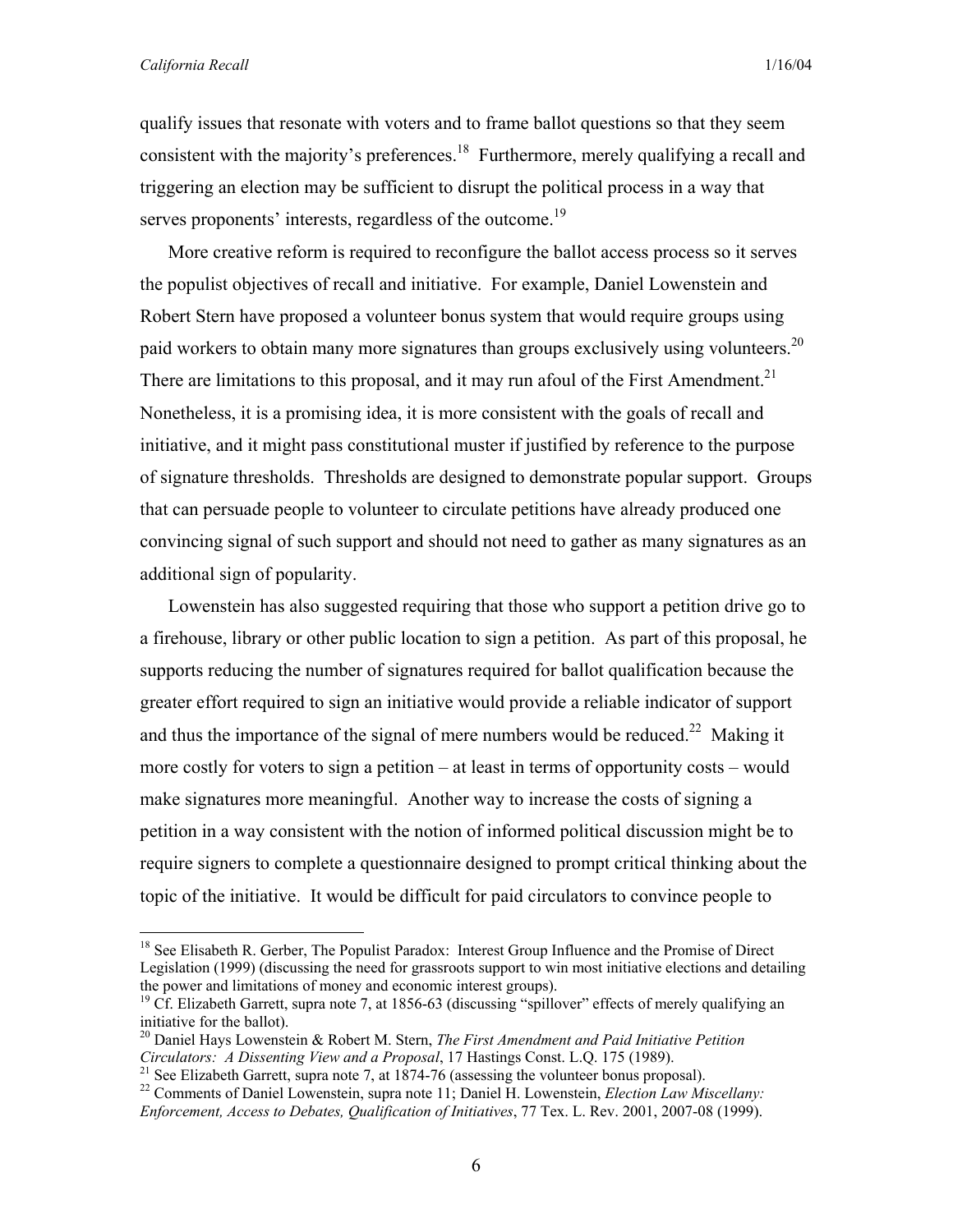expend their time and energy traveling to a petition site or filling in a questionnaire unless the potential signers really supported the ballot question. In contrast, petition circulators report that they can convince voters to take a minute or two to sign almost any petition on their way into a Walmart or during a stroll through a shopping center. Lowenstein's proposal is consistent with the objectives of direct democracy in a way that the more typical proposals to increase signature thresholds are not. Of course, it is not foolproof. Presumably, well-heeled interests could provide voters with transportation to and from the venues where petitions are available; however, it is less likely that voters who care nothing about the ballot issue would be willing to take the bus to the firehouse. Remember that although petition circulators can be paid, those who sign petitions cannot be compensated.

Other interesting reform proposals would allow voters to "sign" petitions on the Internet, thereby reducing the cost of ballot qualification and allowing grassroots groups to qualify issues for the ballot more easily. This reform would result in many more recalls and initiatives, and would not eliminate the influence of money, but it would open the process up to grassroots groups with widespread popular support. The innovative use of the Internet by Howard Dean in his quest for the Democratic presidential nomination reveals that it can be a powerful tool to harness real grassroots support. Fifty-five percent of contributions to Dean's campaign have been less than \$200, while only 22 percent have been \$1,000 or more. Contrast that to the mix of George W. Bush's contributions: 84 percent have been \$1,000 or more, and only 11 percent have been less than \$200.<sup>23</sup> Yet even with this heavy reliance on small contributions, Dean has enough money to decline federal matching funds during the primaries. Any reform of direct democracy that uses the Internet to empower grassroots movements should be accompanied by an increase in the signature threshold, and perhaps it could also be combined with a volunteer bonus approach. Substantially increasing the signature threshold is a defensible reform only if it is passed together with a change in circulation methods which favors, or at least does not disadvantage, grassroots organizations.

One other reform to combat the role of money in petition drives, which should be adopted with other proposals, is to require that paid circulators wear badges identifying

<sup>23</sup> See Thomas B. Edsall, *Bankrolling a New Path to the Primary*, Wash. Post, Nov. 10, 2003, at A4.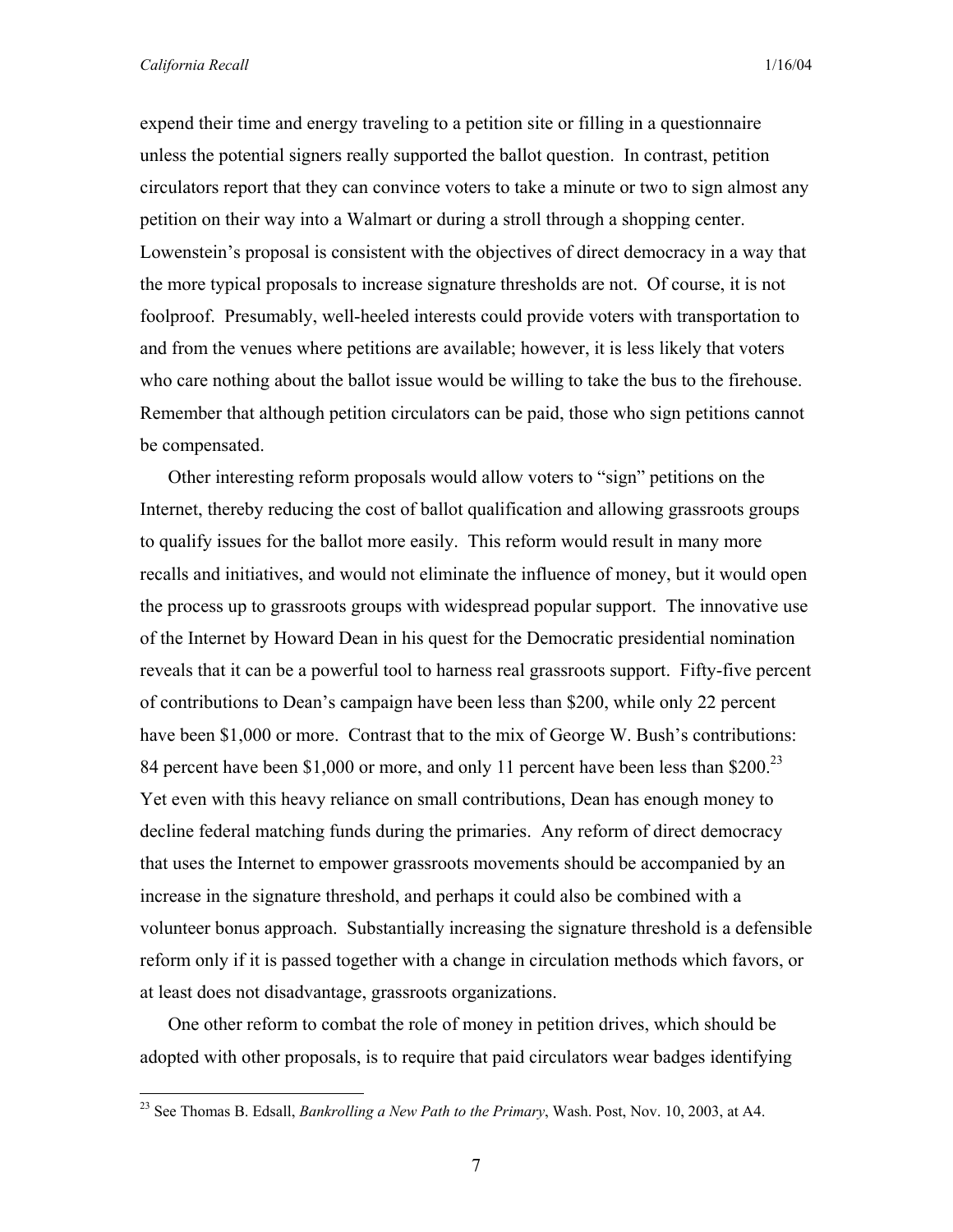1

them as PAID and also providing information about which group or individual is footing the bill.<sup>24</sup> Information that the circulator is a hired gun may well turn some voters off and make signature gathering more difficult. Politicians believe such information affects voter behavior because they work to publicize that their opponents are using paid circulators as a way to tarnish a petition drive and defeat the ballot question. A badge designating a circulator as PAID might encourage voters to ask about the source of the payment, thereby alerting them to the interests behind the petition drive. In issue elections, an effective voter shortcut is provided by information that reveals which groups support and oppose an initiative and the intensity of their views.<sup>25</sup> A signal like a PAID badge, which prompts further inquiry, may provide voters with information that allows them to reach better conclusions about whether they support placing a particular question on the ballot. Furthermore, if there is a stigma associated with paid circulators, then this information alone, which is apparent from the badge, will reduce the effectiveness of money in petition drives.<sup>26</sup>

Money was an important part of the 2003 recall story not just in the qualification stage, but also in the campaign itself. The role of money in the campaign and the sources of money used by candidates and recall organizations reflect the influence of money generally in candidate and issue elections. The bifurcated nature of the recall election meant that the regulatory regime for campaign finance in the campaign was bifurcated as well. Only those running for governor in the second part of the election were limited by the state's campaign laws to accepting contributions no greater than \$21,200 from each individual. Committees formed to campaign for or against the recall – even those controlled by candidates or Gray Davis – were not subject to contribution limits, although they were required to comply with disclosure rules. This reality led to a variety of strategies by candidates to evade the effect of contribution limitations.

 $^{24}$  The constitutionality of the requirement that circulators wear badges identifying them as PAID or VOLUNTEER was not determined by the Supreme Court in *Buckley v. American Constitutional Law Foundation*, 525 U.S. 182 (1999). The Court struck down the requirement that the circulators' names had to appear on the badge, but it did not pass on the label itself.

<sup>&</sup>lt;sup>25</sup> See Michael X. Delli Carpini & Scott Keeter, What Americans Know About Politics and Why It Matters 51 (1996) (describing the use of membership in groups as a shortcut to broader conclusions about ideology); Arthur Lupia, *Shortcuts versus Encyclopedias: Information and Voting Behavior in California Insurance Reform Elections*, 88 Am. Pol. Sci. Rev. 63, 72 (1994) (studying voting cues in initiative elections affecting the insurance industry).

<sup>26</sup> See Elizabeth Garrett, supra note 7, at 1881-87 (discussing such a reform).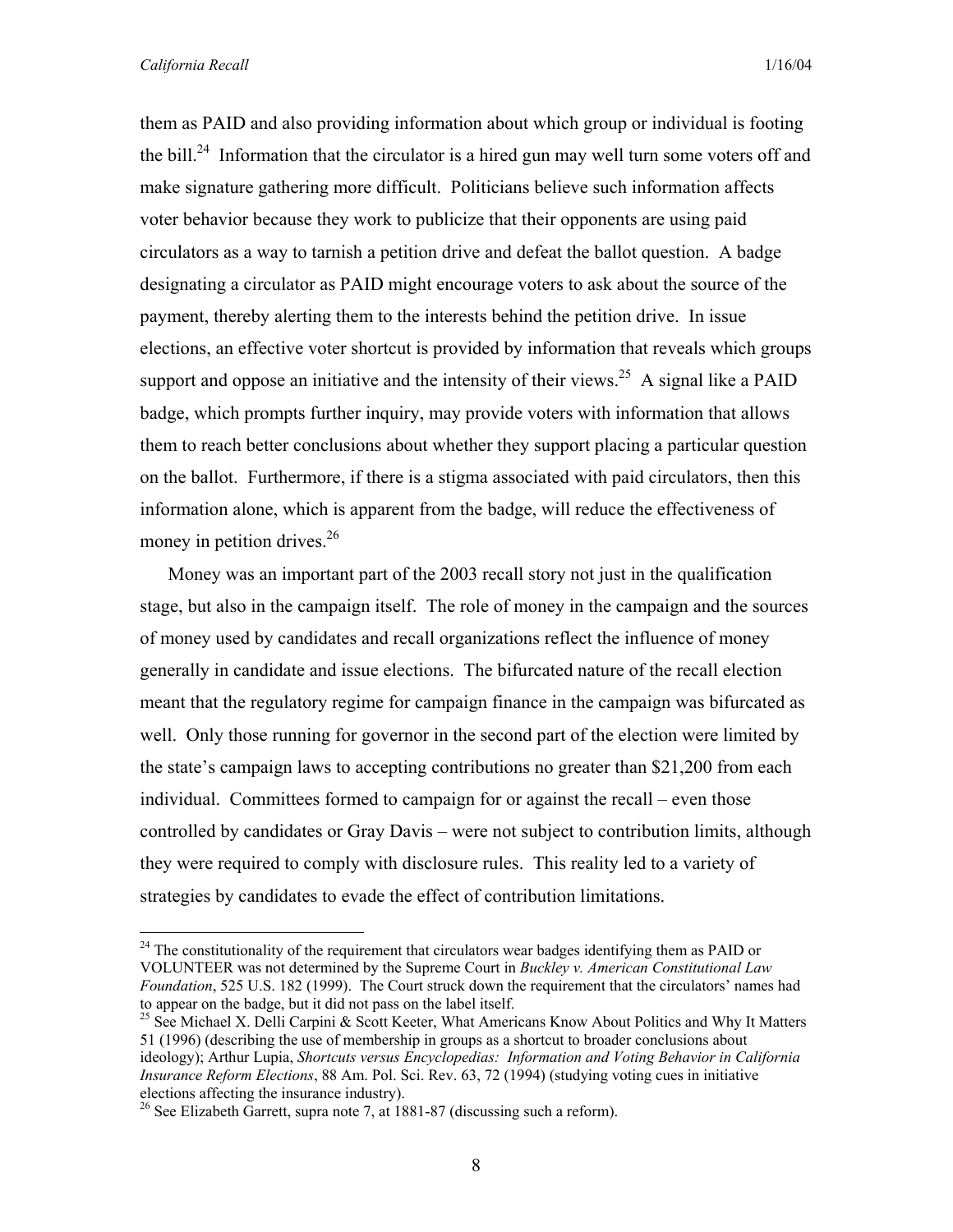First, very wealthy candidates could spend as much of their own money as they wished because Supreme Court jurisprudence has disallowed expenditure limits while upholding contribution limits.<sup>27</sup> The largest single contributor in the entire election was Arnold Schwarzenegger who spent over \$8.8 million of his own money through his Californians for Schwarzenegger committee.<sup>28</sup> The theme of his successful campaign was that he would stand for the people against special interests, and, as part of that strategy, he announced he would not take money from special interests but would instead spend his own money. He is rich enough, he told voters, that he would be beholden to no one. In the end, he did accept campaign contributions from a variety of interests including real estate developers, car dealers, insurance interests, and financial institutions.29 It turned out that his definition of "special interests" included only Indian tribes and labor unions. But he also self-financed a great portion of his campaign, demonstrating the advantages for multi-millionaires willing to spend their own money in a campaign system where contributions from others are limited but overall expenditures are not. It is not clear that Schwarzenegger needed to spend so much money in political advertising because the celebrity status that allowed him to amass wealth also ensured him virtually unlimited media attention, not only from the traditional news outlets but also from entertainment shows and the international press corps. Other millionaire candidates who spent substantial sums on their campaigns were Peter Ueberroth, a Republican running as an independent who ultimately dropped out of the race, and Garrett Gruener, a virtually unknown candidate who spent about \$460 for each vote he received.30 Thus, being a millionaire willing to spend money on a campaign is a not a sufficient condition for electoral success, but it is increasingly a necessary one given the structure of the campaign finance rules.

A second evasive tactic for candidates was to take advantage of loopholes in the rules regulating campaign finance in candidate elections. The combination of contribution

<sup>&</sup>lt;sup>27</sup> Scholarly criticism of this bifurcated judicial treatment is voluminous. For a particularly good treatment, see Kathleen M. Sullivan, *Political Money and Freedom of Speech*, 30 U.C. Davis L. Rev. 663 (1997). <sup>28</sup> See California Common Cause, Recall Money Watch, Top 10 Contributors, *available at* 

http://recallmoneywatch.com/recallwatch/detail/recalldetail.html?type=contributor&id=5306.<br><sup>29</sup> He continues to raise substantial money from these groups since the election. See Dan Morain, *Governor Raises \$1 Million Si* 

<sup>&</sup>lt;sup>30</sup> Dan Morain & Joel Rubin, *Financially, the Recall was Business as Usual*, L.A. Times, Oct. 10, 2003, at A24.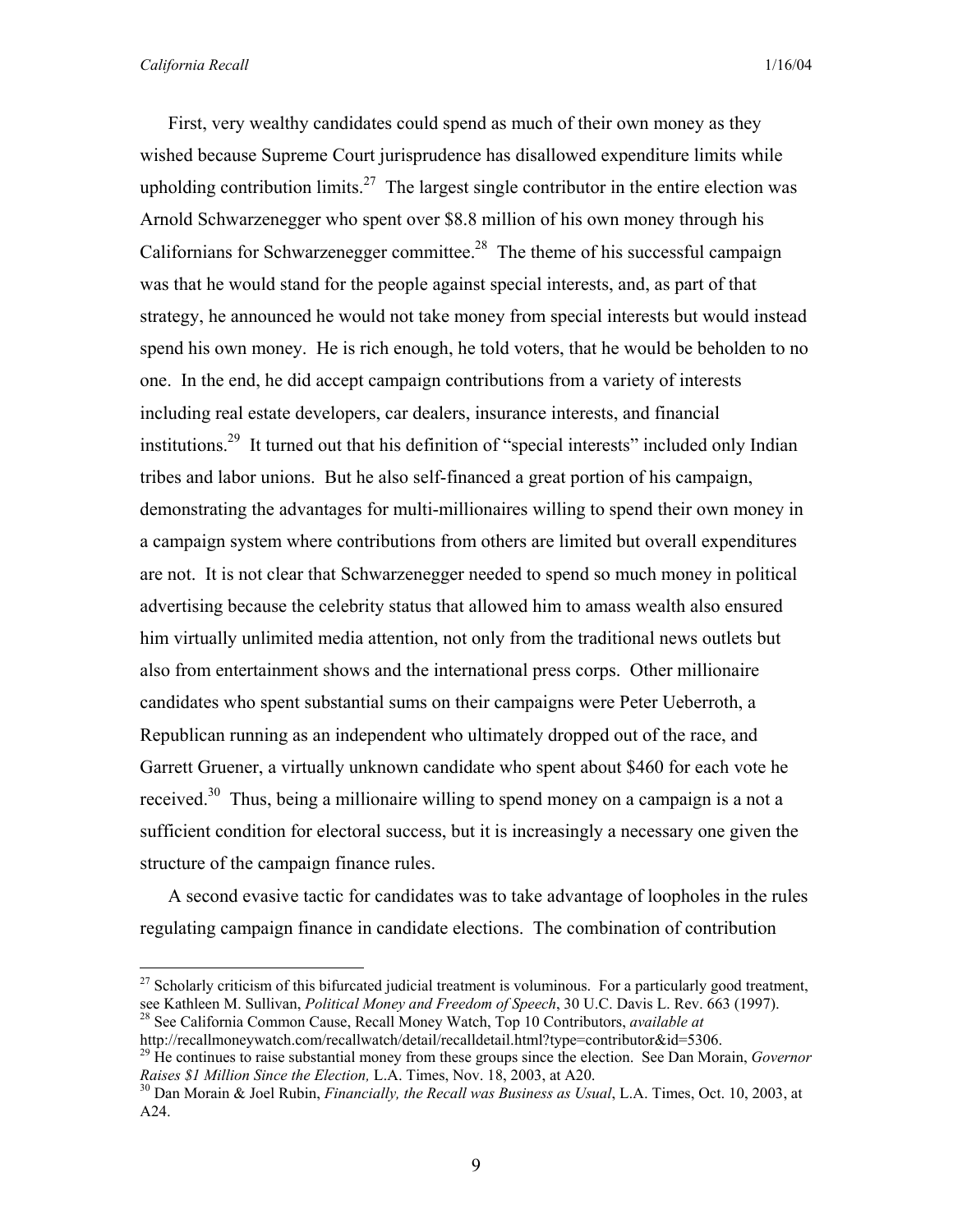limitations and millionaire competitors led Cruz Bustamante, the Democratic Lieutenant Governor, to resort to questionable, and ultimately impermissible, tactics to evade the \$21,200 cap on contributions. Unlike the new federal law,  $3<sup>1</sup>$  the California campaign laws do not increase contribution limits for those who are running against self-financed millionaires. In fall 2003, Bustamante still had an active campaign account that had been established before the enactment of the current restrictions. He argued that the campaign finance limitations did not apply to contributions made to that account. This account took nearly \$4 million from donors who exceeded the contribution limit, including \$1.5 million from the Viejas Tribal Government, an Indian tribe with substantial interests in casinos.32

Bustamante's efforts to evade the contribution limits may be understandable given the wealth of his competitors and the shortened campaign period of the recall, but it backfired. The Lieutenant Governor was attacked in the press and by other candidates as the tool of special interests, an argument that resonated with voters who had been turned off by Davis' similar fundraising connections to interest groups.<sup>33</sup> Like Bustamante, Davis is not personally wealthy, so he could compete against millionaire competitors like Bill Simon only by aggressively raising money from well-heeled interest groups. Ironically, when the populace wants to elect an "ordinary person" who appears to be independent from interest groups, current campaign laws may leave voters only with a field of extraordinarily rich people. Bustamante was successfully sued by a Republican state senator who argued that the Lieutenant Governor could not evade contribution limits by

<sup>31</sup> See Jennifer A. Steen, *The "Millionaires' Amendment*,*" in* Life After Reform: When the Bipartisan Campaign Finance Act Meets Politics 159 (M.J. Malbin ed., 2003) (discussing likely consequences of federal provision). The constitutionality of this provision was not decided in the recent case upholding most provisions of BCRA. See *McConnell v. FEC*, 540 U.S. \_\_, 72 U.S.L.W. 4052, 4054 (2003) (opinion of Rehnquist) (finding provision nonjusticiable).

<sup>&</sup>lt;sup>32</sup> See Top Contributors to Bustamante 2002 Committee for Lieutenant Governor, Recall Money Watch, supra note 28, *available at* 

http://recallmoneywatch.com/recallwatch/detail/recalldetail.html?type=allcontributors&stype=each&id=98 0194.

<sup>33</sup> Susan Pinkus, who runs the *L.A. Times* poll, reported that Bustamante's popularity took a substantial hit after his opponents began running negative advertisements on the support by Indian tribes and the sizable contributions. For example, polls indicated that voters were evenly split after those ads on whether Bustamante had the honesty and integrity to be governor. See Comments by Susan Pinkus, Post-Mortem Conference on the Recall, University of Southern California, Nov. 13, 2003.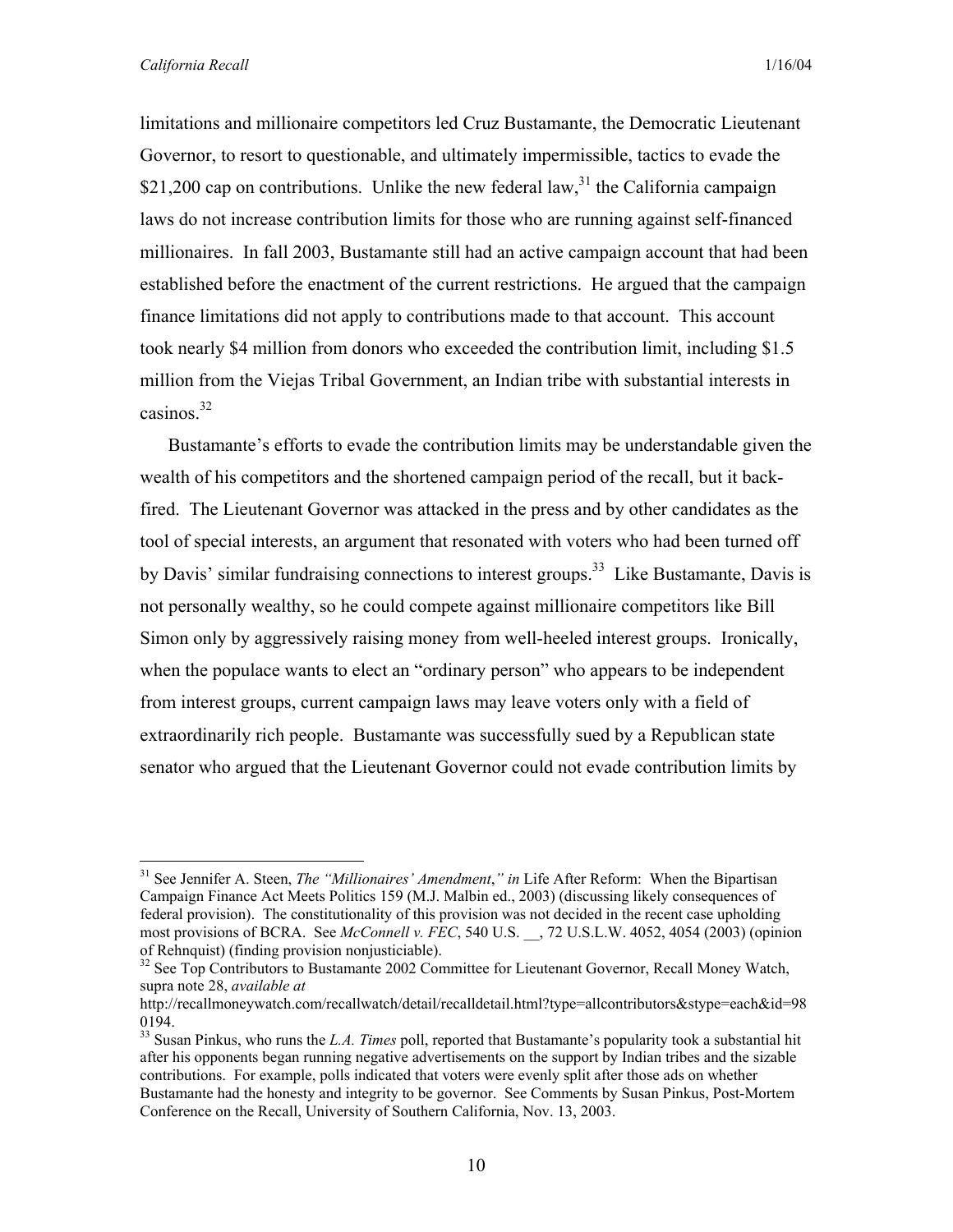<u>.</u>

using an old campaign account.<sup>34</sup> Although by the time of the lawsuit most of the money had been spent for television advertisements and thus had already affected the election, the judicial decision prompted further negative publicity.

A third method of evasion was possible because the election for governor was held at the same time as an election on two initiatives and on the recall itself. Contributions relating to direct democracy – whether to an initiative or to the recall election – are not limited by state law. To counteract charges of inappropriate special interest influence but still get some benefit from the large contributions from tribes and labor unions, Bustamante tried to take advantage of this bifurcation. He transferred the money collected in his old campaign account, in violation of the rules applying to candidate elections, to a committee he organized to oppose Proposition 54, the "Racial Privacy Initiative." This initiative, the brainchild of anti-affirmative-action activist Ward Connerly, would have prohibited the state from gathering data which classified people by race or ethnicity. The money played a large role in defeating the initiative, a matter important both to Bustamante and his constituents, and it allowed the Lieutenant Governor to spend the money in a way designed also to help his campaign. He appeared in many of the ads, and the people who were likely to turn out to vote against Proposition 54 were also likely to vote for him. Bustamante is not the first California gubernatorial candidate to use an initiative to improve his electoral chances. Jerry Brown used an initiative on campaign finance and lobbying reform to underscore his commitment to clean government, and Pete Wilson used an initiative denying state-provided services to undocumented workers to turn out voters he hoped would also vote for him.<sup>35</sup>

Other candidates used committees organized to oppose or support the recall to raise unlimited amounts of money that they could use to influence both parts of the election. First, although not a candidate in the second part of the election, the target of the recall, Gray Davis raised nearly \$17.5 million through his anti-recall committee Californians Against the Costly Recall of the Governor, a sum made possible by the absence of

<sup>&</sup>lt;sup>34</sup> Johnson v. Bustamante, Case Number 03AS04931 (Sacramento Cal. Super. Court Sept. 22, 2003) (granting preliminary injunction). Bustamante has appealed this decision. In addition, the Fair Political Practices Commission has sued Bustamante for his use of the old campaign committee to evade contribution limits; the Commission is seeking \$9 million in fines. Nancy Vogel, *Bustamante Accused of* 

<sup>&</sup>lt;sup>35</sup> See David D. Schmidt, Citizen Lawmakers: The Ballot Initiative Revolution 28 (1989); Peter Schrag, Paradise Lost: California's Experience, America's Future 225-34 (1998).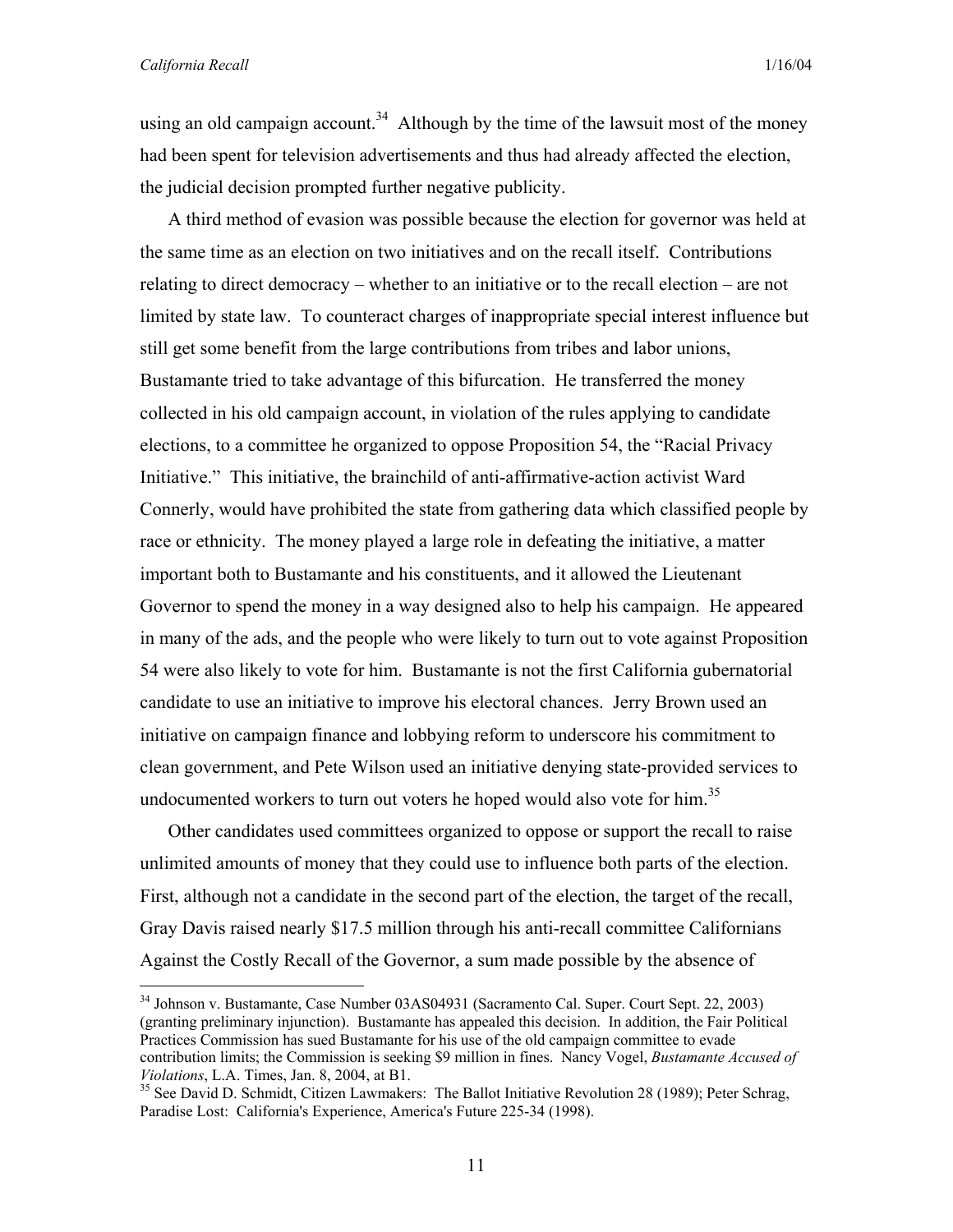contribution limitations.<sup>36</sup> Thus, unlike Bustamante, Davis, a long time civil servant and man of modest economic means, was able to legally accumulate a warchest comparable to that of his rich competitor, but only because he was operating under different rules. However, the need to raise large sums of money in this campaign and in past ones, possible in many cases only by going to interests which would be vitally affected by decisions Davis made in office, led to the public dissatisfaction with Davis and fueled the recall effort. So his success in fundraising was a double-edged sword in the political realm.

The bifurcated campaign finance system also allowed candidates for governor to form separate pro-recall committees and raise unrestricted money for those efforts. For example, Schwarzenegger's Total Recall committee raised \$3,467,558 that it spent largely on advertisements supporting the recall.<sup>37</sup> As with Bustamante's ads against Proposition 54, the Total Recall advertisements featured Schwarzenegger as spokesman. Unless a viewer noticed the fine print identifying the sponsor of the ad, she would be hard pressed to tell the difference between one funded by the Schwarzenegger campaign committee and one paid for by the Total Recall committee. Schwarzenegger continues to use the bifurcation of campaign finance laws to his advantage. Schwarzenegger is likely to implement some of his policies through voter initiative, and he will be active in raising money to fund those efforts.<sup>38</sup> In this fundraising, he will be unfettered by contribution limits, but it is incredibly naïve to think that Schwarzenegger will be less grateful to interests that fund ballot questions vital to his agenda (and to his reelection) than to those who contribute directly to his campaign committee.

Thus, the recall campaign presented an unusual example of the usual machinations when candidates devise strategies within a system of some limitations, many loopholes and unregulated channels of money, and different rules for different kinds of campaigns

1

<sup>&</sup>lt;sup>36</sup> See Top Contributors to Californians Against the Costly Recall of the Governor, Recall Money Watch, supra note 28, *available at* 

http://recallmoneywatch.com/recallwatch/detail/recalldetail.html?type=allcontributors&stype=each&id=12 56416.

<sup>37</sup> Ibid.

<sup>&</sup>lt;sup>38</sup> For example, on November 17 at a lunch with the California Chamber of Commerce, the new governor announced plans to use the initiative process to enact various reforms, including of the workers' compensation system. See Peter Nicholas & Joe Mathews, *Schwarzenegger Sworn In, Rescinds Car Tax Increase*, L.A. Times, Nov. 18, 2003, at A1, A18. See also infra text accompanying notes 110 through 118 (discussing use of initiatives as part of his governing strategy).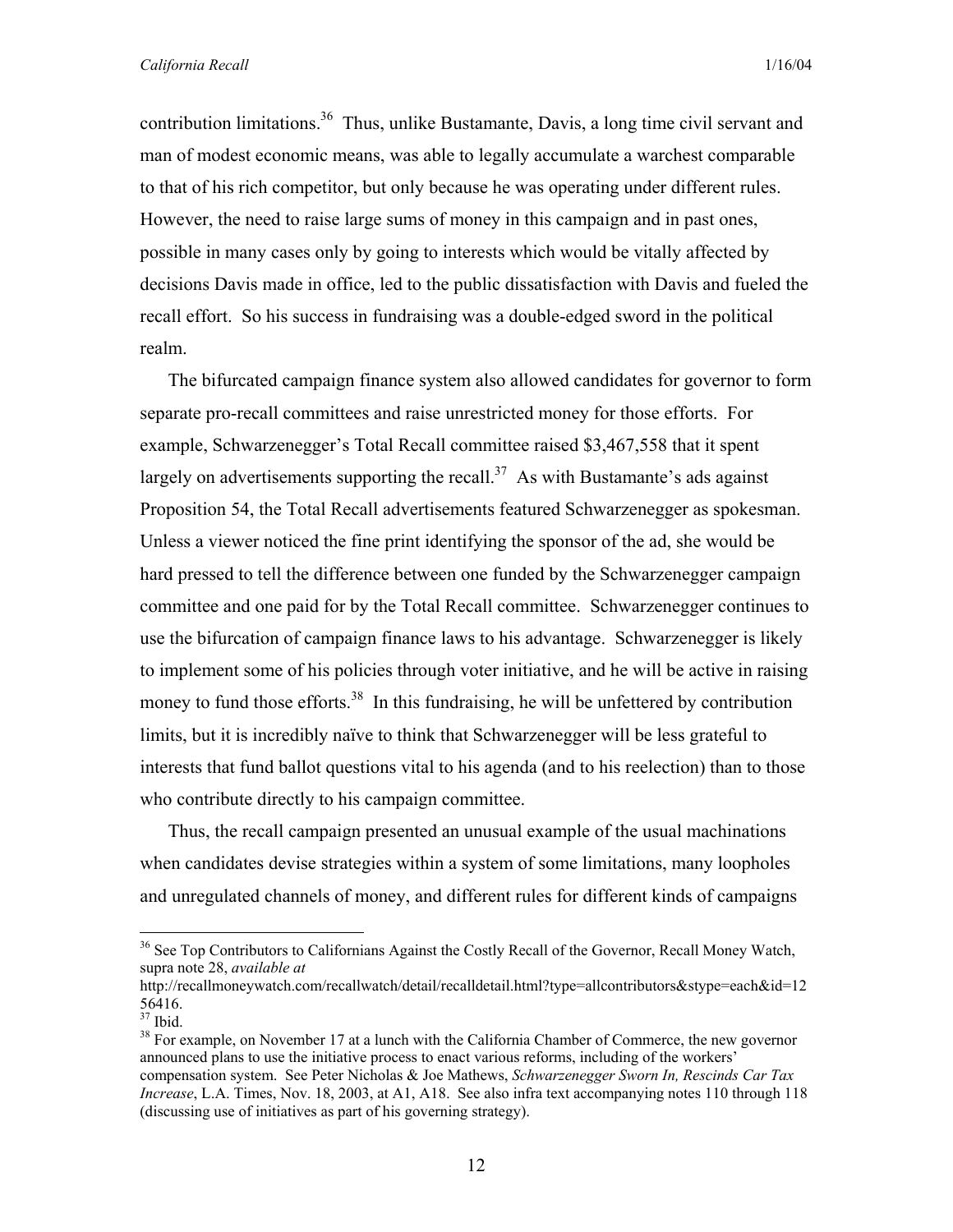that can nonetheless be run to complement each other. Some loopholes can be closed – as occurred with Bustamante's 2002 campaign committee and might occur if campaign finance restrictions are extended to apply to recall campaigns. Others will remain; for example, Supreme Court jurisprudence suggests that fewer limitations on campaign finance are allowed in the context of initiatives than in candidate elections.<sup>39</sup> Thus, as long there are states with hybrid systems, candidates can use ballot questions to influence their elections and to evade some of the restrictions on candidate committees.<sup>40</sup> Unregulated avenues for campaign fundraising and spending are increasingly important in the wake of *McConnell v. FEC*, where the Supreme Court upheld the new federal law that cut off methods used in the past to evade contribution limitations, such as soft money raised by political parties. The recall election dramatically emphasizes the reality of campaign finance regulation: effective regulation is very difficult because wily political actors learn how to take advantage of unregulated avenues of influence.<sup>41</sup>

Even if reformers wanted to plug some of the holes in the regulatory system, it is not clear that contribution limits could be extended fully into a recall campaign. The incumbent governor is susceptible to *quid pro quo* corruption in the same way that any candidate for elected office is, as are candidates affiliated with recall committees. Thus, current jurisprudence might support application of contribution limitations to committees these politicians control, but it is unlikely to support comprehensive campaign finance regulation of other participants in a recall. Not all committees organized to support or oppose the recall are coordinated with candidates; some, and perhaps a good number, are legitimately focused on the recall itself without any connection to either the incumbent or a potential successor. They are more like traditional initiative campaign committees; thus, first amendment challenges to contribution restrictions are likely to succeed. Bifurcation of the rules within the recall campaign itself would be undesirable. To apply

<sup>&</sup>lt;sup>39</sup> See Citizens Against Rent Control v. Berkeley, 454 U.S. 290 (1981); First National Bank of Boston v. Bellotti, 435 U.S. 765 (1978).

 $40$  For discussion of the ability of candidates to take advantage of loopholes and unregulated avenues of spending money, see Samuel Issacharoff & Pamela S. Karlan, *The Hydraulics of Campaign Finance Reform*, 77 Tex. L. Rev. 1705 (1999). See also *McConnell*, 540 U.S. at \_\_\_, 72 U.S.L.W. at 4052 (2003) (opinion of Stevens and O'Connor) (concluding that "[m]oney, like water, will always find an outlet"). 41 For a discussion of this pragmatic objection to campaign finance, see Elizabeth Garrett, *The William J.* 

*Brennan Lecture in Constitutional Law: The Future of Campaign Finance Reform Laws in the Courts and in Congress*, 27 O.C.U. L. Rev. 665, 672-73 (2002).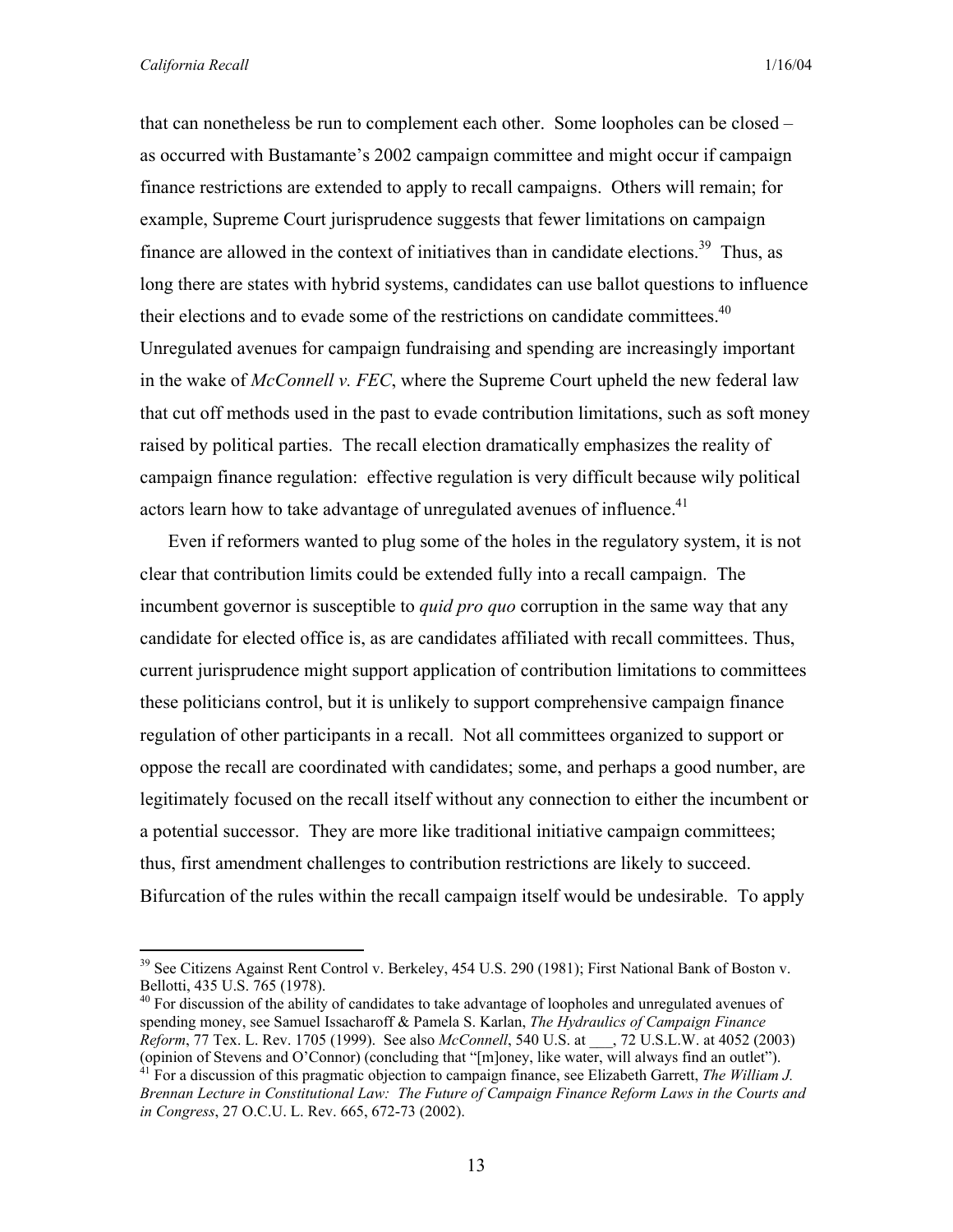*California Recall* 1/16/04

limits only to groups controlled by the target of the recall and not to many of the committees seeking his ouster seems even more inequitable than the current system in candidate elections where self-financed millionaires are at an advantage relative to those of more modest means.

One final wrinkle in campaign finance regulation was also highlighted by the California recall. Campaign fundraising strategies and the timing of expenditures are both likely to change as a result of another feature of modern elections, very much in evidence in the recall. Voting now takes place over weeks, not all on one day when voters go to the polling booth. Substantial numbers of voters use absentee ballots; in the 2002 California general election over 27% of all voters cast absentee ballots.<sup>42</sup> In addition, in this recall election, voters in Los Angeles County could vote on touch screen machines for several days before the official Election Day on October 7. The change in how and when people vote will be considered as candidates devise strategies and time their fundraising appeals. For example, one study since the recall has found that absentee voters made up their mind by one month before Election Day; thus, advertising, media coverage, and debates after that time did not influence about one-fourth of the voters.<sup>43</sup> The longer voting period also changes the effect of campaign disclosure laws, which usually apply to both candidate and issue elections.<sup>44</sup> If laws do not require frequent and timely disclosure reports, then information about campaign contributors may not be available when absentee voters are making their decisions. California disclosure laws are relatively aggressive and require frequent disclosure that is disseminated widely over the Internet, but California and other states must reassess their campaign finance rules in light of the extended period of voting that is increasingly commonplace.

## **II. Political Parties**

<sup>42</sup> See Absentee Voting Statistics in California, Secretary of State's webpage, *available at* http://www.ss.ca.gov/elections/hist\_absentee.htm.

<sup>&</sup>lt;sup>43</sup> See Matt A. Barreto & Ricardo Ramirez, *Minority Participation and the California Recall: Latino, Black, and Asian Voting Trends, 1990-2000, 36 PS (forthcoming 2004).* 

<sup>&</sup>lt;sup>44</sup> See Elizabeth Garrett & Daniel A. Smith, *Veiled Political Actors: The Real Threat to Campaign Disclosure Statutes* (2003), *available as* Working Paper No. 13 in the USC/Caltech Center for the Study of Law and Politics Working Paper Series (discussing disclosure laws applying to direct democracy).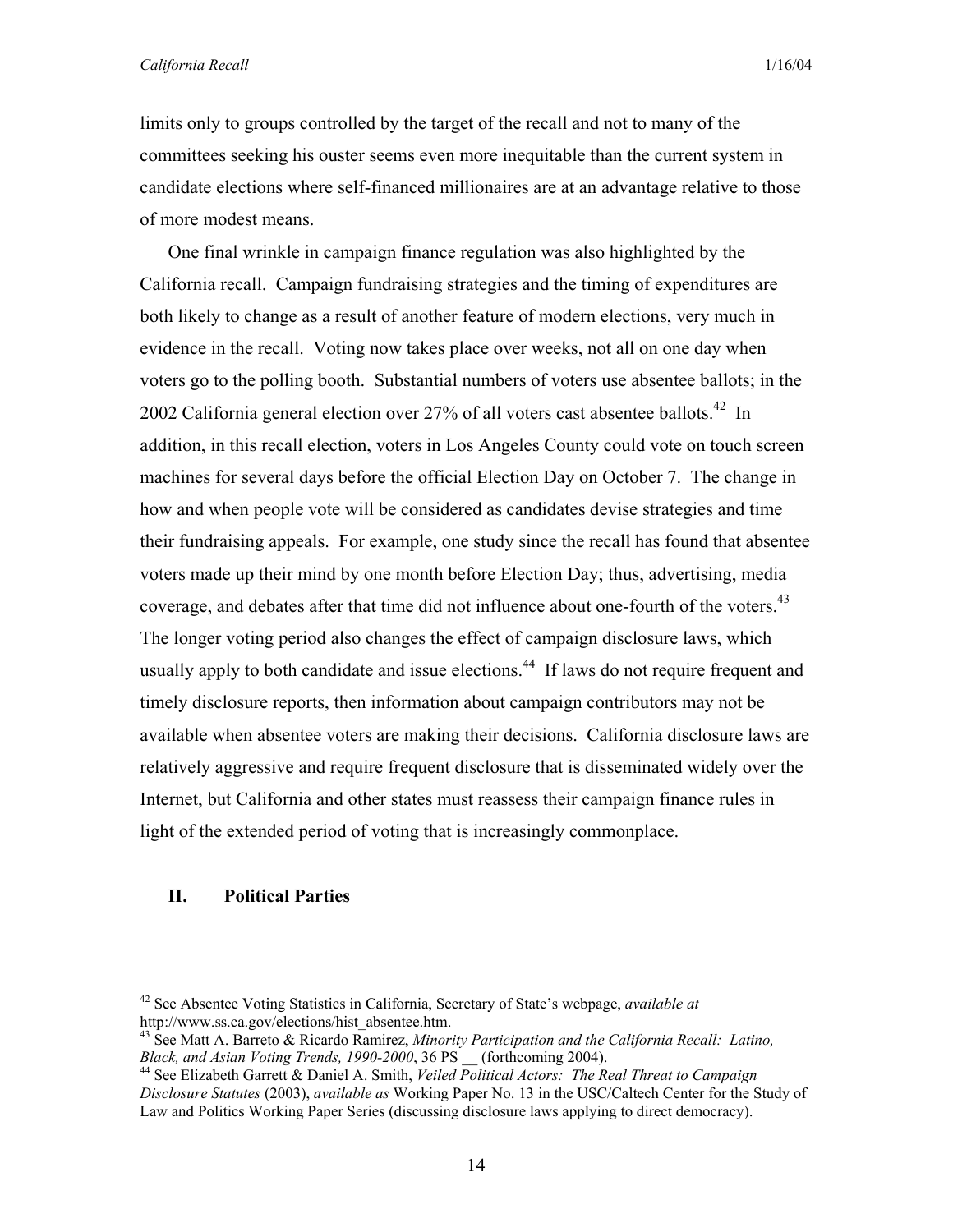135 candidates appeared on the recall ballot in the election to succeed the governor in the event that he was recalled. So many candidates were listed on the ballot because poorly drafted statutes provided no clear rules for ballot access, and the rules chosen by the Secretary of State in the exercise of his discretion as the chief election officer posed only minor hurdles for people seeking to add "Gubernatorial Candidate" to their resumes. In the early days of recall in California, potential candidate had to obtain signatures equal to one percent of those who voted in the last election. At the time of the adoption of this constitutional provision, that requirement meant that candidates would have needed about 4,000 signatures.<sup>45</sup> This provision, originally in the Constitution and then placed in statute, was repealed in 1976 and replaced with directions to use "the manner prescribed for nominating a candidate to that office in a regular election.<sup>146</sup> However, the provision regulating ballot access for primary elections explicitly states that it does not apply to recall elections.<sup>47</sup>

In the face of a conflicting and badly drafted statutory scheme, the Secretary of State determined that the very permissive ballot access rules for primary elections would be used, notwithstanding the language to the contrary. Thus, candidates needed to obtain only 65 signatures and pay \$3,500 or to obtain 10,000 signatures. That opened the door for the multitude of candidates, the majority of whom ran for reasons other than the hope of winning. A few were concerned with broadly publicizing particular political issues or concerns. Some, like Gary Coleman, the former child actor, Mary Carey, the current porn star, and Gallagher, the melon-wielding comedian, ran to enhance their visibility in other careers. Perhaps many ran to be able to claim at future family reunions that they once were candidates for governor.

This ballot, unusual in statewide races which typically feature two or a few more candidates for each position, $48$  is noteworthy for more than the carnival aspect of dozens of candidates listing interesting professions such as "retired meat packer," "fathers' issues

<sup>&</sup>lt;sup>45</sup> Comments by Fredric Woocher, Post-Mortem Conference on the Recall, University of Southern California, Nov. 14, 2003.

<sup>&</sup>lt;sup>46</sup> See Section 11381 of the Calif. Elections Code. See also Burton v. Shelley, 2003 Ca. Daily Op. Service 7066 (Calif. 2003) (providing the drafting history of the ballot access provisions for recall election). 47 See Sections 8000 and 8062 of the Elections Code.

<sup>&</sup>lt;sup>48</sup> Large numbers of candidates are not unheard of in races for local elections. For example, Jerry Brown won his first elective office in 1969 (for Los Angeles Junior College Board) in a field of 133 candidates.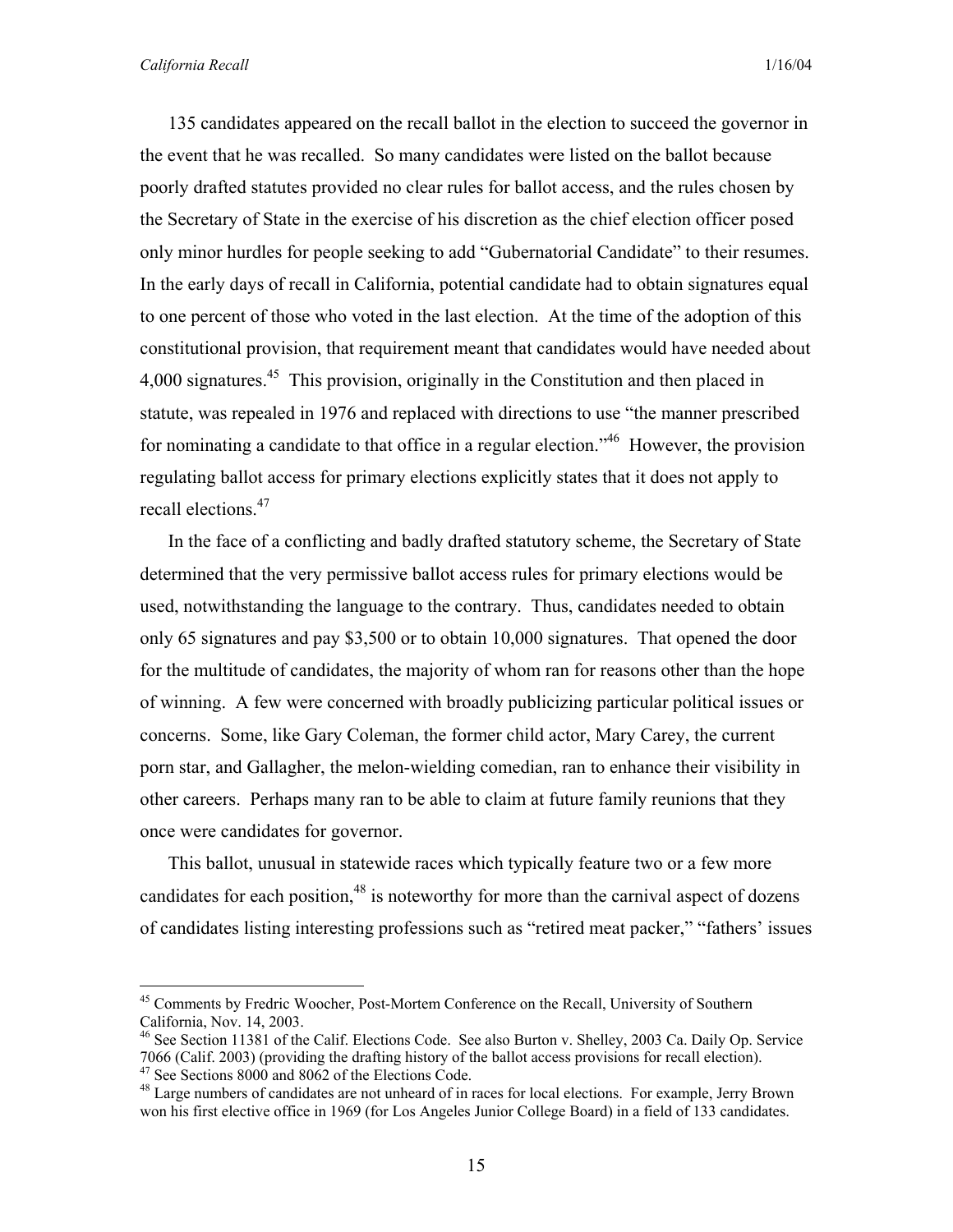1

author," and "marijuana legalization attorney."49 Two other features deserve mention because they are relevant for more typical elections. First, the long and unusual ballot presents a case study of the potential for voter confusion. Second, the lack of party control over access to the general election ballot had significant effects on which candidates appeared on the ballot and which were frontrunners. To take the most dramatic example: Arnold Schwarzenegger, who would probably not have survived a closed party primary, is now the governor of California.

Consider this election as a case study of unusual ballots and the potential for voter confusion. Judges dealing with challenges to strict ballot access provisions are often faced with claims by state officials that the possibility of voter confusion justifies rigorous regulation of who can get on the ballot. Defenders of access restrictions argue that voters confronted with a ballot containing many candidates for one office, or with ballot notations beyond party affiliation, will not be able to vote accurately because they will be overwhelmed. Virtually none of the judicial cases includes actual evidence of voter confusion; instead, mere assertion of this phenomenon is usually accepted as a substantial enough state interest to protect the regulation from constitutional attack.<sup>50</sup>

The recall ballot provides a good test of whether relatively unlimited ballot access results in confused voters. The ballot had other features that might be expected to contribute to confusion. It provided next to each candidate's name a notation of party affiliation and occupation.<sup>51</sup> Furthermore, candidates were listed in random order, to minimize first-order effects,<sup>52</sup> and the order was changed from district to district, meaning that effective voter education using sample ballots had to be different in each district. Finally, voting technology in some counties further complicated the ballot; for example, punch card ballots required seven pages to list all the candidates. Election

<sup>&</sup>lt;sup>49</sup> See Sample Ballot for the Statewide Special Election, Oct. 7, 2003, disseminated by the California Secretary of State.

<sup>50</sup> See, e.g., Timmons v. Twin Cities Area New Party, 520 U.S. 351 (1997); Munro v. Social Workers Party, 479 U.S. 189, 195-96 (1986).

<sup>51</sup> See Monika L. McDermott, *Candidate Occupations and Voter Information Shortcuts* (work-in-progress, unpublished manuscript 2003) (assessing importance of information about candidate occupation as a voting cue).

<sup>52</sup> See Jon A. Krosnick, Joanne M. Miller & Michael P. Tichy, *An Unrecognized Need for Ballot Reform: The Effects of Candidate Name Order on Election Outcomes*, *in* Rethinking the Vote: The Politics and Prospects of American Election Reform 51 (A.N. Crigler, M.R. Just & E.J. McCaffery eds., 2003).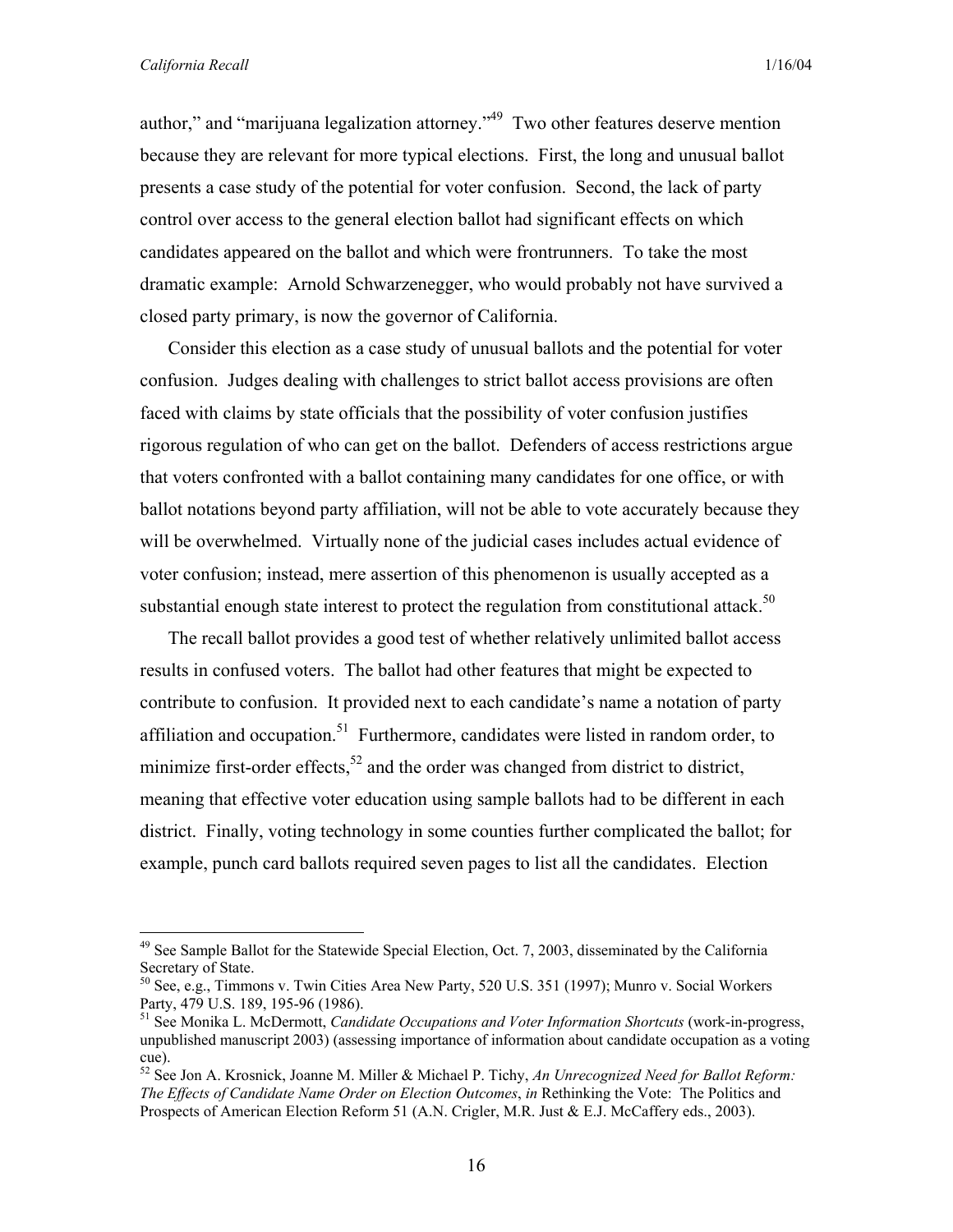officials worried that voters would try to vote for one candidate per page, rather than just one in the list of 135.

Many observers predicted confusion in large part because of the ballot design but also because of the reduced numbers of polling places, some of which were relocated from past elections. There is evidence of some confusion about the nature of the race. For example, Roderick Kiewiet and Michael Alvarez, who conducted exit polls of voters, found that 6.6 percent of Davis supporters voted "yes" on the recall – a vote clearly contrary to their preferences. These voters were less educated in general than other voters, suggesting they were less likely to understand the unusual format. The study also suggests other voting mistakes occurred because the obscure candidates whose names appeared either immediately above or immediately below the names of Schwarzenegger, Bustamante, or McClintock picked up more votes than would have been predicted. Presumably most of these votes were mistakes.<sup>53</sup> Furthermore, subsequent studies have suggested that the use of punch card ballots did lead to significantly more undervoting than occurred in precincts using different technology.<sup>54</sup> The undervote was not significant enough to cast the results of the election into doubt because the recall and Schwarzenegger both won so decisively.

Notwithstanding these problems, none of which was substantial enough to affect the outcome of the election, the recall experience suggests that most voters are able to cope with some complexity in ballots. They can handle a ballot with more than two candidates for each office – and perhaps with significantly more than two candidates. Alvarez and Kiewiet's study, which focused on the choice among Davis, Schwarzenegger, Bustamante, and McClintock, supports the conclusion that voters cast their ballots in ways that were consistent with their preferences. Moreover, even though the multicandidate ballot raised the specter of vote cycling or other irrationalities of voting, the study demonstrates that the Condorcet winner in all pair-wise contests – Schwarzenegger – won the plurality voting as well.<sup>55</sup> That was not an inevitable result, and Kiewiet's discussion sets out ways that an irrational result could have emerged under the recall

54 See Michael P. McDonald (2003), *California Recall Voting: Nuggets of California Gold for Voting Behavior*, The Forum: Vol. 1: No. 4, Article 6. http://www.bepress.com/forum/vol1/iss4/art6.<br><sup>55</sup> Presentation of D. Roderick Kiewiet, supra note 53.

<sup>&</sup>lt;sup>53</sup> See Presentation of D. Roderick Kiewiet, Post-Mortem Conference on the Recall, University of Southern California, Nov. 14, 2003 (from work with Michael Alvarez and forthcoming as a book).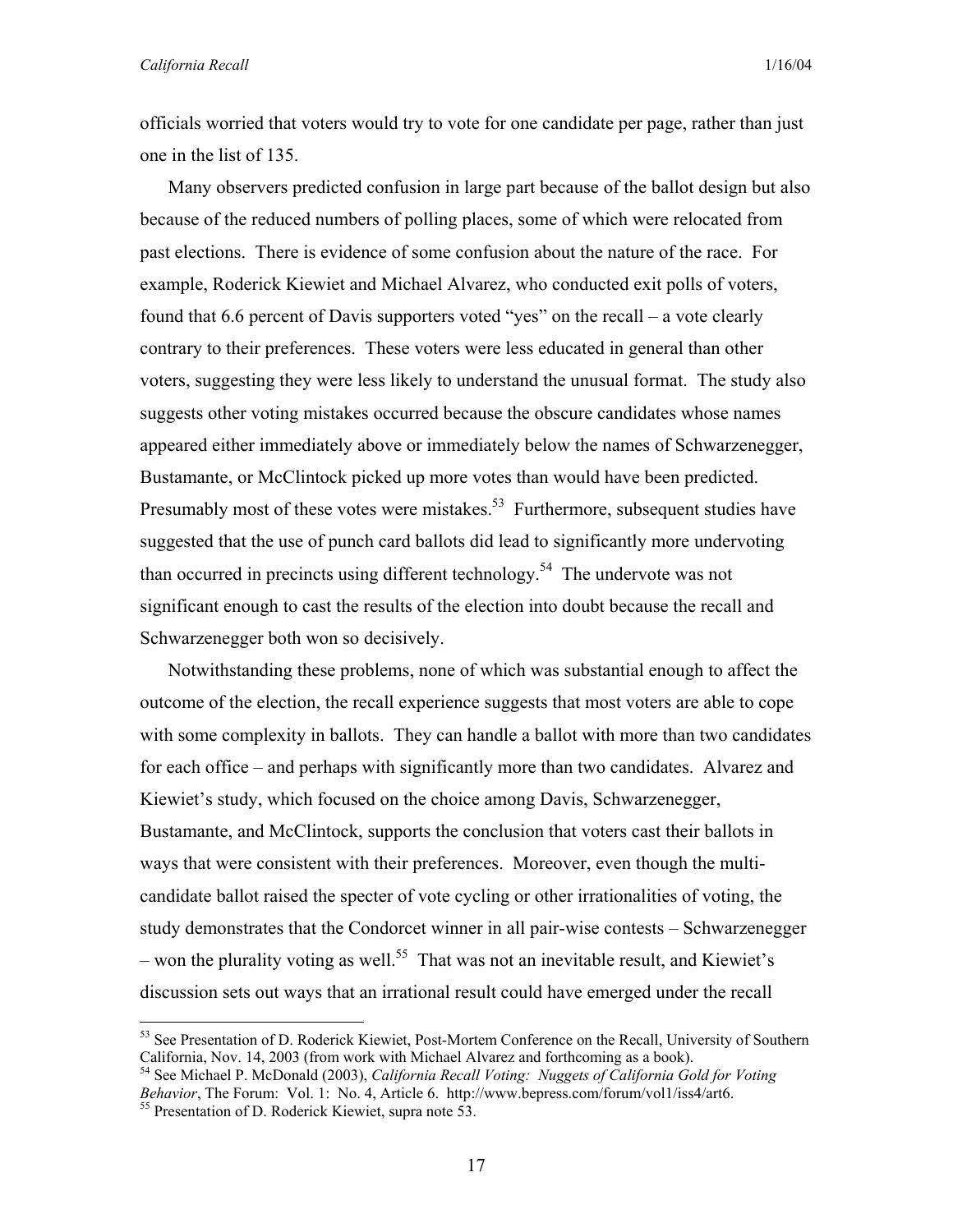format, but it is a heartening result all the same. At the least, state officials relying on voter confusion to support stringent regulation of ballot access ought to be required to provide more than mere assertions in the political and judicial arenas. Courts should be more skeptical of these claims and understand that they are likely to be superficially neutral rationales offered for regulations designed to protect the two major parties and to lock out new voices.<sup>56</sup> The recall election should also encourage reformers to seek greater ballot access in traditional candidate elections for independent candidates and third-party candidates. If voters can handle a more complicated ballot, then much of the state's rationale for restricting ballot access has been undermined. Given the hostility of major-party officials to broader ballot access, reformers may need to turn to the initiative process to effect such changes.

Although many of the 135 candidacies were frivolous, the California recall campaign was unusual because several serious minor party and independent candidates were relatively high profile and participated in a series of statewide debates. In addition to two Republicans, Tom McClintock and Arnold Schwarzenegger, and Democrat Bustamante, independent candidates Arianna Huffington and Peter Ueberroth and Green Party candidate Peter Camejo received relatively extensive media coverage. Huffington benefited from her celebrity as an author, talk show regular, and former wife of a wealthy politician. Ueberroth had some celebrity as former baseball commissioner, and he also spent some of his own fortune to gain media attention. Camejo was able to garner sufficient support in the polls to be included in televised debates. Inclusion of minor party candidates and independents in a widely televised debate with all the major candidates is unusual in California.<sup>57</sup>

<sup>&</sup>lt;sup>56</sup> I have argued elsewhere that courts should decline to become involved in many of these cases, regardless of the state interest. See Elizabeth Garrett, *Is the Party Over? Courts and the Political Process*, 2002 Sup. Ct. Rev. 95 (2003). However, if they do not adopt a policy of restraint, courts should be less willing to accept without proof empirical claims of state actors. See also Samuel Issacharoff & Richard H. Pildes, *Politics as Markets: Partisan Lockups of the Democratic Process*, 50 Stan. L. Rev. 643 (1998) (describing some ballot access rules as partisan lockups).

<sup>57</sup> See Lee Romney, *Green Party's Man is Tickled Pink Over Debate*, L.A. Times, Sept. 5, 2003, at A26 (noting this was the first time the Green Party candidate – or any third party candidate – had participated in a widely televised gubernatorial debate). See also George Skelton, *Refreshing Gubernatorial Debate Is a Break from Usual Hot Air,* L.A. Times, Sept. 19, 2002, at A8 (noting that non-televised debate in 2002 election which included Camejo did not include Davis and garnered an audience of 100 and five TV news crews).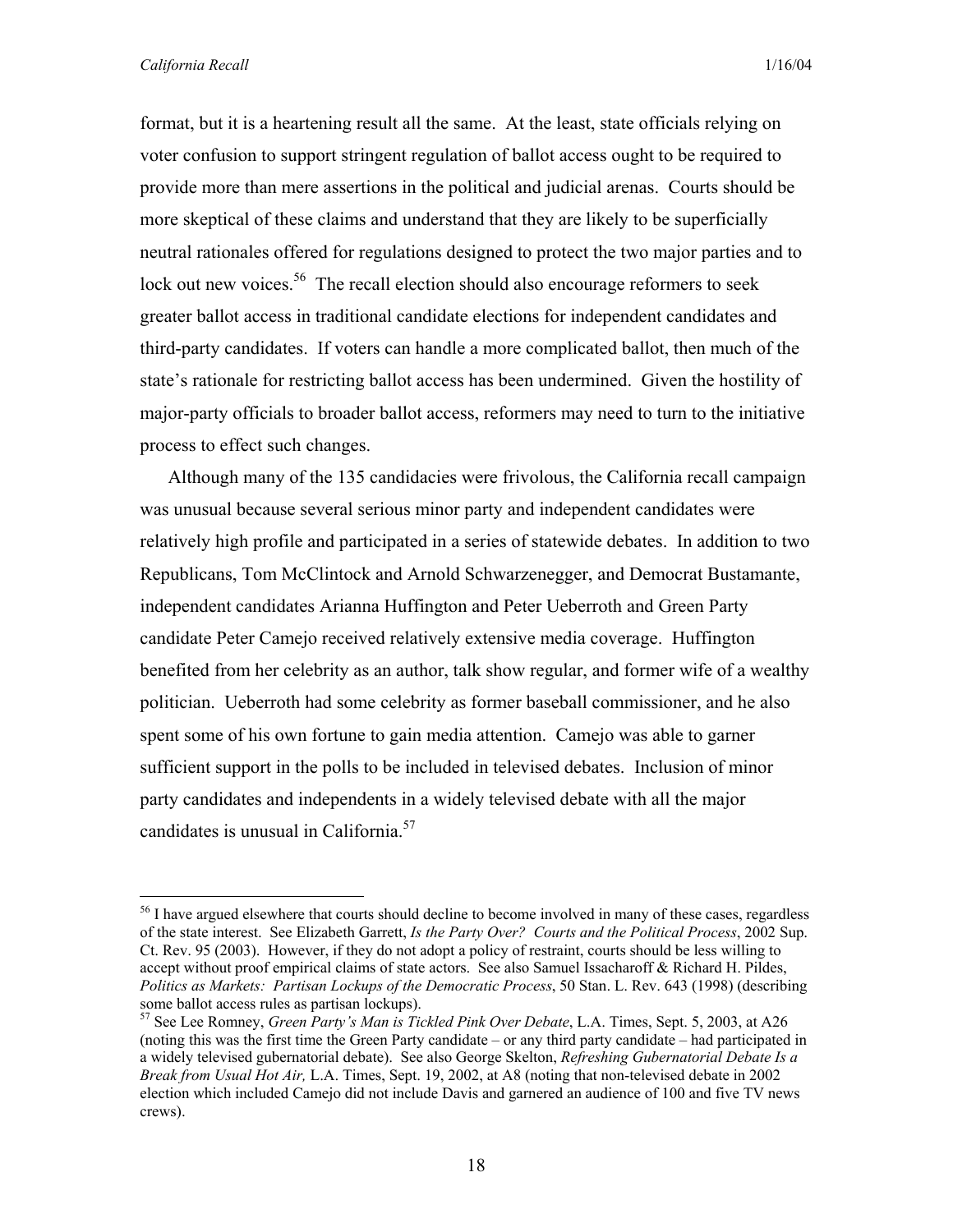The debate that included all six candidates did not support the notion that multicandidate debates are appreciably more confusing or chaotic than debates with only the two major candidates.<sup>58</sup> Just as Ross Perot's inclusion in the 1992 presidential debates focused attention on issues that the major party candidates hoped to avoid, such as the federal budget deficit, the participation of candidates other than the two leading contenders in gubernatorial debate altered the topics covered and the arguments made. For example, Huffington, although generally clownish and extreme, challenged Bustamante on the contributions to his campaign by Indian tribes in a way that raised the salience of the issue. Camejo and McClintock presented the most detailed substantive proposals of all the candidates, providing voters a range of policies to consider and providing a sharp contrast to the virtually policy-free presentation of Schwarzenegger. The debate was not a model of rational argumentation, of course, but it was no worse than many less crowded ones, and any absurdities could be attributed as often to the major candidates as to the minor party and independent candidates. Many Californians indicated that the televised debate in which Schwarzenegger, Bustamante, McClintock, Camejo, and Huffington participated was valuable in making up their minds at the polls.59

None of the independents nor the Green Party candidate had a chance of winning, but this is not the role of minor parties in the American political system. As Justice Thurgood Marshall observed in *Munro v. Socialist Workers Party*, "The minor party's often unconventional positions broaden political debate, expand the range of issues with which the electorate is concerned, and influence the positions of the majority, in some instances ultimately becoming majority positions."60 To play this role in public debate, however, minor parties and independent candidates need press coverage. In this election, celebrity ensured media attention for some candidates like Huffington. But for others, like Camejo, the ability to qualify for ballot access relatively easily and inclusion in

<sup>&</sup>lt;sup>58</sup> See Arkansas Educational Television Commission v Forbes, 523 U.S. 666 (1998) (accepting similar arguments to allow a state actor to limit political debates to two major candidates). See also Jamin B.

Raskin, *The Debate Gerrymander*, 77 Tex. L. Rev. 1943 (1999) (critiquing *Forbes*). 59 See Richard L. Hasen, *Learning from the California Recall Experience*, Findlaw commentary, Oct. 13, 2003.

 $^{2003}$ .<br><sup>60</sup> 479 U.S. at 200.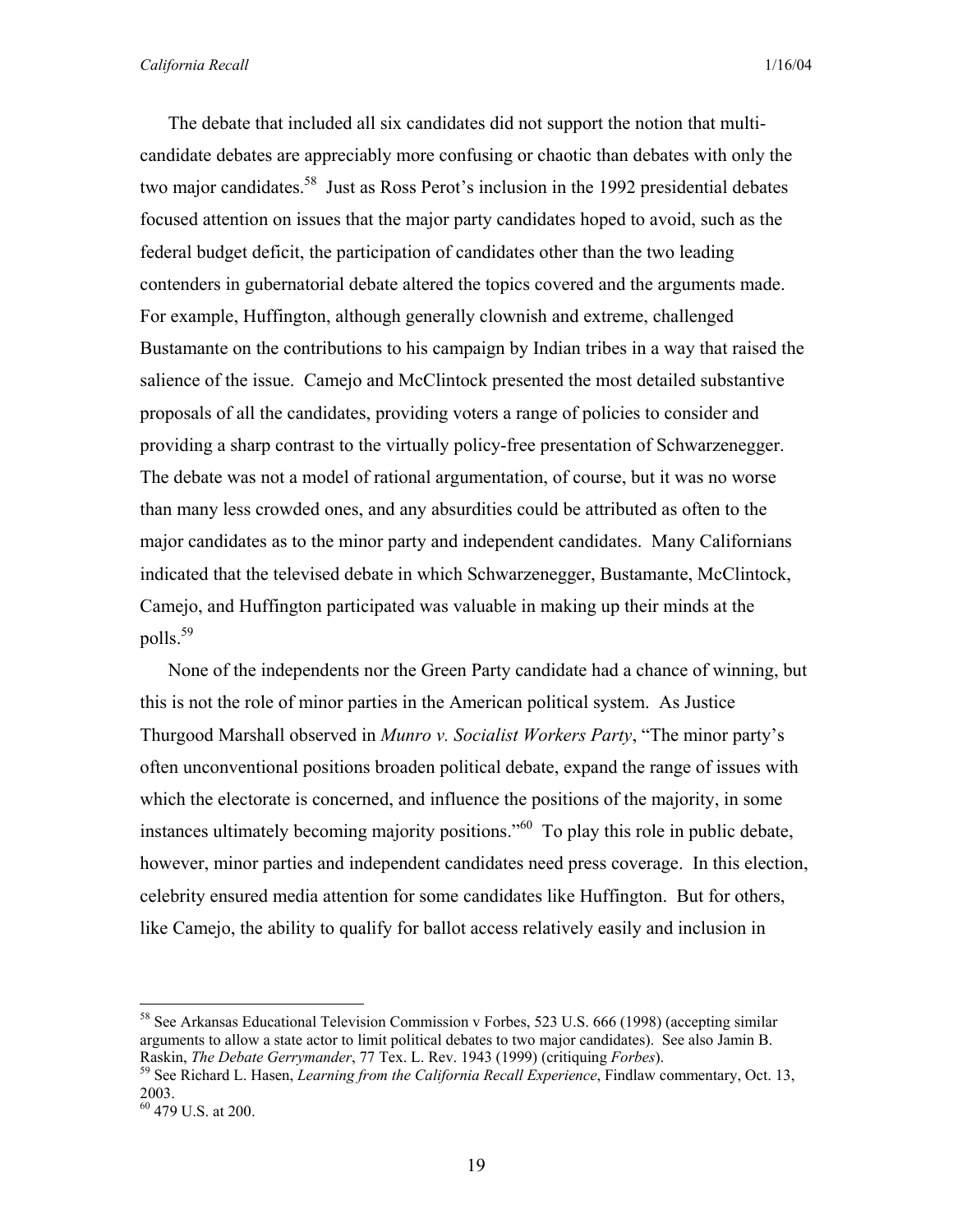widely-televised debates allowed them to put forward new ideas and to challenge the traditional positions of the major party candidates.

Even though vast confusion did not result, California statutes should be amended to establish a clear process for access to the second part of the recall ballot. A notinsignificant number of signatures should be required, although the threshold must be realistic in the context of a condensed campaign period. The old constitutional standard – 1 percent of those who voted in the last election – would now require more than 75,000 signatures,  $61$  too onerous for candidates who would need to qualify quickly. Half that number of signatures would be a more reasonable threshold to discourage frivolous candidacies but still allow the possibility of access for serious minor party and independent candidates.

Some reformers have suggested eliminating the election for a successor and allowing the Lieutenant Governor to take over if the governor is recalled.<sup>62</sup> This reform is problematic and, not surprisingly, is often supported by those generally hostile to direct democracy. Because the Governor and Lieutenant Governor are elected separately in California and can be from different parties, such a reform could encourage the Lieutenant Governor's party to mount a recall drive and might erode any possibility of cooperation between the two. When the two top officers are from the same party, the voter disgust that leads to a recall is likely to be targeted at the administration, and the recall should provide an opportunity to begin governing with a clean slate. Moreover, if the recall stems from popular belief that the incumbent leaders are too attentive to powerful economic or other special interests, voters may want the opportunity to elect an outsider, as they did in this election. For these reasons, most states that allow gubernatorial recalls also provide for an election of a successor, not the automatic elevation of the second-in-command. On the other hand, the independence of the elections of the two top state officers and the possibility that they will be from different parties might support a reform that allows the Lieutenant Governor to move up after a successful recall. Her administration is more likely to be break from the past, which is

<sup>&</sup>lt;sup>61</sup> See Secretary of State, Statement of Vote, 2002 General Election, *available at* http://www.ss.ca.gov/elections/sov/2002 general/reg.pdf.

 $h^{\text{o2}}$  See, e.g., Mark Ridley-Thomas & Erwin Chemerinsky, *Now that It's Finally Over, Let's Revamp the Recall*, L.A. Times, Oct. 29, 2003, at B15.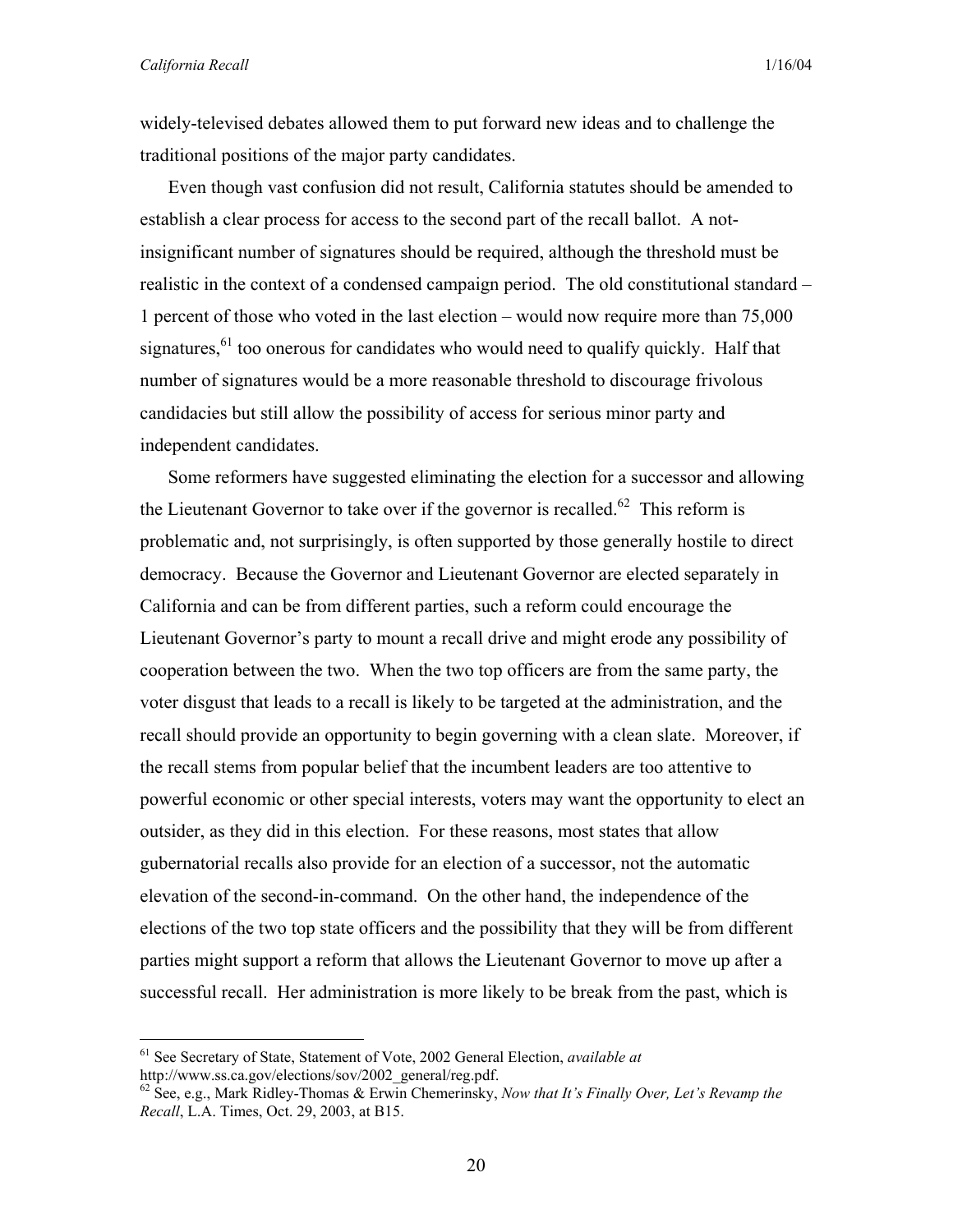1

the point of a recall. On balance, however, this proposal has more drawbacks than promise, in my view.

In addition to clarifying the ballot access provisions, consideration should be given to adopting some sort of run-off system to ensure that a successor is not elected with a very small plurality – perhaps with fewer votes than those voting against the recall. That possibility, which did not occur in 2003 because Schwarzenegger's popularity provided him a substantial victory and more votes than the "no" votes on the recall, could undermine the legitimacy of the successor's administration. Even though a "no" vote on recall is not the equivalent of a vote for the incumbent – after all, some who vote no may just be opposed to a recall without having much enthusiasm for the current occupant of the office – it could be difficult for a newcomer to govern after a narrow plurality win. Some commentators have suggested that an instant run-off process could allow a decision to be made with one election. $63$  Alternatively, a traditional run-off held shortly after the recall election would not be terribly disrupting because the recalled governor would remain in office in the interim. As the California experience demonstrates, the state continues to function without serious problems during the lame duck period.

Some attention must be paid, however, to the need to resolve the recall and return to normal governance relatively quickly. Accordingly, a proposed reform to elect the successor to the recalled official in a separate election<sup>64</sup> held some time after the recall is problematic because it lengthens any intermediate period when either a recalled governor remains in power or a Lieutenant Governor runs a caretaker administration, while likely also running for the top position permanently. The period between a recall and successor election would necessarily be longer to allow a full campaign than the period between a combined election and any necessary run-off. The proposal to separate the two decisions is also unattractive because a voter's decision whether to recall the governor is

<sup>63</sup> See, e.g., Vikram David Amar, *Governor Davis's Claim to Run as His Own Successor is Meritless, But the Fear of a "Fringe" Winner is Serious: How the Risk Can be Eliminated in the Future*, Findlaw.com column, Aug. 8, 2003, *available at http://writ.news.findlaw.com/amar/20030808.html.* 

<sup>&</sup>lt;sup>64</sup> For example, three of four panelists on legal and constitutional changes in the wake of the recall favored such a reform. See Comments by M. Dane Waters, Pamela Karlan and Fredric Woocher, Post-Mortem Conference on the Recall, University of Southern California, Nov. 14, 2003. Eight states with the recall have a second election to replace any recalled official, whereas six hold simultaneous elections. See National Conference of State Legislators, Recall of State Officials, Table 2 (Aug. 13, 2003), *available at* http://www.ncsl.org./programs/legman/elect/recallprovision.htm.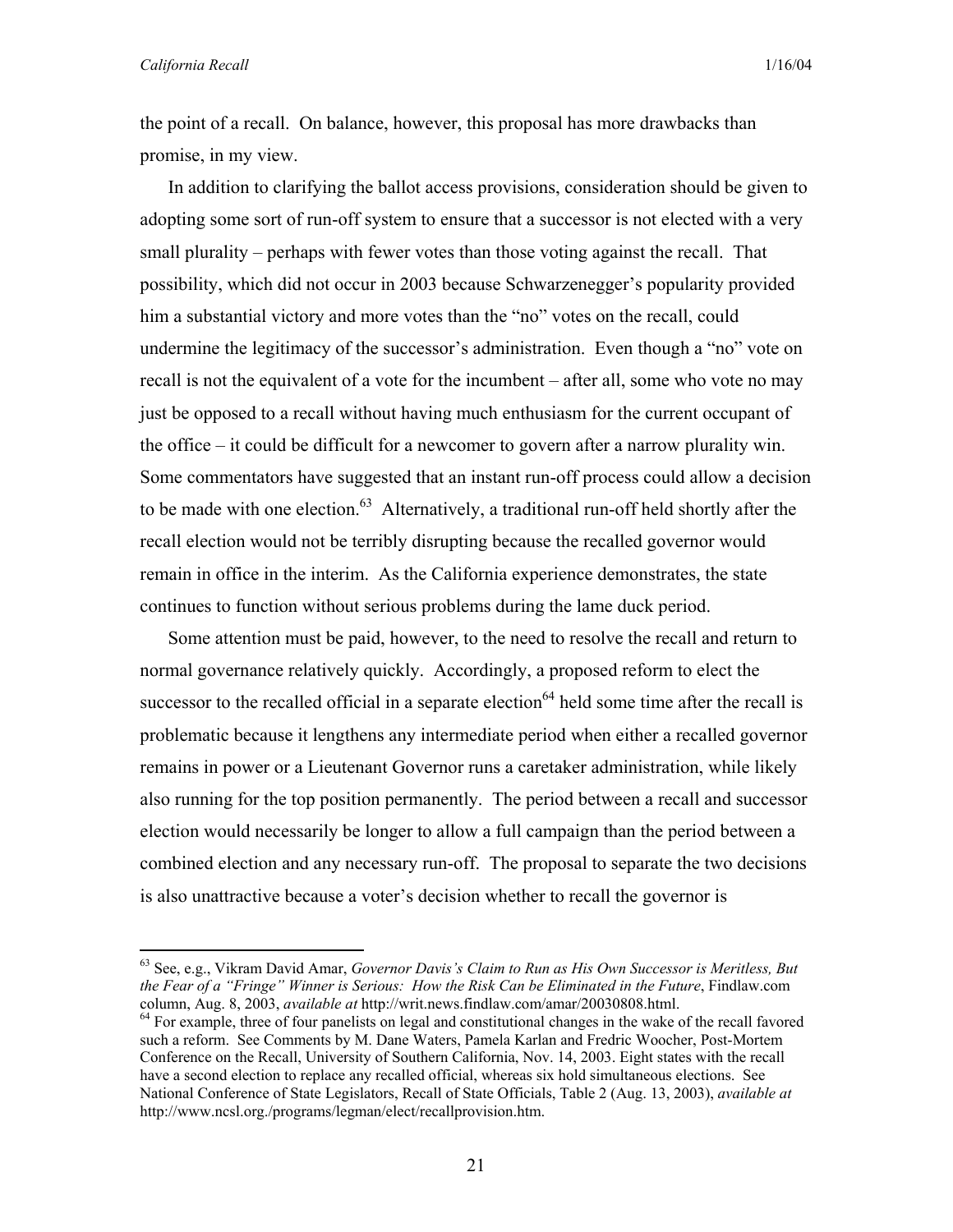necessarily dependent on who is likely to succeed the incumbent. Structuring a process so that voters cannot be sure who will be running to replace the recalled official denies voters important information when they make the initial decision on the recall.

My preference is for a simultaneous election of a successor at the time of the recall vote, with serious consideration given to an instant run-off to resolve any close plurality vote quickly. Moreover, although states differ on this issue, it seems sensible to prohibit the incumbent target of the recall from running to succeed himself; after all, if he is recalled, he has received a resounding vote of no confidence. Disallowing his candidacy in the successor election may mean that a recalled official in the last term of a termlimited office may never be able to run for that office again. In California, for example, the constitutional term limitation would preclude Gray Davis from running again for governor because if he won, he would serve more than two terms – in this case about a year more than two terms.<sup>65</sup> In offices not subject to term limits, a recalled official should be able to run in elections after the replacement election and to convince voters that he has learned from his mistakes or that they were wrong to throw him out.

The recall election was notable for more than the sheer number of candidates; the structure, which dispensed with party primaries and allowed candidates direct access to the general election ballot, meant that voters could choose among different kinds of candidates. In traditional elections, Californians nominate party candidates for the general election through partially closed party primaries; only registered party members and independents are allowed to vote. Access to the primary ballot is relatively easy and not controlled by the party, which may endorse one of the candidates but cannot block access. However, the semi-closed primary format means that motivated party activists who tend to vote disproportionately in such elections exert substantial influence over who appears on the general election ballot. A candidate like Schwarzenegger would have faced significant hurdles to winning the party primary because committed Republican activists find many of his positions on social issues distasteful and doubt his commitment to fiscal conservatism. Schwarzenegger ran as a relatively moderate candidate, publicly relying on a bipartisan group of advisers and underscoring his relatively liberal positions

<sup>65</sup> See Schweisinger v. Jones, 68 Cal. App. 4th 1320, 81 Cal. Rptr. 2d 183 (Cal. Ct. App. 1998) (so ruling in the case of a state legislator recalled in her last term who attempted to run for another full term).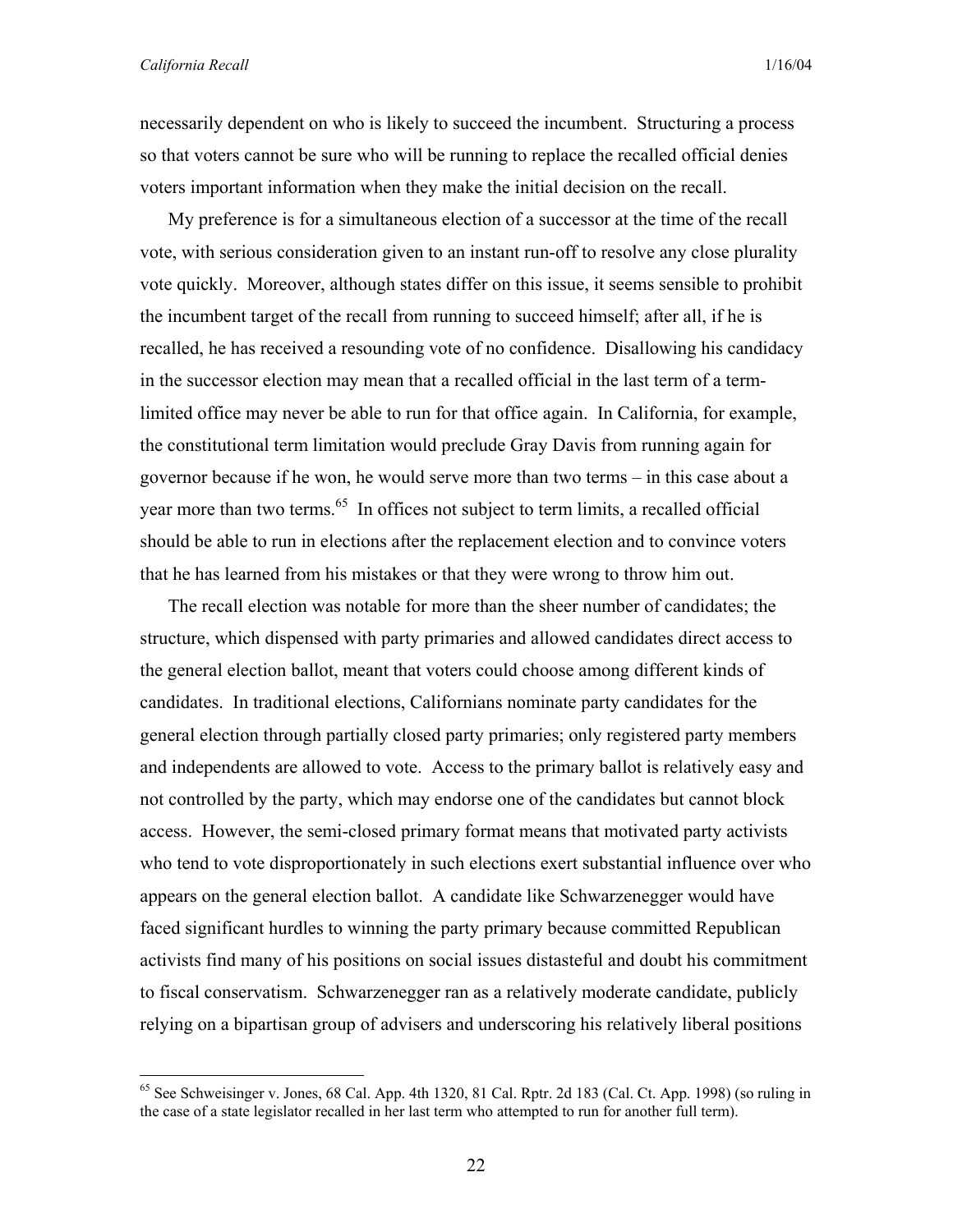on abortion and gay rights, while also seeking to establish his anti-tax credentials. A candidate with similar policy positions, although with substantially more political experience, Richard Riordan was defeated in the 2002 Republican primary by a much more conservative Bill Simon. Although candidates like Simon may move slightly to the center in the final campaign, their public positions during the primary undermine the credibility of those moves.

Disappointed with their choices in general elections, a majority of voters in California adopted a blanket primary system in 1996. A blanket primary format, in which voters can vote in different party primaries for different offices, is likely to result in the election of candidates who appeal more to the median voter than to activists. Blanket primaries are moderating devices designed to move political parties closer to the center. In the words of the California ballot pamphlet, blanket primaries are intended to "weaken" party "hard-liners" and empower "moderate problem-solvers."66 In *California Democratic Party v. Jones,* the Supreme Court struck down the blanket primary law on the ground that it impermissibly infringed on the First Amendment rights of party members. This opinion has led to the invalidation of blanket primary systems in Washington and Alaska, $67$  states where the blanket primary had long been used and, at least in the case of Washington, had not significantly weakened political parties.<sup>68</sup>

*California Democratic Party v. Jones* prohibits the people or legislatures from imposing blanket primaries on political parties; it does not prohibit the parties themselves from adopting different primary systems. In the wake of the *California Democratic Party*, the major parties in California opened their party primaries to independents, although they did not go so far as to allow open primaries. To be responsive to voters' preferences demonstrated by this recall and the enactment of the blanket primary, party leaders should restructure their primary rules so that they shift power to the median voter and away from the party activist. Parties would not be helpless under such a system. Through endorsements, recruitment efforts, campaign spending and assistance, parties

<sup>66</sup> California Democratic Party v. Jones, 530 U.S. 567, 570 (2000).

<sup>67</sup> See O'Callaghan v Kowalski, 6 P. 3d 728 (Alaska 2000); Democratic Party of Washington State v. Reed, 343 F.3d 1198 (2003) (striking down Washington blanket primary). I have criticized the Court's decision

in *California Democratic Party v. Jones* in Elizabeth Garrett, supra note 56, at 126-30.<br><sup>68</sup> See Richard L. Hasen, *Do the Parties or the People Own the Electoral Process?*, 149 U. Pa. L. Rev. 815, 834 (2001).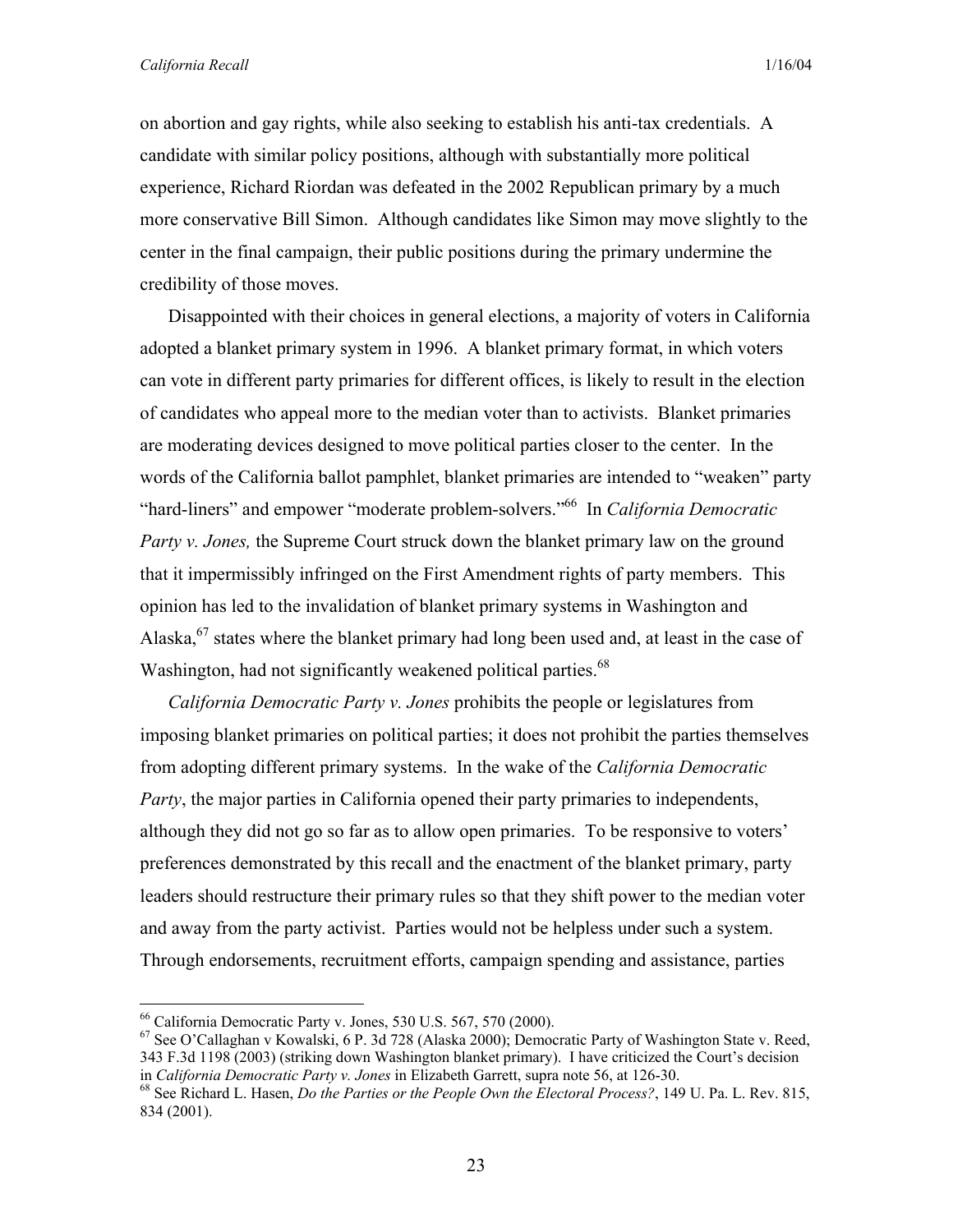can influence the outcomes of more open primaries. Perhaps party organizations will be more willing to consider this course of action now than they have been in the past. The recall campaign demonstrated that party leaders are willing to be pragmatic and put aside ideological purity for a real chance at victory when they are forced to by a different election format. When it became apparent that Schwarzenegger had survived the only public debate in which he participated, party leadership began to endorse him and encourage even the staunchest party activists to vote for a likely winner rather than the more conservative McClintock. And many activists did so.

Political parties cannot afford to ignore the dissatisfaction of voters with the choices that emerge from current structure of primary elections. Currently an effort is underway in California to qualify a new initiative which would require that all elections be nonpartisan,<sup>69</sup> an option that the Court in *California Democratic Party* left open as a constitutionally permissible reform.<sup>70</sup> At least in cities and states with direct democracy, political parties that continue on the current path may find that very unpalatable system imposed on them. If the parties are not willing to move to more open primaries, beyond the decision to allow independents to participate, leaders should consider throwing their support behind more centrist candidates in the primaries so that they are in a stronger position to win the general election.

This is only one of the various messages of the recall election with broader application to California and the nation. The strong anti-incumbent tone in exit interviews with voters, as well as surprising voting behavior by certain ethnic and other demographic groups, will no doubt provide strategists food for thought as they look toward the 2004 presidential election and the next statewide election in California. For example, women and Hispanic voters supported the recall and Schwarzenegger in much larger numbers than had been predicted. The lukewarm support Hispanic voters provided

<sup>&</sup>lt;sup>69</sup> The California Chamber of Commerce announced that it would seek to qualify an initiative for the 2004 ballot implementing a nonpartisan primary. The Chamber proposes listing the party affiliation of the candidates on the primary ballot, and the two top vote getters would run in the runoff election, even if they were from the same party. Dan Morain, *Bid Launched to Bring Back Open Primary,* LA Times, Nov. 13, 2002, at B6. See also Richard J. Riordan, *Set the Voters Free*, N.Y. Times, Oct. 31, 2003, at A23 (advocating in favor of nonpartisan elections in New York City and California). 70 See *California Democratic Party*, 530 U.S. at 585-86.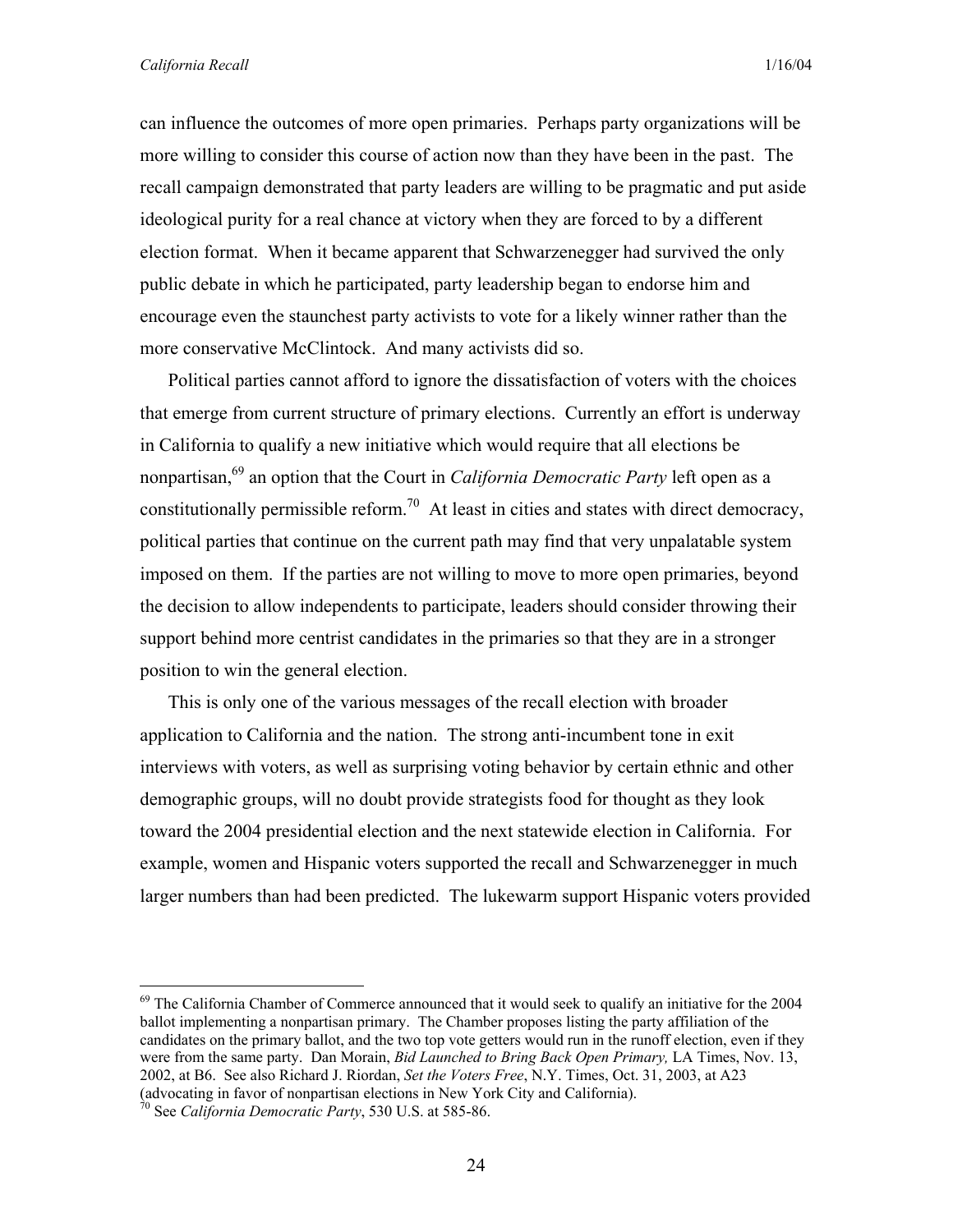1

a Hispanic Democratic candidate was a surprise, and one that both major parties will assess in future months. $^{71}$ 

#### **III. Lawsuits as Political Weapons**

The short campaign period was nonetheless long enough for more than fifteen lawsuits to be filed in federal and state courts.<sup>72</sup> Had the election been closer, more lawsuits would have been filed in its aftermath. Election-related lawsuits are not a new phenomenon,<sup>73</sup> particularly in the context of direct democracy where federal and state courts have invalidated initiatives or ruled that they cannot appear on the ballot. However, the litigation in the California recall seems quantitatively and qualitatively different from what we have witnessed before. Moreover, the amount of media attention focused on the lawsuits appears greater, transforming litigation into a method to make issues salient for journalists and voters. These two changes feed on each other as the media attention encourages more filings and as more filings catch the attention of journalists. Some of the recall cases were entirely driven by political considerations, such as the early lawsuit<sup>74</sup> attacking the qualifications of the petition circulators mostly on grounds rejected by clear Supreme Court precedent. The main purpose of the lawsuit was not to succeed in court, but rather to frame the recall effort as controlled by out-ofstate wealthy interests and thus not a true California grassroots movement. Because the media is now particularly focused in election-related lawsuits after *Bush v. Gore*, a court battle was an effective way to make the nature of the petition drive salient for potential voters.

A puzzle generally in politics is why a particular process that has been available to strategic actors in the past suddenly becomes a more important tool in their arsenal. For

<sup>71</sup> See Matt A. Barreto & Ricardo Ramirez, supra note 43. See also *The Recall Election: Times' Exit Poll Results*, L.A. Times, Oct. 9, 2003, at A26.<br><sup>72</sup> See Litigation Update 10/17/2003, prepared by Karen Getman for the Gubernatorial Recall Process

Forum held at USC, Oct. 21, 2003.

 $^{73}$  Samuel Issacharoff, Pamela S. Karlan & Richard H. Pildes, When Elections Go Bad: The Law of Democracy and the Presidential Election of 2000 (rev. ed. 2001) (providing analysis and discussion of such cases as well as the lawsuits surrounding the 2000 presidential election).

<sup>&</sup>lt;sup>74</sup> Robins v. Shelley, case number BC299066, filed in L.A. Superior Court July14, 2003 (dismissed after became moot).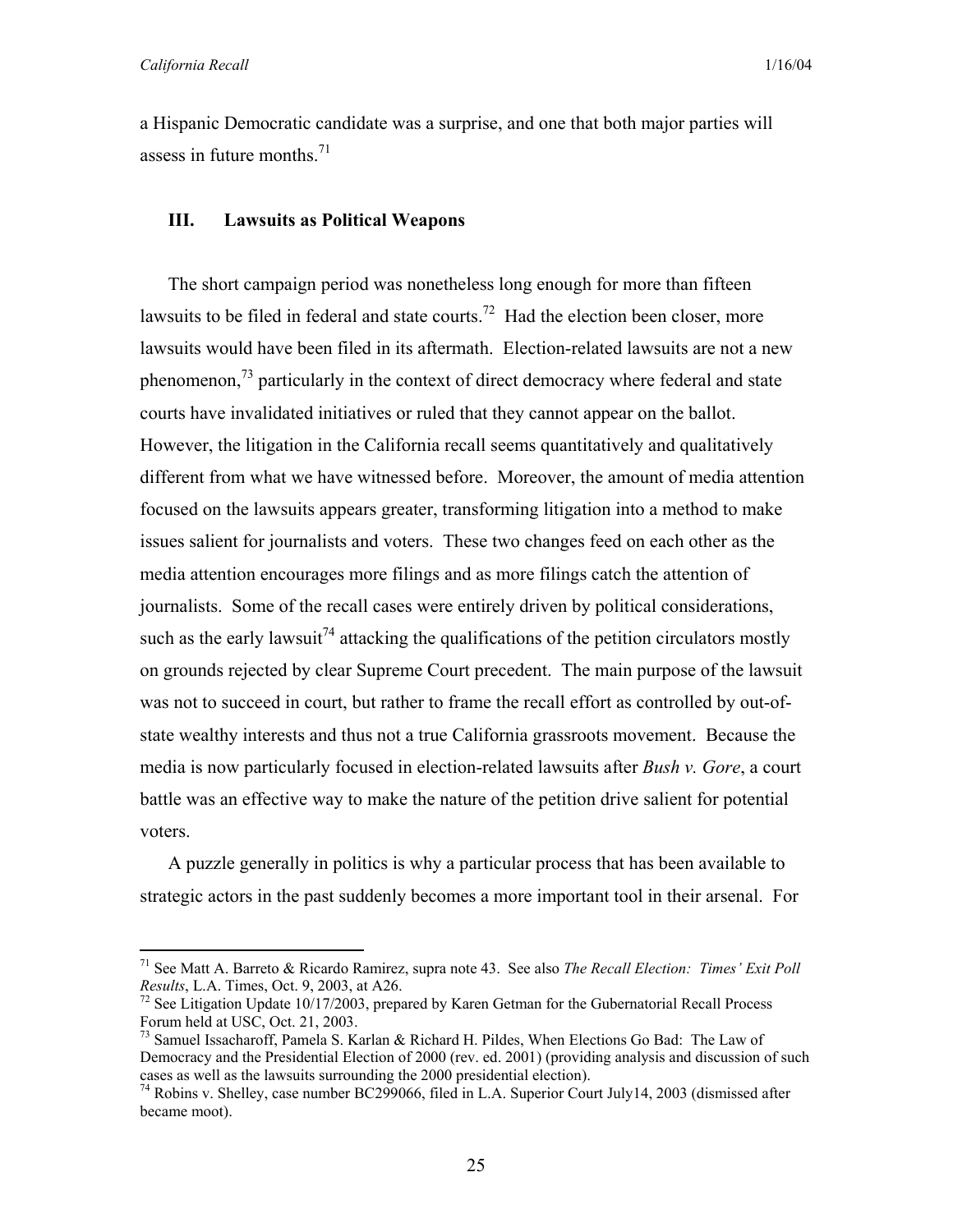example, initiatives were used extensively in the early part of the twentieth century, and then fell into disuse, only to re-emerge as a potent political force after the success of Proposition 13 in 1978.<sup>75</sup> In part, the rejuvenation of direct democracy occurred because a political entrepreneur "discovered" the potential of the largely moribund process, and his success inspired others to follow his lead, spawning an industry that fostered further use of initiatives.<sup>76</sup> The catalyst for the aggressive use of lawsuits as a political strategy in the recall election was the litigation surrounding the 2000 presidential election, which successfully aborted the political process and ensured a Bush victory.

Even without *Bush v. Gore,* some litigation probably would have occurred during or after the recall campaign for several reasons: the unusual nature of a statewide recall election, the shortened campaign period and its interaction with a planned change in voting technology effective March 2004, and problems inherent in poorly-drafted and little-used election laws. However, *Bush v. Gore* also played a vital role. Justice Ginsburg's prediction that *Bush v. Gore* was a "one of a kind case"<sup>77</sup> was premature (or perhaps wishful thinking). Although the Supreme Court may never cite it as "precedent … on anything,"78 as Ginsburg forecast, the case taught political strategists that the courts are yet another battleground in a campaign. That lesson was extended in the recall as strategists demonstrated that the judicial fight need not wait until after votes have been cast. Indeed, recourse to the courts may serve its political purposes best if a lawsuit is brought during the campaign when it can affect voter turnout and how votes are cast.

<sup>&</sup>lt;sup>75</sup> See David B. Magleby, Direct Legislation: Voting on Ballot Propositions in the United States 5-6 (1984) (discussing rise and fall and second rise of initiatives); Daniel A. Smith, Tax Crusaders and the Politics of Direct Democracy 42-84 (1998) (discussing role of Proposition 13 in rejuvenating direct democracy).<br><sup>76</sup> A similar "discovery" led to the importance of soft money in federal campaigns. This election law

loophole was not new when it was used in unprecedented ways first by Democrats in 1996. See Anthony Corrado, Thomas E. Mann, Daniel R. Ortiz, Trevor Potter & Frank J. Sorauf, Campaign Finance Reform: A Sourcebook 167-68 (1997); Diana Dwyre & Robin Kolodny, *National Parties After BCRA*, *in* Life After Reform: When the Bipartisan Campaign Act Meets Politics 83, 89-90 (M.J. Malbin ed., 2003). This loophole has apparently been closed by the BCRA, and the Supreme Court upheld these provisions in *McConnell v. FEC.* 

<sup>&</sup>lt;sup>77</sup> See Charles Lane, *One More Round for Bush v. Gore*, Wash. Post, Sept. 16, 2003, at A1 (reporting comments of Justice Ginsburg at law school in San Diego).

<sup>&</sup>lt;sup>78</sup> Other courts, however, likely will use it as precedent. See, e.g., Black g. McGuffage, 209 F. Supp. 2d 889, 899 (N.D. Ill. 2002) (applying *Bush v. Gore* in opinion denying motion to dismiss lawsuit challenging punch card voting machines as violating equal protection). And a panel of the Ninth Circuit would have delayed the recall election using *Bush v. Gore* as precedent had the decision not have been overruled by the en banc panel. See Southwest Voter Registration Education Project v. Shelley, 344 F. 3d 882 (9th Cir. 2003) (vacated by an en banc hearing order); Southwest Voter Registration Education Project v. Shelley, 344 F. 3d 914 (9th Cir. 2003) (en banc).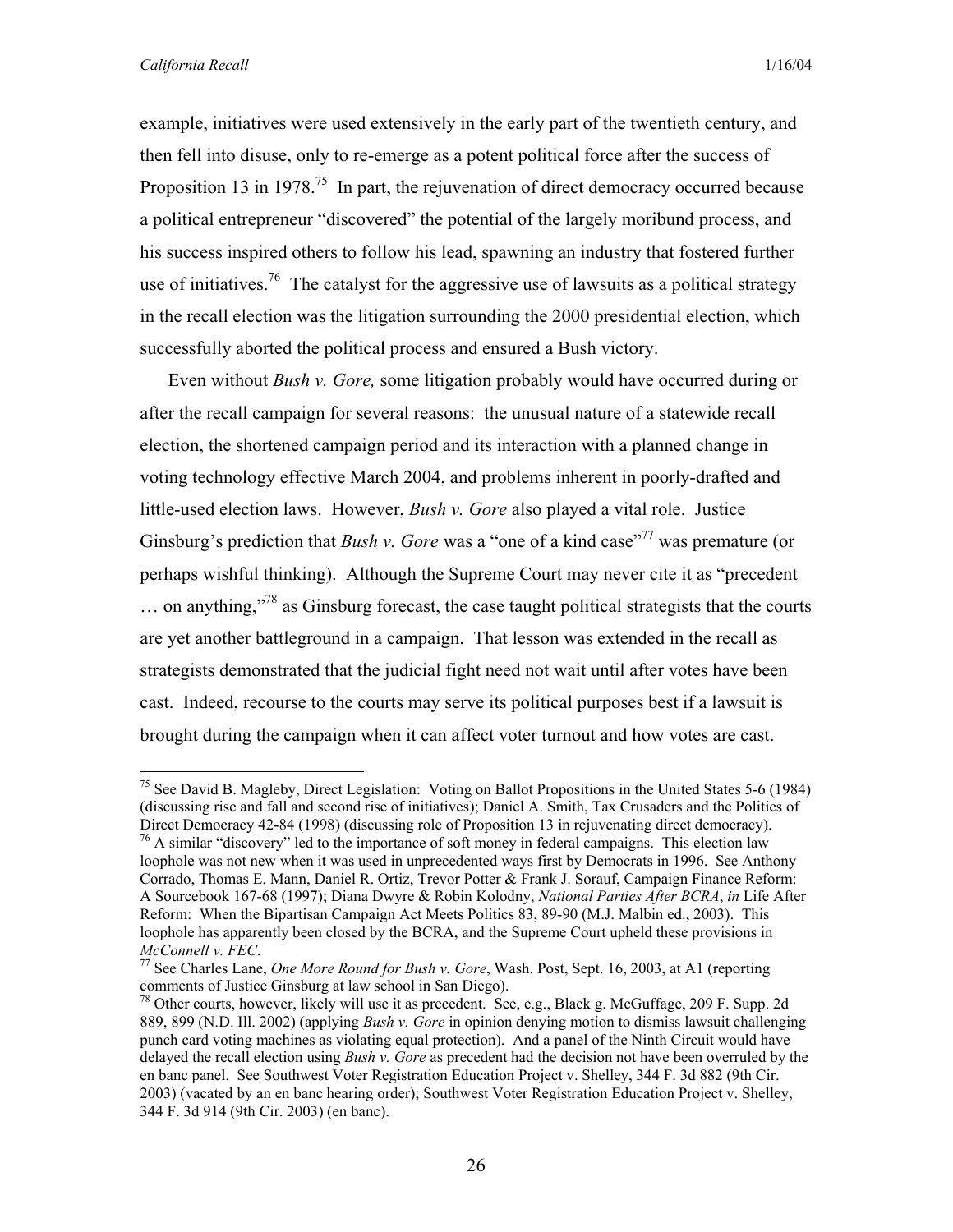Although plaintiffs challenging aspects of the petition drive, campaign or election were successful in only one of the cases,  $^{79}$  the many other lawsuits affected the recall in significant ways. The most potentially disruptive lawsuit, the challenge to the punch card voting machines used in the most populous counties in the state, occurred at the end of the period to register to vote and at a time many absentee ballots were being cast. The three-judge panel rendered an opinion a week before the deadline for voter registration; had this opinion gone into effect, the election would have been delayed, perhaps until March. The en banc panel did not reverse the decision until the day after the deadline for registration had passed. Some who might have registered to vote may have been discouraged from doing so because they thought the election had been postponed. Although registration for the recall was substantial, the uncertainty caused by the litigation likely deterred some people until after the deadline had passed.

Lowenstein has argued that the opinion, even though superseded, caused other mischief, including disrupting candidates' fundraising and other strategic planning and diverting voters' attention away from the election.<sup>80</sup> These harms are overstated in this case. The period between the opinion of the three judges and the reversal by the en banc court was brief, so candidates probably did not change their strategies substantially or find their fundraising abilities impaired. Certainly, their campaigns would have been significantly disrupted had the election been postponed; fundraising and money-spending plans had been determined in light of the condensed campaign period. The fear that voters were sidetracked by the coverage of the lawsuit is also not entirely convincing. The media attention on the opinions and the televised oral argument before the en banc court may well have heightened voter interest in the recall rather than diverted it.

Nonetheless, Lowenstein's larger point is valid. Had the election been postponed, election officials would have faced serious problems. With widespread use of absentee voting in California, hundreds of thousands of ballots had already been submitted. In modern elections, the actual process of voting now takes place over many days –

 $79$  See Portney v. Shelley, No. 03CV1460 BTM (JFS) (United States District Court, Southern District of California 2003) (ruling that voters could vote in the election for governor even if they did not vote on the recall itself and holding statute that required a vote in the recall as a condition to vote for a successor unconstitutional).

<sup>80</sup> Daniel H. Lowenstein (2003): *An Irresponsible Intrusion*, The Forum: Vol. 1: No. 4, Article 4. http://www.bepress.com/forum/vol1/iss4/art4.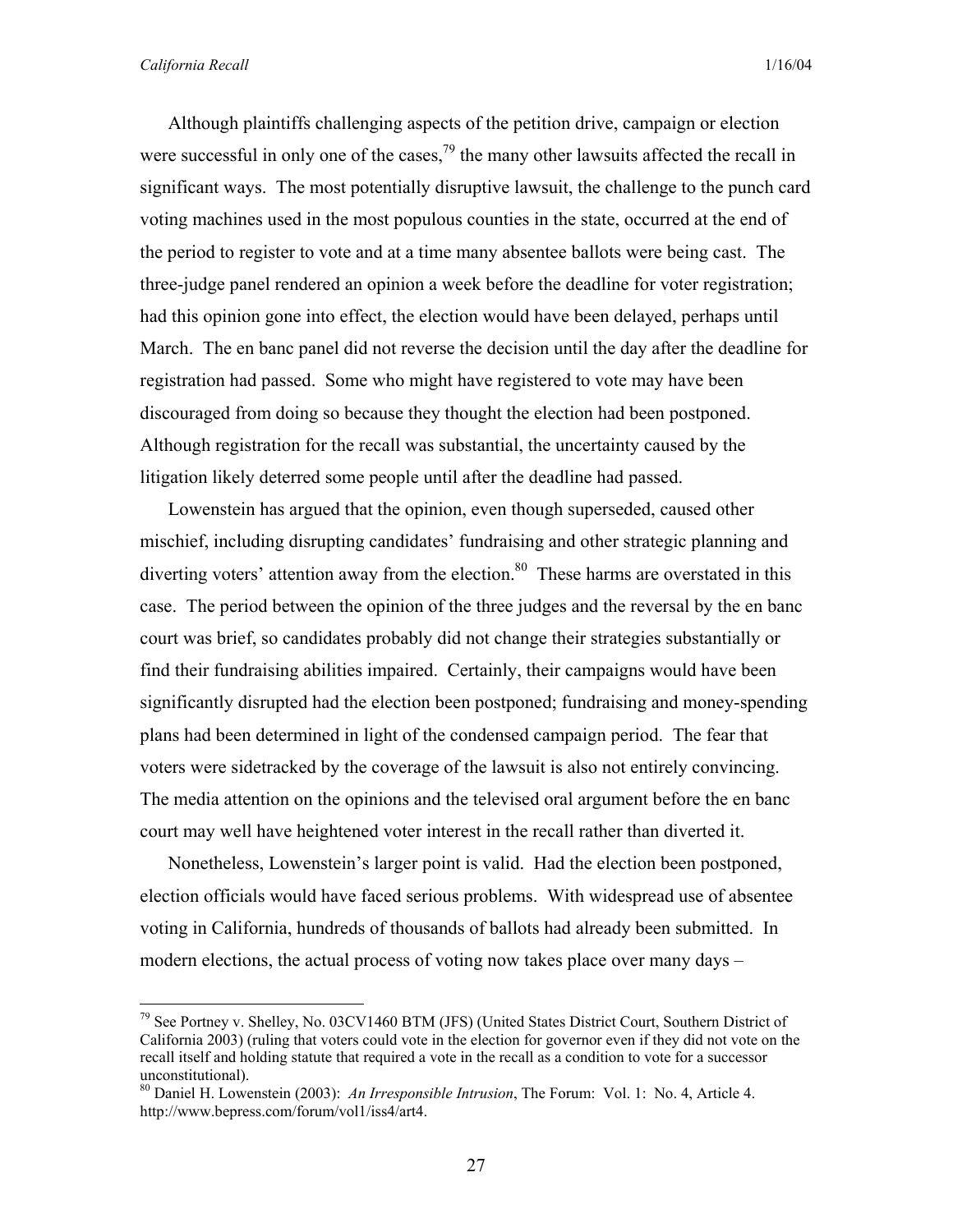sometimes weeks – so developments in the last days of a campaign implicate the voting process itself. The Los Angeles County Registrar informed the en banc panel that she did not believe the unusual recall ballot could be accommodated in the March election which was scheduled to serve as a test of a new voting technology, the Inka-Vote system.<sup>81</sup> Not only is new technology prone to unexpected "bugs" when it is first implemented, but the Inka-Vote system has a limited capacity. The recall plus the regularly scheduled presidential primary would have resulted in a ballot too long for the system.

Perhaps dealing with such logistical challenges is warranted in a very few cases where an election is plagued by serious constitutional infirmities that cannot be remedied after the election. Cases brought under Section 5 of the Voting Rights Act, which have occasionally delayed elections, are examples of such cases. $82$  Those who advocate judicial intervention tend to raise appalling hypotheticals where the state action described would egregiously deprive many voters of their right to cast a ballot that will be counted. Such a parade of horribles is a neat advocate's trick, but it is far removed from the reality of modern elections. The trend since *Bush v. Gore* is for political actors to use litigation as merely another tool to change the rules once the game has started by demanding something near to perfection from elections and those who run them. In these cases, lawsuits are brought opportunistically to force changes by judges who often do not have good information about the implications of any decision in the larger context of the election. For example, the three-judge panel did not have information about the logistical difficulties of a March election when it rendered its decision; instead, the arguments were presented in a letter from the Los Angeles County Registrar to the en banc panel. The price of judicial involvement is uncertainty and the specter of unfairness as political battles are fought in the courts.

One way to combat this new and more aggressive use of litigation as a political tool would be for the courts to refuse to entertain such suits in all but the most extreme cases. Although filing the suits would still result in some publicity and help frame political issues in ways that would help particular candidates, media and public attention would

<sup>&</sup>lt;sup>81</sup> See Declaration of Conny B. McCormack filed in *Southwest Voter Registration Education Project v. Shelley*, Sept. 17, 2003, *available at* http://news.findlaw.com/hdocs/elections/syrepyshlly91703ami.la.pdf. <sup>82</sup> Several Section 5 cases were brought during the recall campaign, but they were dismissed after the Department of Justice cleared the changes in procedures.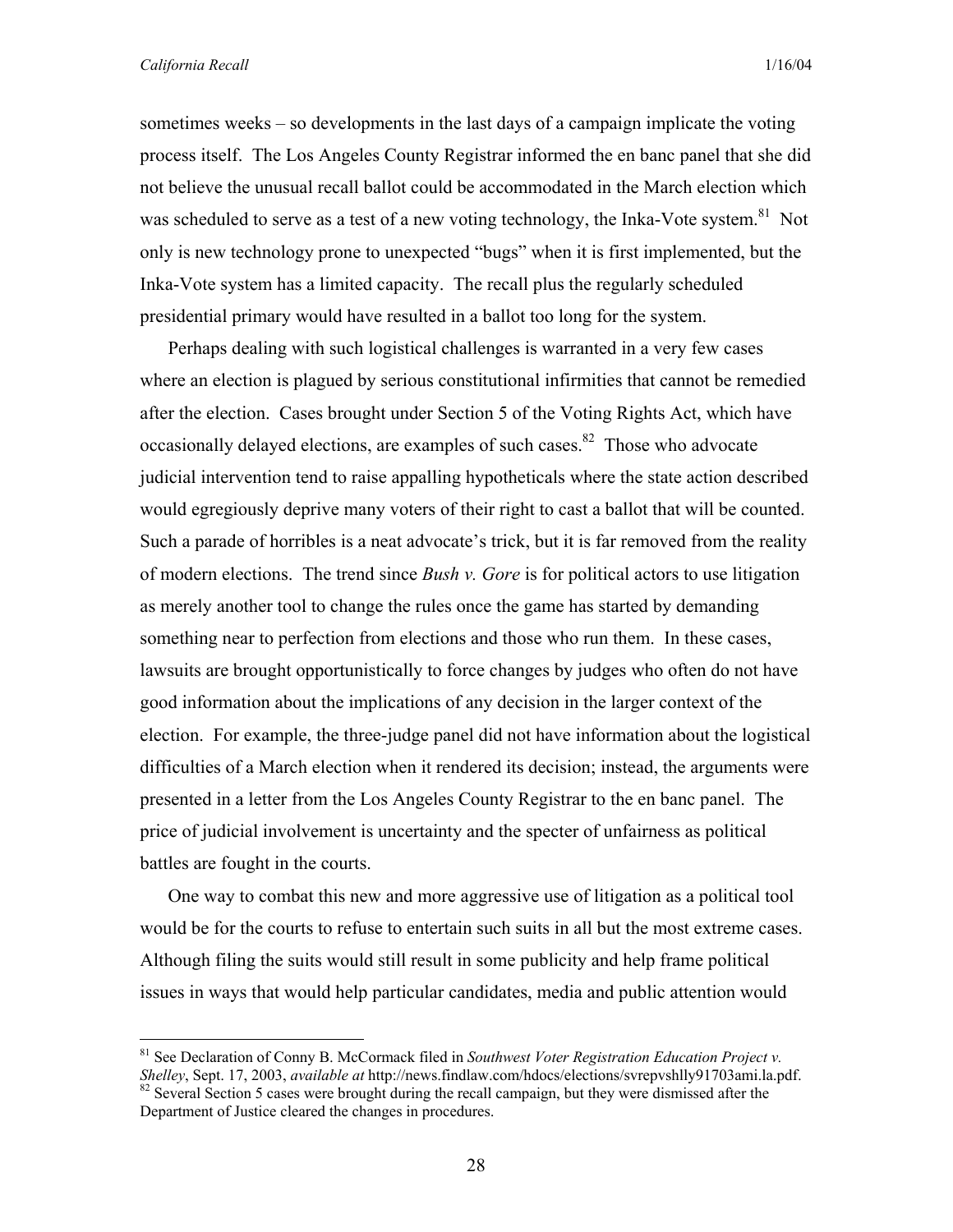wane if courts backed out of the political realm and refused to follow the Supreme Court's example in the 2000 election.<sup>83</sup> Unfortunately, many judges do not seem eager to exit from the political thicket, although it is noteworthy that only one of the plethora of recall cases succeeded in court (with some of the Section 5 cases resulting in Department of Justice action). Perhaps reiteration of the strong presumption that courts should not intervene in elections before the actual vote, but rather should wait to see if challenges are lodged after the election, would reverse the post-*Bush v. Gore* developments.<sup>84</sup> Some firm statement by courts is necessary to convince political actors not to resort to lawsuits when it serves their political interests. As long as there is a possibility of success, together with spillover benefits such as publicity and framing, politicians are unlikely to be deterred from filing suit and injecting at least some element of uncertainty into the political sphere. Just as politicians have continued to file suits on internal congressional matters and interbranch disputes even though the D.C. Circuit used an equitable doctrine to avoid the merits of many of these cases and now the Supreme Court has limited congressional standing,  $85$  candidates will use lawsuits as long as there is a chance of a political and media upside and very little downside. But an inhospitable judicial doctrine would surely deter some of these cases, and the press will not be as interested in clear losers.

Other solutions that do not depend on the judiciary's commitment to the passive virtues might offer more promise of reducing the number of election-related lawsuits. Often elections that are plagued by judicial challenges result in sweeping election law reform,<sup>86</sup> and California should immediately embark on a project to clean up and modify its rules concerning recalls. Constitutional changes are difficult, so, for example, changing the threshold of signatures required to qualify a recall for the ballot may not be easily achieved. However, the legislature has the power to amend the election laws, and

<sup>&</sup>lt;sup>83</sup> I have argued that court involvement in political party cases generally should be very minimal, and the factors that militated in favor of judicial restraint there also apply in many of the campaign and election lawsuits. See Elizabeth Garrett, supra note 56.

<sup>&</sup>lt;sup>84</sup> See Daniel H. Lowenstein, supra note 80 (supporting this presumption and arguing that "[i]n our republic, political controversies should be resolved through politics, not law suits").

<sup>&</sup>lt;sup>85</sup> See William N. Eskridge, Philip P. Frickey & Elizabeth Garrett, Cases and Materials on Legislation:<br>Statutes and the Creation of Public Policy 446-49 (3d ed. 2001) (discussing cases).

<sup>&</sup>lt;sup>86</sup> See Bruce E. Cain, *Flaws Everywhere: A Review of a Badly Flawed Election*, 2 Elect. L.J. 525, 526 (2003) (discussing such state and federal reform efforts after the 2000 presidential mess).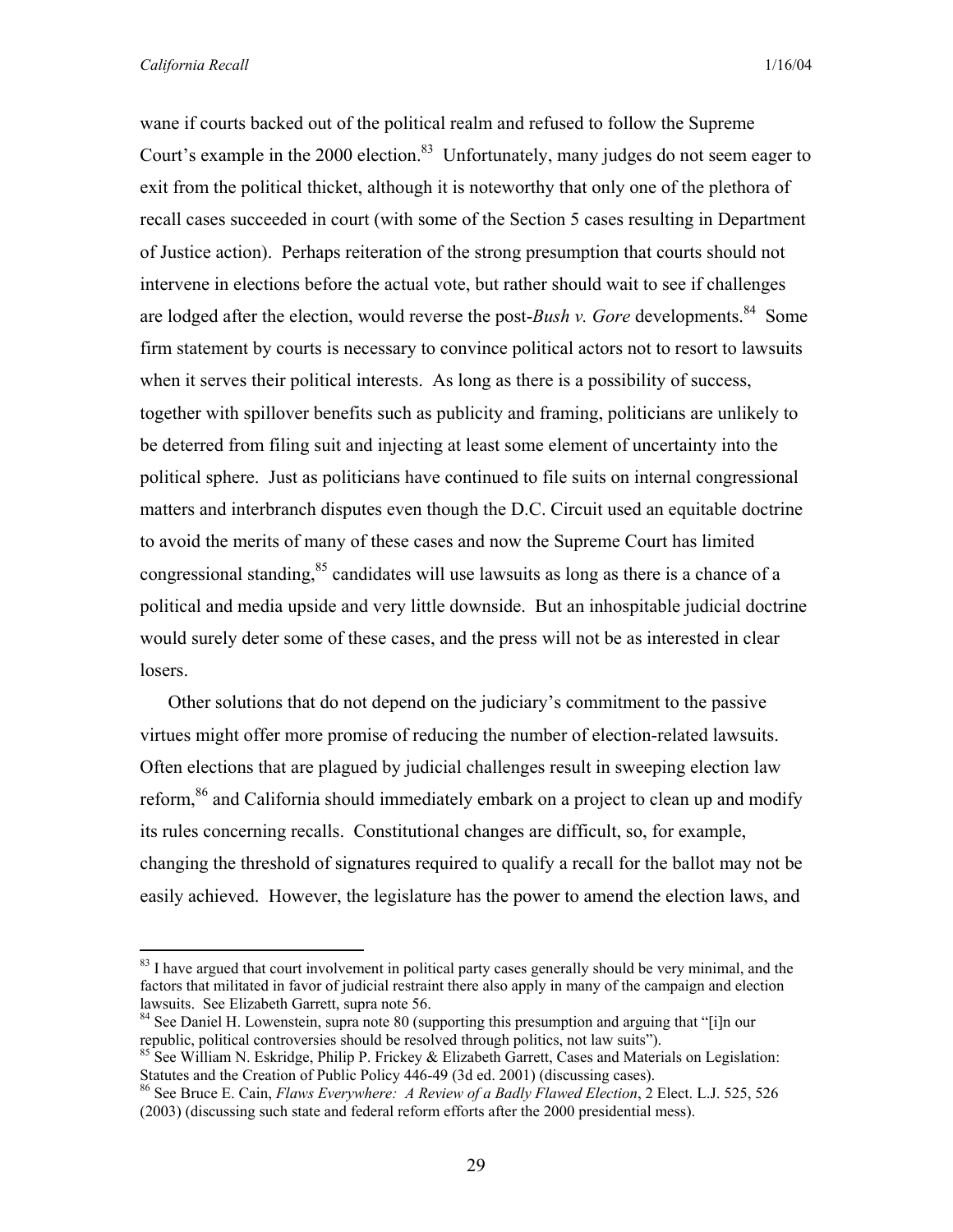it should begin to address issues raised by the many lawsuits.<sup>87</sup> The legislature should consider whether it is appropriate to place on the recall ballot any initiatives that have qualified and are awaiting a vote. The en banc panel suggested strongly that the shortened recall campaign period was not conducive to thoughtful consideration of other ballot questions and that state lawmakers should consider excluding other ballot questions from the recall election.<sup>88</sup> The laws governing statewide recall elections must be rewritten to eliminate problems like the failure to provide workable ballot access regulations. The campaign period should be reassessed and perhaps extended slightly to account for the logistics of holding a statewide election with tens of thousands of polling places. Other issues could have given rise to litigation but thankfully did not; they should nevertheless be addressed. Thought should be given to what would happen if the governor had resigned before the election but after the petitions had been verified by the Secretary of State.<sup>89</sup> Some registrars permitted overseas absentee ballots to be faxed, which raised a question of whether faxed ballots violate the requirement of a secret ballot. $90$ 

As reforms are debated, drafters must work to avoid adopting changes that actually increase the opportunity for judicial involvement in the political realm. One proposal that has been discussed would amend the constitutional recall provisions to set forth only certain grounds that could support a recall. Currently, the Constitution requires groups seeking a recall to provide reasons and to include those reasons on the petitions that they circulate.<sup>91</sup> The explanation for the recall is also provided to voters in the Official Voter Information Guide. Unlike impeachment,  $92$  the state's recall provisions do not specify particular grounds that may sustain a recall. In my view, that constitutional silence is

<sup>87</sup> See Vikram David Amar, *Adventures in Direct Democracy: Constitutional Lessons from the California Recall Experience*, \_\_ Cal. L. Rev. \_\_ [8-9] (forthcoming 2004) (listing various problems in the California election laws relating to recalls), *available as* USC-Caltech Center for the Study of Law and Politics Working Paper No. 21, http://lawweb.usc.edu/cslp/pages/papers.html.

<sup>88</sup> Southwest Voter Registration Education Project v. Shelley, 344 F. 3d at 914, 919 (9th Cir. 2003) (en banc).

<sup>89</sup> See Nathan C. Masters, *Davis Resignation Scenario Murky, Experts Say*, Cybercast News Service, Aug. 13, 2003. See also Remarks by Fredric Woocher, Post-Mortem Conference on the Recall, University of Southern California, Nov. 14, 2003.

<sup>90</sup> See Sandy Kleffman & Dogen Hannah, *Legality of Faxing Ballots Adds to Confusion*, Contra Costa Times, Sept. 12, 2003, at A23.

 $91$  Calif. Const., Art. 2, section 14(a).

<sup>&</sup>lt;sup>92</sup> See Calif. Const., Art. 4, section 18(b) (allowing impeachment of state elected officials for "misconduct" in office" and referring to the possibility in some cases also of criminal punishment).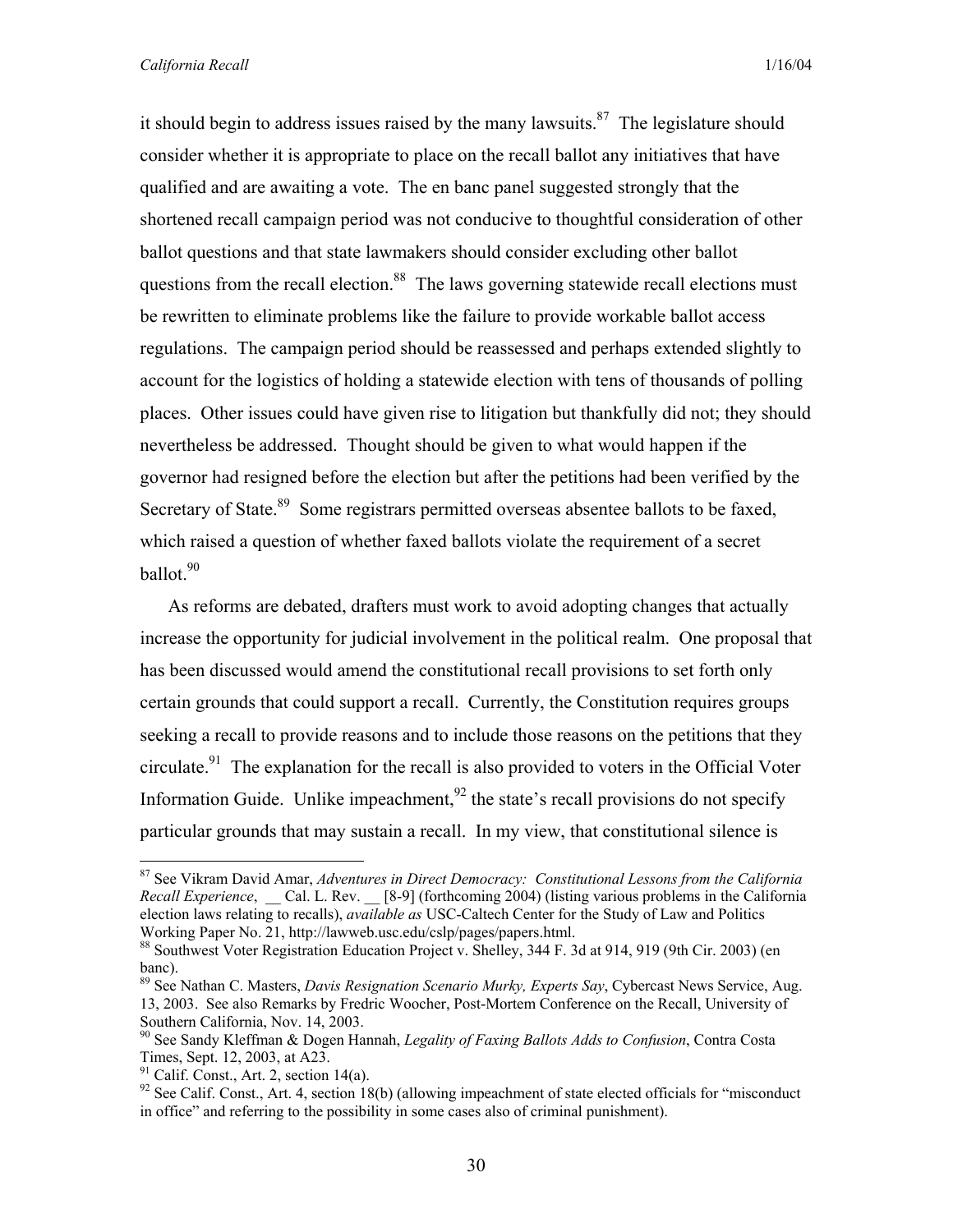appropriate. Recall is aimed at removing officials who have acted "corruptly" in the sense that they are no longer representing the people but are serving the interests of a powerful minority. This kind of "corruption" is very difficult to define or specify; it is something more ineffable than bribery or outright conflict of interest. It is the kind of concern that motivates campaign finance reform efforts, lobbying reform and other "good government" initiatives. The protection against the inappropriate use of recall is not through additional substantive standards that attempt to define something that is contextspecific and hard to delineate precisely. The protection should be procedural. This is the same sort of protection provided by the federal Constitution in the case of expelling a member of Congress. The Constitution provides no substantive criteria for the legislature, but protects against misuse through supermajority voting requirements. Accordingly, constitutional reform of recall should target the signature threshold, but with the objectives of direct democracy in mind, and other procedural hurdles that are designed to ensure there is widespread dissatisfaction with an official before she is recalled.

If drafters disagree, however, and decide to include substantive grounds that are the sole grounds for a recall,  $93$  they should be careful not to invite judicial meddling in the process. To be consistent with the purpose behind the recall device, the criteria must include some notion of corruption or over-compliance with the wishes of powerful minority interests. To limit recall to the misconduct in office amounting to or close to criminal behavior, the grounds that usually support impeachment, would unduly constrain the recall mechanism. Use of vague standards like "corruption," however, will invite judicial second-guessing, and any intervention is likely to be hostile toward recall efforts generally because judges are wary of direct democracy and of unusual political arrangements that seem chaotic or dangerous.<sup>94</sup> Vikram Amar has proposed that the Constitution specify the permissible bases for a recall because this reform "might make some would-be signers a bit more thoughtful," but he is careful to propose that the

<sup>&</sup>lt;sup>93</sup> Seven states that allow recall of statewide offices specify particular grounds. See National Conference of State Legislators, Recall of State Officials, supra note 64 (providing list of states and reasons). 94 See generally Richard H. Pildes, *Democracy and Disorder*, in The Vote: Bush, Gore and the Supreme

Court 140 (C.R. Sunstein & R.A. Epstein eds., 2001) (discussing judicial distaste for unusual and more open political arrangements and institutions).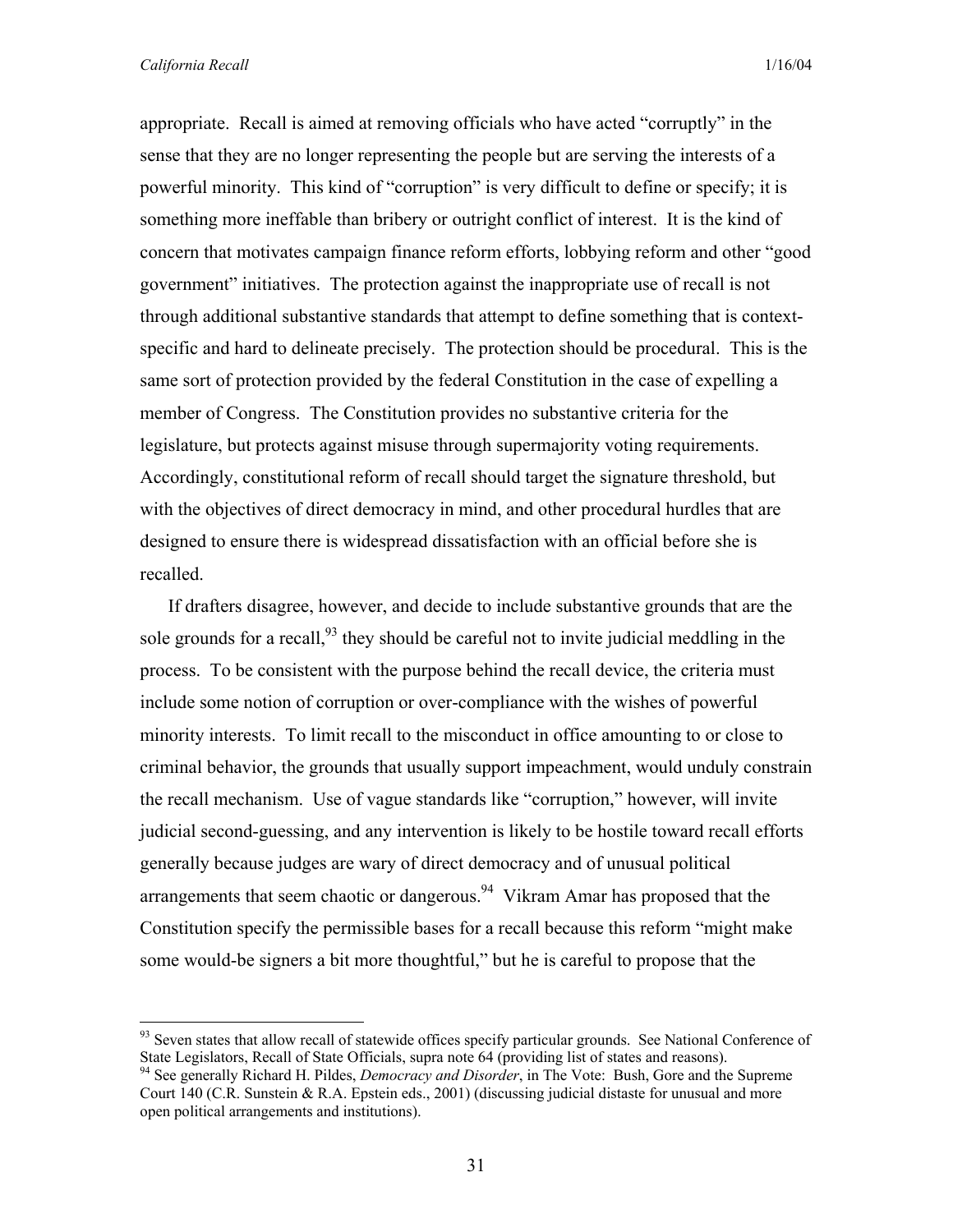adequacy of the reasons given in a particular petition drive should be unreviewable by either the Secretary of State or the courts.<sup>95</sup>

*Bush v. Gore* did not invent election-related litigation. Close and contentious elections have spawned litigation in the past, although more frequently lawsuits are brought after the election, rather than before. But the Supreme Court's unwise intervention into the 2000 presidential election legitimated a more activist judiciary in this arena. It demonstrated that judges could essentially decide an election without much harm to their reputation, and it taught wily political strategists a new trick. Not surprisingly, political actors are now pushing the boundaries, moving litigation earlier into the election process. It may be difficult to put this genie back in the bottle, as long as there are at least some judges willing to entertain the cases and as long as it garners media attention.

## **IV. The Interplay between Representative Democracy and Direct Democracy**

The recall forcefully underscores the interaction between representative democracy and direct democracy. A recall is essentially a popular vote of no confidence in a public official that precipitates an electoral evaluation before the regularly scheduled vote. Cronin concludes his analysis of recall by labeling it "a helpful yet crude safety valve at the state and community levels."96 Critics of the California recall decried it as undemocratic because it undermined an element of representative democracy, namely, regularly scheduled elections which allow for political accountability at regular periods but do not introduce the specter that one unpopular decision will result in backlash that can oust an official before the end of her term. Although this feature of representative democracy may have some advantages, it is not a necessary part of democratic institutions. Parliaments can be dissolved unexpectedly upon a vote of no confidence, for example. In California and some other states, constitutions set up a hybrid democratic system that has elements of representative democracy and elements of direct democracy. Critics may argue that California has the balance wrong – with too much popular

<sup>&</sup>lt;sup>95</sup> Vikram David Amar, supra note 87, at [7]. Currently, the sufficiency of the reasons provided by recall supporters is unreviewable. Calif. Const. Art. 2, section 14(a). <sup>96</sup> Thomas E. Cronin, supra note 3, at 156.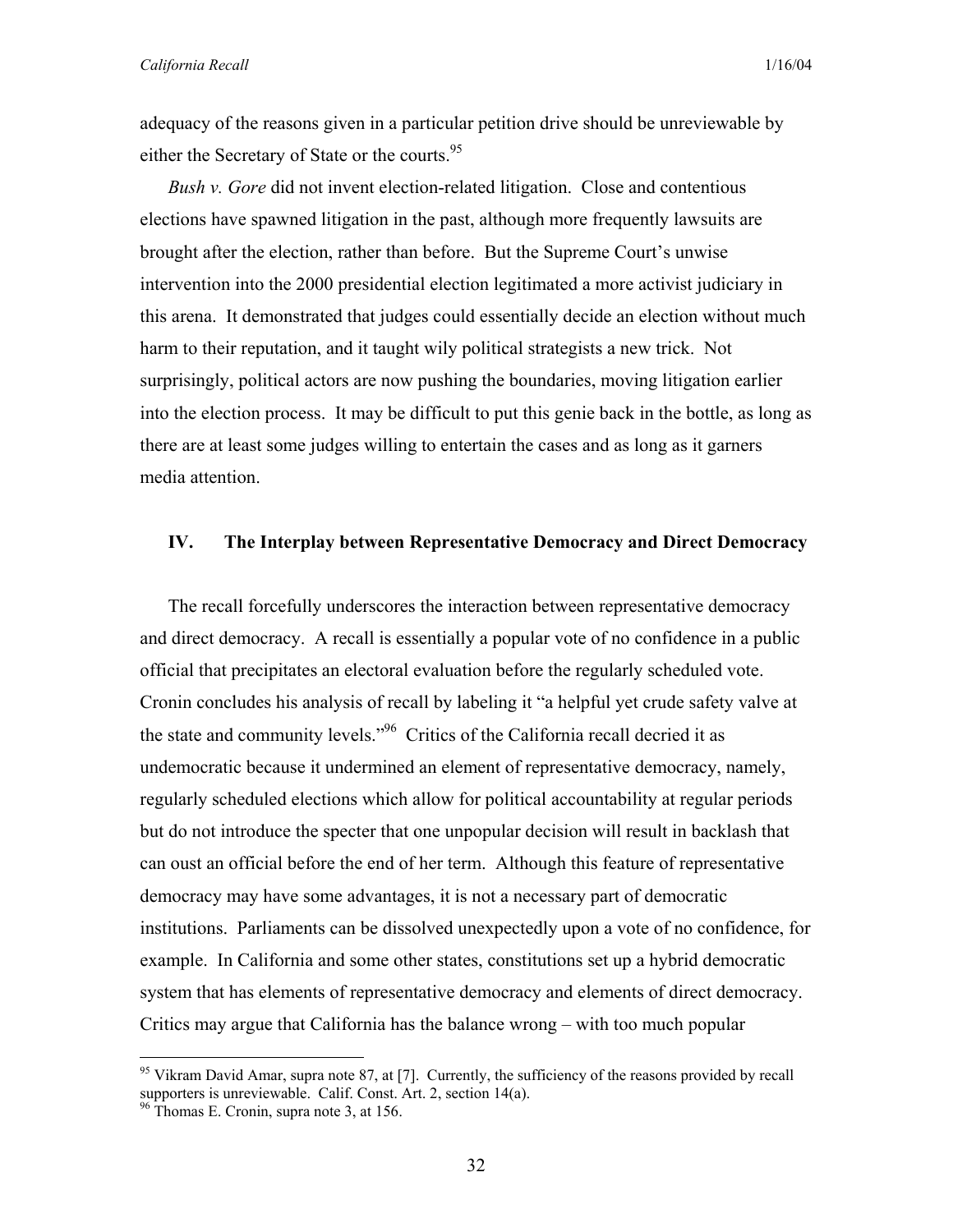1

involvement and not enough leeway for representatives – but the elements of direct democracy are not "undemocratic."<sup>97</sup> Rather than attacking problems by mislabeling them, commentators would do better to devise reforms to ensure that California's hybrid system leads to better governance. A hybrid system appropriately includes the possibility of recall as one way for voters to reduce the principal-agent slack that inevitably develops between voters and representatives, particularly when the latter are not term-limited.<sup>98</sup>

This recall election underscored the relationship between the two parts of the state's hybrid system in several more subtle ways than the fact that the recall is a popular device to remove a representative. First, the recall was possible in part because turnout for the 2002 gubernatorial election was so small that the threshold for ballot qualification was unusually low. Remember that the trigger for ballot access is tied to a percentage of those voting in the last election for the office. Thus, the public's lack of enthusiasm for the lackluster candidates in the previous regular election – Gray Davis and Bill Simon – resulted in a low turnout, which in turn made all tools of direct democracy easier to wield. Ironically, part of Gray Davis' strategy in the 2002 election was to depress voter turnout, setting the stage for his unprecedented ouster. Not only are initiatives and recalls formally less difficult to use when voter dissatisfaction yields low turnout, but voter disgust with politicians encourages groups seeking change to bypass the traditional legislative process.

Second, many have argued that the budget problems faced by California are caused in part by the frequent use of initiatives to commit budgetary resources to particular projects. The concern with the influence of initiatives on budget resources is that when lawmakers begin work on the state's annual budget, they find a tremendous amount of revenue has already been committed to particular projects and is not available for uses determined appropriate by lawmakers. For example, Proposition 98 passed in 1988 mandates that funding for education from kindergarten through community college at least equal the previous year's spending, adjusted for inflation and population growth. It also commits the state to spending half of any budget surplus on education, which then

<sup>97</sup> Cf. Dan M. Kahan, *Democracy Schmemocracy*, 20 Cardozo L. Rev. 795 (1999) (arguing that "democracy" has many different meanings and can be realized through different institutions). 98 For a discussion of term limits and legislator incentives, see Linda Cohen & Matthew Spitzer, *Term* 

*Limits*, 80 Geo. L.J. 477 (1992); Elizabeth Garrett, *Term Limitations and the Myth of the Citizen-Legislator*, 81 Cornell L. Rev. 623 (1996).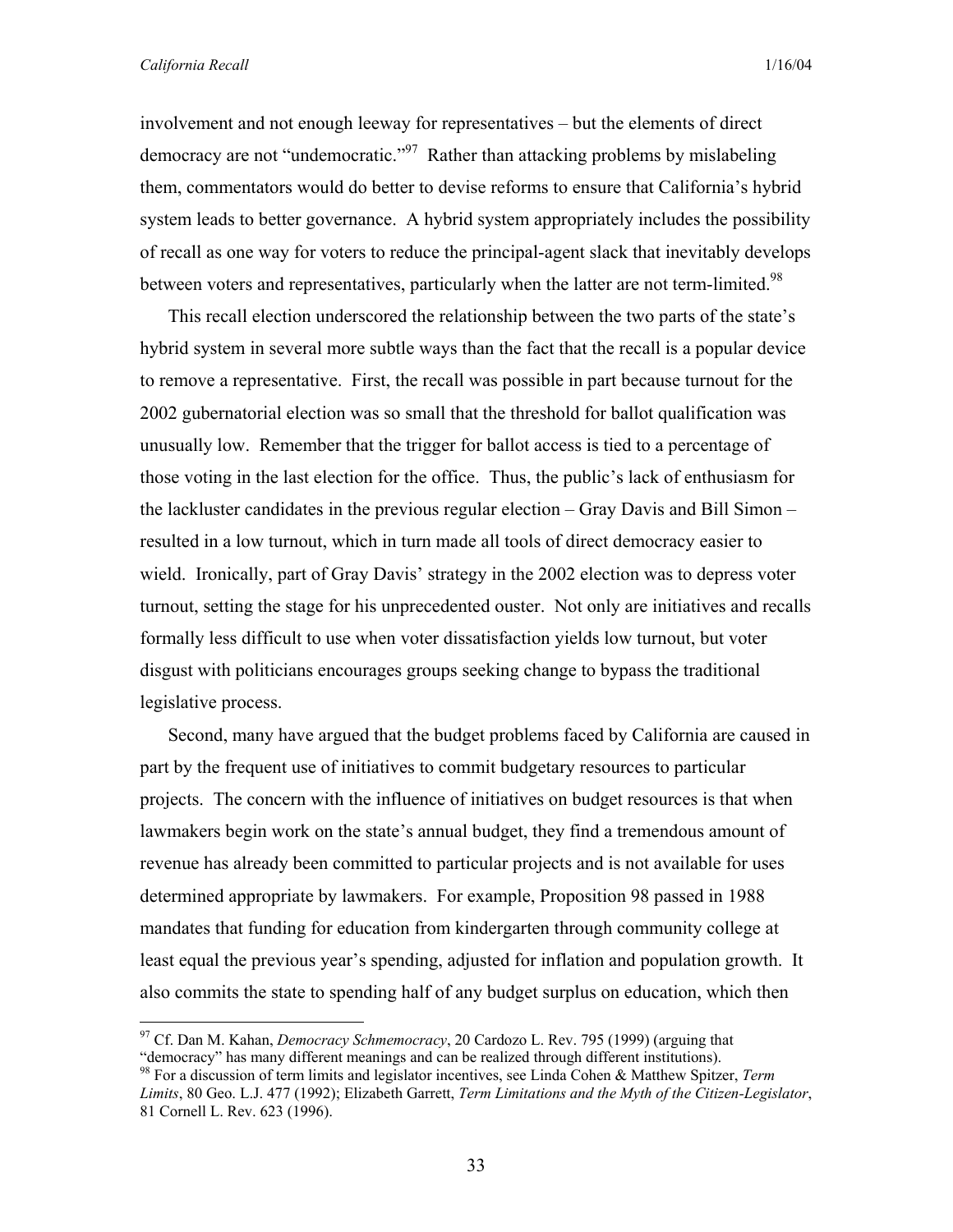goes into the base for computing next year's financial commitment. Under Proposition 98's terms, currently about \$30 billion of the state's budget must be spent on education from kindergarten through community college. Other propositions may indirectly claim a share of the state's resources. Proposition 184, the nation's toughest three strikes law, would seem to require significant resources for prison construction and maintenance. When it was on the ballot, the Legislative Analyst estimated that Proposition 184 could cost the state up to \$3 billion annually in the short term and \$6 billion annually over the long term, plus \$20 billion in increased prison construction costs.<sup>99</sup>

The total amount of the budget earmarked each year by initiatives has become the subject of debate in California and elsewhere.<sup>100</sup> Laura Tyson wrote that 70 percent of the state's budget has been earmarked by initiatives; she provided no support for the figure she asserted.<sup>101</sup> A new study by John Matsusaka attempts to systemically test the claims that the initiative process has effectively removed substantial portions of the state's budget from the control of legislative policymakers. He found that 32 percent – not 70 percent – of the state's total 2003-04 budget of \$101 billion was earmarked by initiatives, and most of that money was committed to education by Proposition  $98$ <sup>102</sup> He also discovered that some initiatives expected to cost the state significant money, such as the three-strikes law, have not yet affected the state's bottom line.<sup>103</sup> Not only is the amount of "budget paralysis" caused by direct democracy overstated by Tyson and

<sup>99</sup> See Official Title and Summary for Proposition 184, Prepared by the Attorney General (1994), *available at* http://holmes.uchastings.edu/cgi-bin/starfinder/8565/calprop.txt (providing summary of legislative analyst's estimate of net fiscal impact).RAND estimated that the three-strikes law would cost between \$4.5 and 6.5 billion annually. See RAND Research Brief, California'a New Three-Strikes Law: Benefits, Costs, and Alternatives (1994), *available at* 

http://www.rand.org/publications/RB/RB4009/RB4009.word.html.

<sup>&</sup>lt;sup>100</sup> For example, in recent hearings about the rules governing initiatives in Florida, one lawmaker warned against the "Californification of Florida" and stated that California's budget deficit was largely caused by initiatives. See Bill Cotterell, *Petition Process Going Awry?*, Tallahassee Dem., Dec. 9, 2003.<br><sup>101</sup> Laura D'Andrea Tyson, *A New Governor Won't Fix What Ails California*, Bus. Week, Sept. 22, 2003, at

<sup>24.</sup> 

<sup>&</sup>lt;sup>102</sup> See John Matsusaka, Have Voter Initiatives Paralyzed the California Budget?, USC-Caltech Center for the Study of Law and Politics Working Paper No. 23 (Nov. 2003) (study of all initiatives approved since 1912). Legislative measures put on the ballot may exacerbate the problem. For example, a proposition passed in 2002 required that some gasoline taxes be used only for transportation. Although the people are involved in passing such initiatives, they are put before the people by the legislature; accordingly, any blame for these enactments should be shared by the legislators and voters. Matsusaka reviewed legislative initiatives passed since 1990 and preliminarily found that bond issues, the most important of these ballot questions, earmark about \$2.4 billion for debt service. See John Matsusaka, supra note 102, at 7-8.<br><sup>103</sup> See John Matsusaka, supra note 102, at 10 (description of costs of Prop. 184, noting that RAND revised its estimates after some experience with the three-strikes law).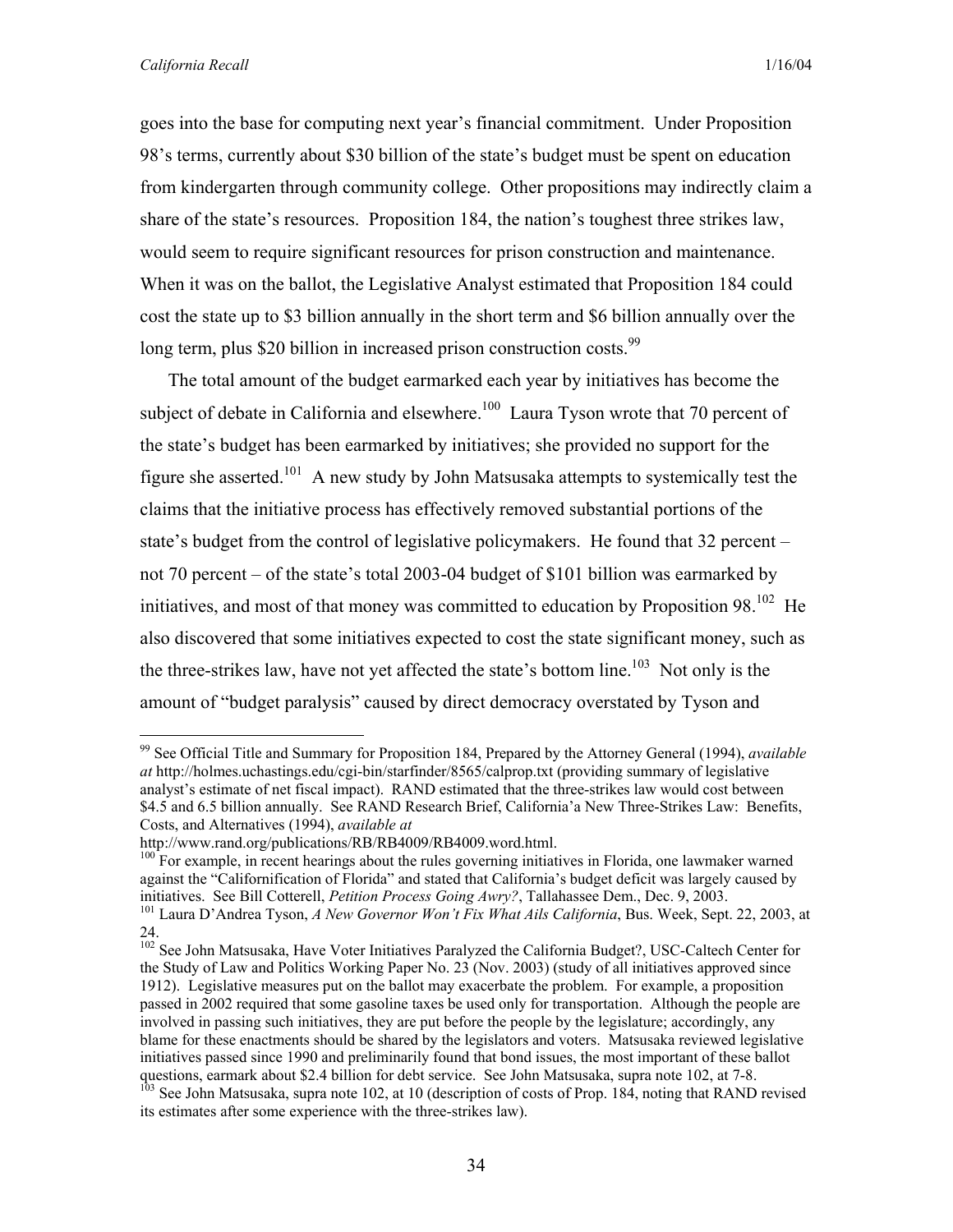others, according to Matsusaka, but it seems likely that the state would spend money in ways mandated by initiatives even without the voter directive. Californians voted for Proposition 98 because they value education and want that to be reflected in the state's budget priorities; representatives are likely to spend a considerable portion of the state's revenues on education with or without Proposition 98. Of course, they might not have allocated about 30 percent of the budget to kindergarten through community college programs, and in cases of fiscal crisis, they might have been forced to make some reductions in those programs not allowed by Proposition 98's terms. This new study casts doubt on the claim that direct democracy has played the major role in budgetary crises, at least to the extent that the claim is based on earmarking. Matsusaka is clearly correct that the budget crisis is more a political crisis than the product of direct democracy:  $104$  that is, elected officials do not want to face the hard choices of cutting popular programs, raising taxes, or both.

However, the influence of direct democracy on the state's economic and political environments is more extensive than that caused by ballot questions which earmark funds. In California, many of the structural hurdles that the legislature faces in raising revenue to meet budget shortfalls are the product of initiatives. Proposition 13 lowered property taxes and limited future increases, making localities more dependent on income and other tax revenues from the state. In turn, the state has fewer resources to meet its own obligations. Voters also imposed two-thirds supermajority voting requirements in the legislature for any tax increase. Other problematic provisions on the state Constitution that are the product of legislatively initiated ballot measures. California has a two-thirds supermajority voting requirement to pass the state budget, whether or not it increases taxes – the highest voting threshold for passing a budget of all the states.<sup>105</sup> The Constitution limits the amount of indebtedness that the state can incur to \$300,000 (unless the voters approve higher debt or if necessary to repel invasion or suppress insurrection in time of war),  $106$  effectively imposing a balanced budget. All of these difficult issues and high voting thresholds in the budget arena are faced by inexperienced

<sup>&</sup>lt;sup>104</sup> John Matsusaka, supra note 102, at 8.

<sup>&</sup>lt;sup>105</sup> Charlene Wear Simmons, A Summary of Recommendations for Reforms to the State Budget Process 6 (2002) (noting that nine states have supermajority requirements, but no other state requires a two-thirds vote).

 $106$  Calif. Const., Art. 16, sect. 1.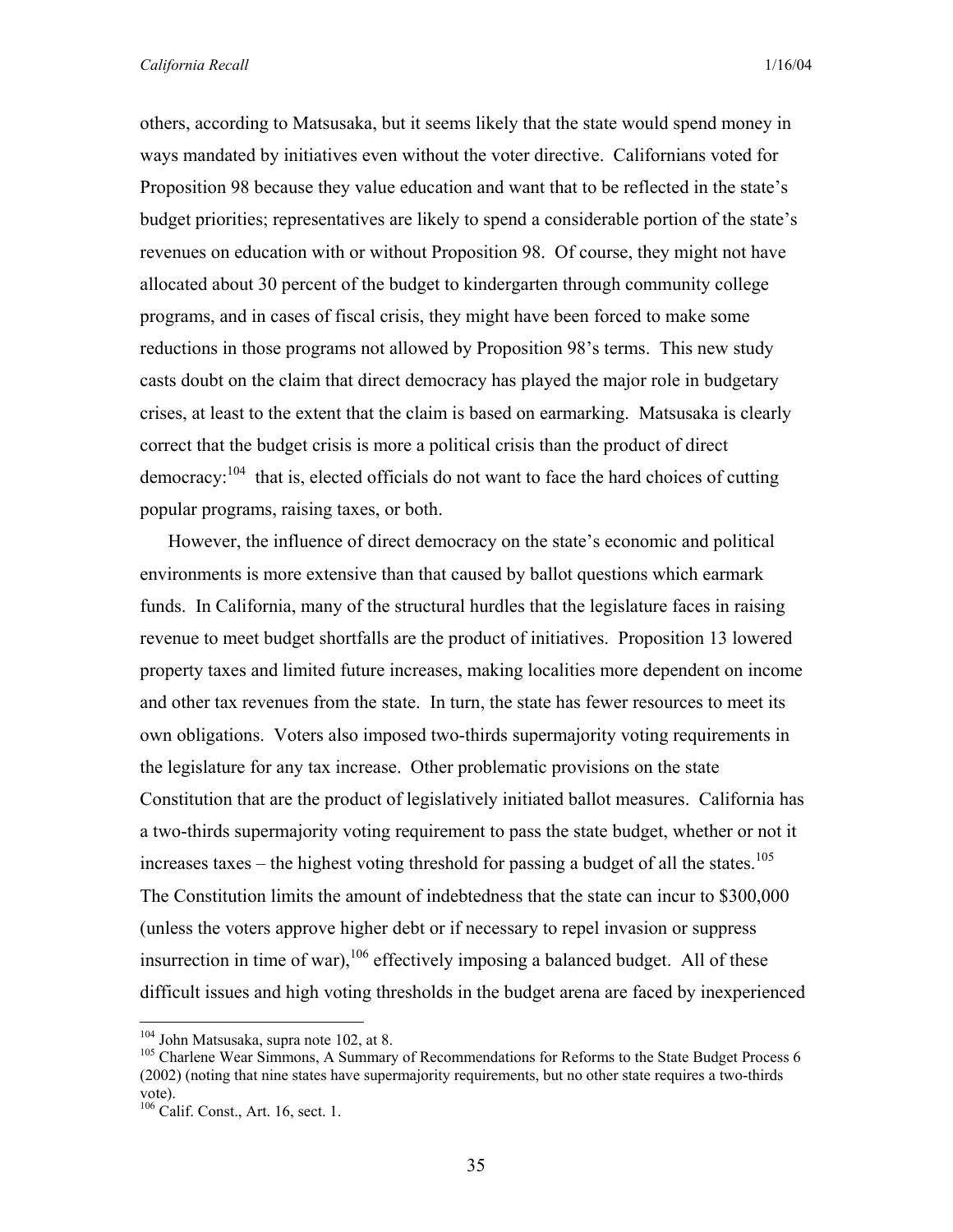lawmakers because voters decided to impose legislative term limits that went into effect in 1996. $107$ 

Thus, the fiscal and budget crisis that Gray Davis and lawmakers have faced over the past few years is the result in part of structural features of state and local government, many of which have been imposed by initiative. Not surprisingly, groups have turned to the initiative process again to change the structure of California government to allow lawmakers more flexibility to deal with difficult economic times. For example, in March 2004 voters will decide on the Budget Accountability Act; this initiative would reduce the supermajority required to pass a budget from two-thirds to 55 percent.<sup>108</sup> The Schwarzenegger administration will ask the people to approve a \$15 billion deficit bond to deal with the state's immediate budget crisis; the initiative sweetens the deal for fiscally conservative voters by being tied to passage of another initiative that would require the legislature to pass a balanced budget and establish a reserve fund.<sup>109</sup> The important point here, regardless of the details of these ballot questions and their likelihood of success, is that the recent poor performance of representative democracy in California is a partly a consequence of the decisions made through initiatives that have substantially reduced lawmakers' options and changed politics in ways that make it less likely lawmakers will be able to respond effectively to fiscal challenges.

This analysis, indicting initiatives and referendums as a cause of poor representative government, overlooks the more complex relationship between direct and representative democracy. Although certain structural changes put in place through popular votes may have made governing more difficult for state legislators and produced inexperienced lawmakers less able to make effective policy, the impetus for these ballot questions was voter dissatisfaction with the representative process. In other words, the resurgence of direct democracy in the 1970s was partially the result of public disgust with and distrust

<sup>107</sup> John M. Carey, Term Limits and Legislative Representation 12 (1996). 108 See Proposition 56 to be on the March 2004 ballot, *available at*

http://www.ss.ca.gov/elections/elections\_bpd.htm.

<sup>&</sup>lt;sup>109</sup> See Supplemental Ballot Pamphlet, March 2004 Election, Description of Propositions 57 & 58, *available at* http://www.ss.ca.gov/elections/elections\_bpsupd.htm. See also Donna Arduin, *Back in Balance: The Golden State, From Red to Black,* Wall St. J., Dec. 4, 2003 (explaining details of Schwarzenegger proposal). The proposal for a hard spending limit she discusses was replaced by the balanced budget requirement as a result of compromise between the governor and Democrats. See infra text at note 117.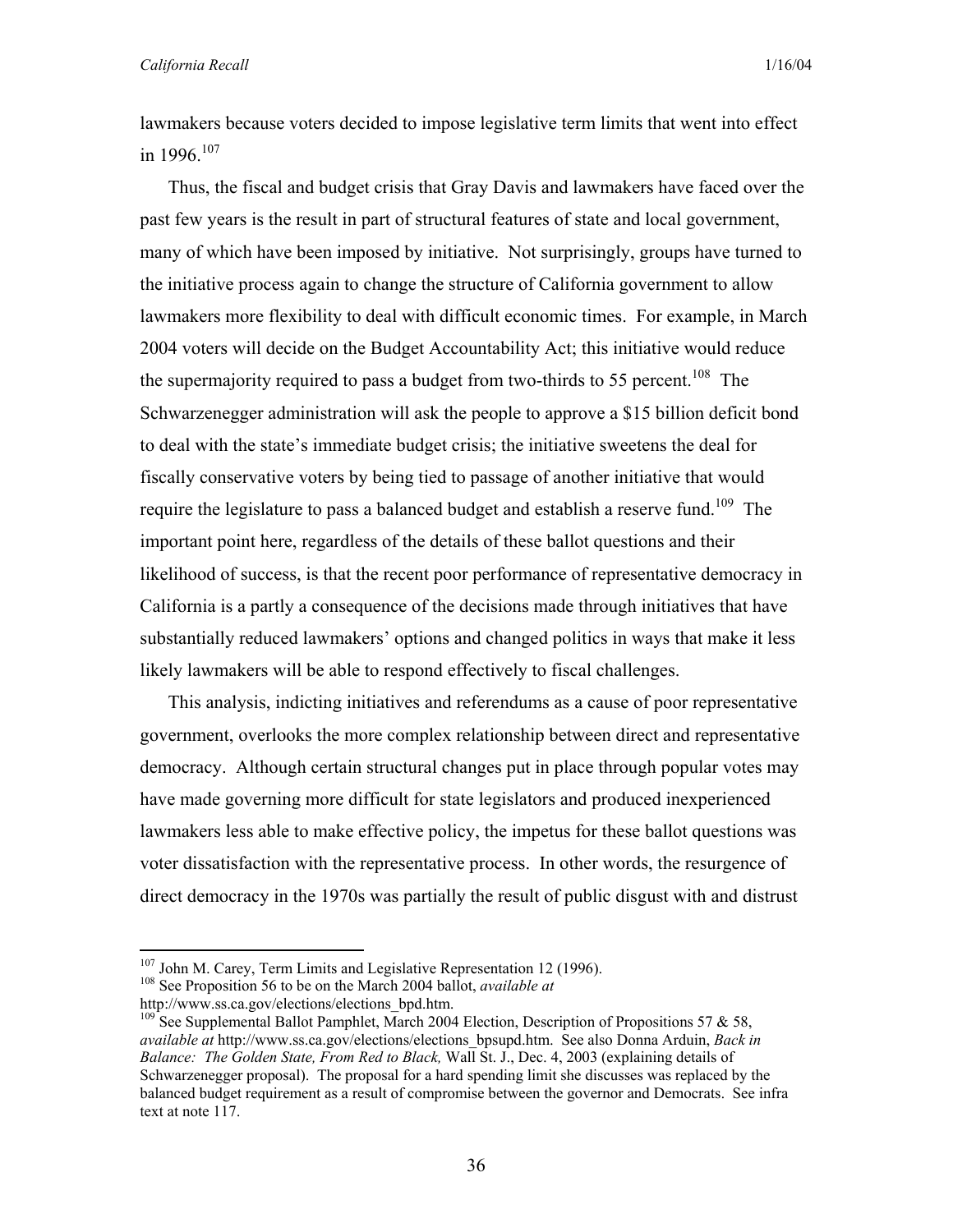of representative institutions. As a result, the public has approved initiatives and referendums that constrain lawmakers; some of those constraints may well improve the legislature, and some certainly make effective governing difficult. The relationship between direct democracy and traditional representative institutions is circular – each reacts to the other. Meaningful reform of either will require attention to both parts of the democratic system; for example, the proposal to reduce the legislative vote required to pass a budget in California represents a positive move to allow the legislature more flexibility while maintaining a constraint more substantial than a simple majority vote. Proposals to use direct democracy to change the process of redistricting for federal and state legislators are similarly promising developments to harness direct democracy to improve representative bodies and to overcome the self-interest of entrenched players.

A third interaction between direct and representative democracy was also apparent in the recall environment. Scholars have increasingly studied the effect of the presence of the initiative process on the laws considered and enacted by the legislature. Elisabeth Gerber and others have demonstrated that lawmakers in states permitting initiatives enact a different sort of legislation than do legislators in states without initiatives. Gerber terms this the indirect influence of direct democracy.<sup>110</sup> She has concluded that, under certain conditions, legislation on issues that are likely to be the subject of popular vote will be closer to the preferences of the median voter.<sup>111</sup> In other words, strategic lawmakers understand that their decisions can be second-guessed by voters if a ballot question is qualified, and they take that reality into consideration when determining what laws to pass and the content of those laws. Lawmaking does not occur in a vacuum; it is affected by all parts of the political environment.<sup>112</sup> Although Gerber's work suggests that the initiative process favors legislative outcomes close to the median voter's preferences, different conditions in the political environment can move the legislative outcome so that

<sup>&</sup>lt;sup>110</sup> See Elisabeth R. Gerber, The Populist Paradox: Interest Group Influence and the Promise of Direct Legislation 50-58 (1999).

<sup>&</sup>lt;sup>111</sup> See Elisabeth R. Gerber, *Legislative Response to the Threat of Popular Initiatives*, 40 Am. J. Pol. Sci. 99 (1996); John G. Matsusaka & Nolan M. McCarty, *Political Resource Allocation: Benefits and Costs of* 

<sup>&</sup>lt;sup>112</sup> Note that this analysis suggests that absent the initiative process, lawmakers in California might *not* have allocated 30 percent of the budget to K-14 education as they were mandated to do by Proposition 98. See supra text at notes 102. On the other hand, interest groups like teachers unions usually ensure that a state spends a high proportion of its revenues on education, although perhaps not in ways that the people would prefer.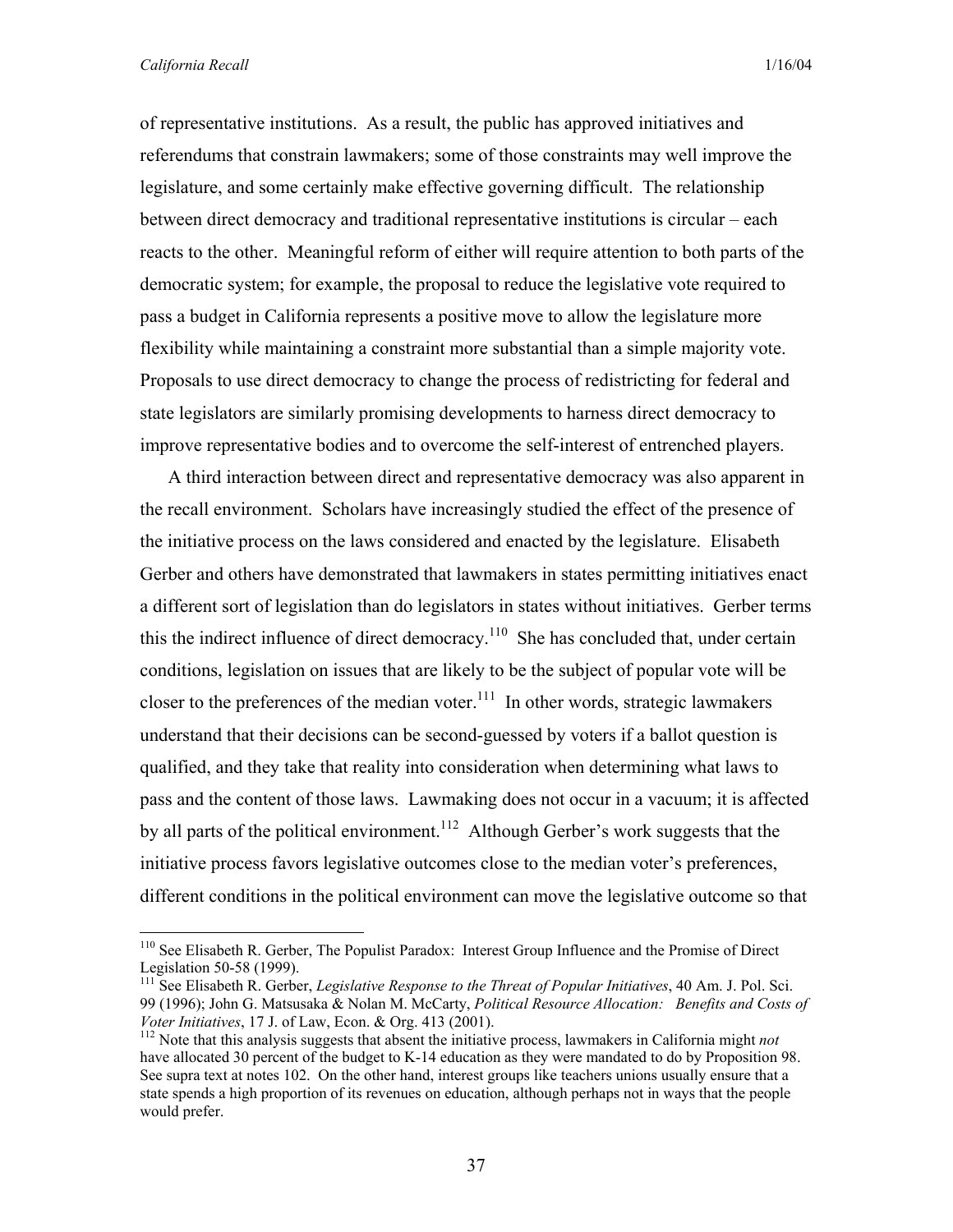#### *California Recall* 1/16/04

it is closer to outlying preferences rather than the median voter's. For example, if the voters likely to turn out in an election on a ballot question have extreme preferences, then the legislative response to head off a vote will be targeted at appeasing those interests, and not the median voter's.<sup>113</sup>

As this scholarship would predict, the reality of a recall affected the legislation that was passed by the Democratic legislature and signed by the governor. Compromise was reached in the summer of 2003 on a state budget in part because Davis and the Democrats wanted to "solve" the current budget crisis, albeit using indebtedness of dubious constitutionality, before the recall vote. Dozens of bills were passed in the waning days of the legislative session, often without committee hearings and through a process called "gut and amend." Using this technique, a bill that had gone through all the constitutionally mandated procedures was used as a shell with all its language replaced by an entirely new and unrelated proposal that had not been considered by committee or been available for lawmakers to analyze before floor deliberation and the vote.

In many cases, these laws were not passed to placate the median voter, but instead they were passed to appeal to voters that Davis and Democratic legislators believed were likely to vote against the recall. The laws were intended both to convince relatively liberal voters that Davis, who as a governor had pursued a somewhat centrist agenda, was responsive to their concerns and to encourage those voters to come to the polls. For example, after vetoing similar legislation before, Davis signed a law permitting undocumented workers to obtain drivers licenses. The legislation itself had not changed appreciably, and certainly not in a way to assuage Davis' earlier concerns. Instead, the threat of a recall prompted legislative action and gubernatorial approval in the hope that the action would influence the outcome of the election. With hindsight, commentators have concluded that some of these actions actually hurt Davis in the election because many voting in the recall opposed the drivers' license measure and it did not seem to generate substantial turnout among voters who would oppose the recall. But miscalculation is also part of the political process and does not undermine the scholarly conclusion that politicians act in the shadow of direct democracy.

<u>.</u>

<sup>&</sup>lt;sup>113</sup> See John G. Matsusaka & Nolan M. McCarty, supra note 111.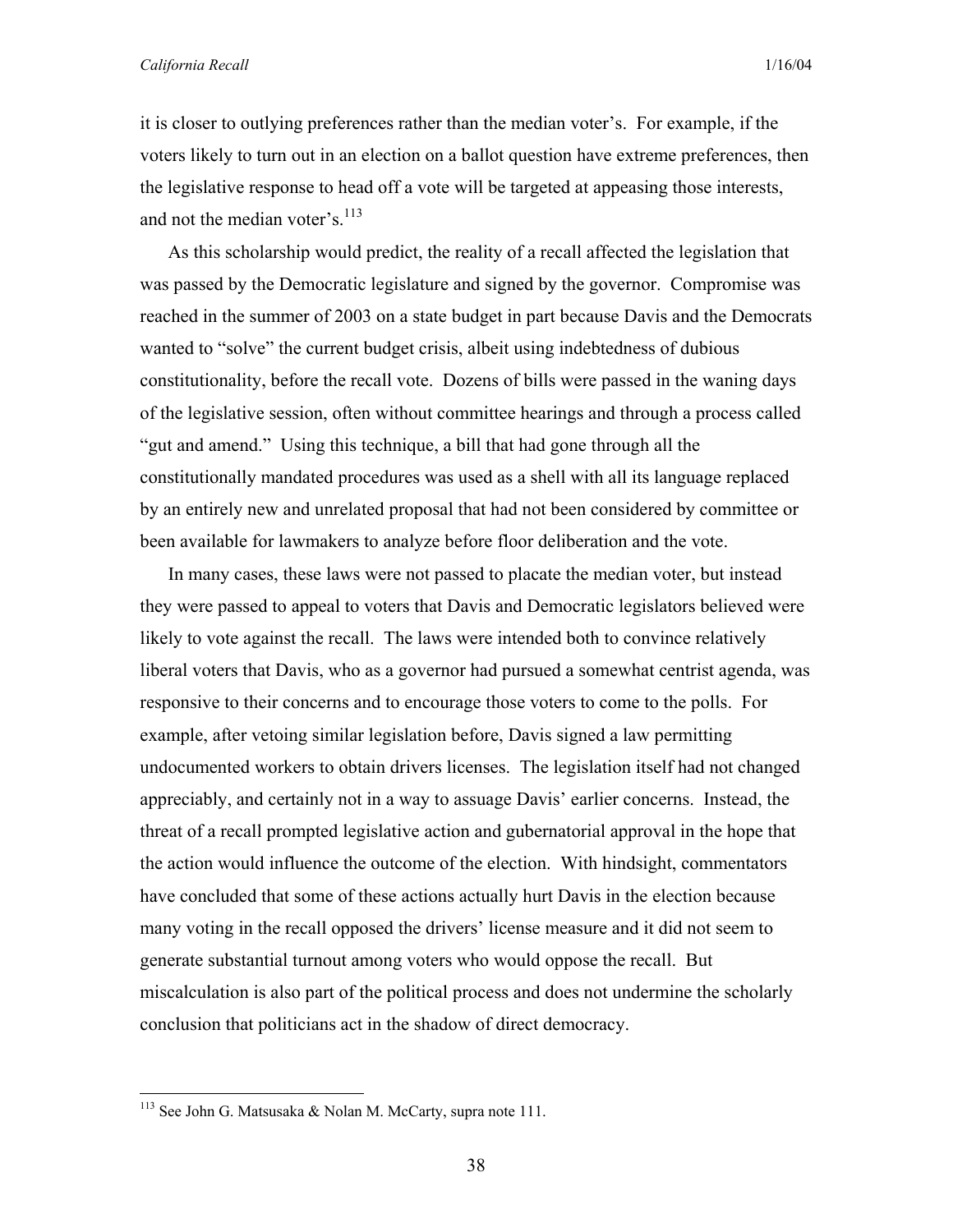Interaction between direct and representative democracy will continue to be seen during Schwarzenegger's term. Schwarzenegger is a Republican facing a Democratic legislature and working on an agenda that runs counter to some of the priorities of legislators. Schwarzenegger has announced that he is willing to resort to the initiative and referendum to enact his agenda over the next few years. He has organized political committees to raise money for campaigns for ballot measures he supports, as well as for lobbying activities in Sacramento and for coordinating grassroots movements to further his policy agenda.<sup>114</sup> He has already pledged to use direct democracy to pass bond issues and to enact reforms of the workers' compensation system. As he told the California Chamber of Commerce on his inauguration day, "All of those kinds of reforms we want to put on the ballot. And it will take some pushing. It will take millions of dollars. So I will be coming back to you and saying, open your wallets again."<sup>115</sup>

Schwarzenegger will not actually govern entirely by initiative, a strategy that does not allow for coordinated policy or thoughtful legislating on complex issues. Initiatives must comport with the single-subject rule, their language cannot be changed as a result of compromise once they have qualified for the ballot, and they do not allow for continuous policymaking because voters come to the polls only a few times a year. Using ballot questions as a way to circumvent recalcitrant legislators occasionally may improve democratic institutions; using them as the main method of governing is inefficient, unwise, and impossible. Schwarzenegger's rhetoric about resorting to initiatives if the legislature stands in the way of reform is a political strategy. He is making a credible threat that he will take issues to the people as part of his negotiations with an unfriendly legislature.

Lawmakers are pragmatic politicians. They understand that the recall reflects general voter distaste for incumbent politicians and politics as usual. They also know that Schwarzenegger's celebrity, wealth, and popularity may allow him to get around the legislature if they stand in the way of his policy agenda. Schwarzenegger's personal fortune, his ability to raise money, and the tremendous amount of publicity that surrounds

<sup>&</sup>lt;sup>114</sup> Dan Morain, *Governor Will Raise More Funds*, L.A. Times, Jan. 1, 2004, at B1.<br><sup>115</sup> See Peter Nicholas & Joe Mathews, supra note 38, at A18. See also Evan Halper & Peter Nicholas, supra note 109, at A31 (noting that Schwarzenegger's staff has made it clear "he is willing to put his ideas directly in front of voters if the legislature balks").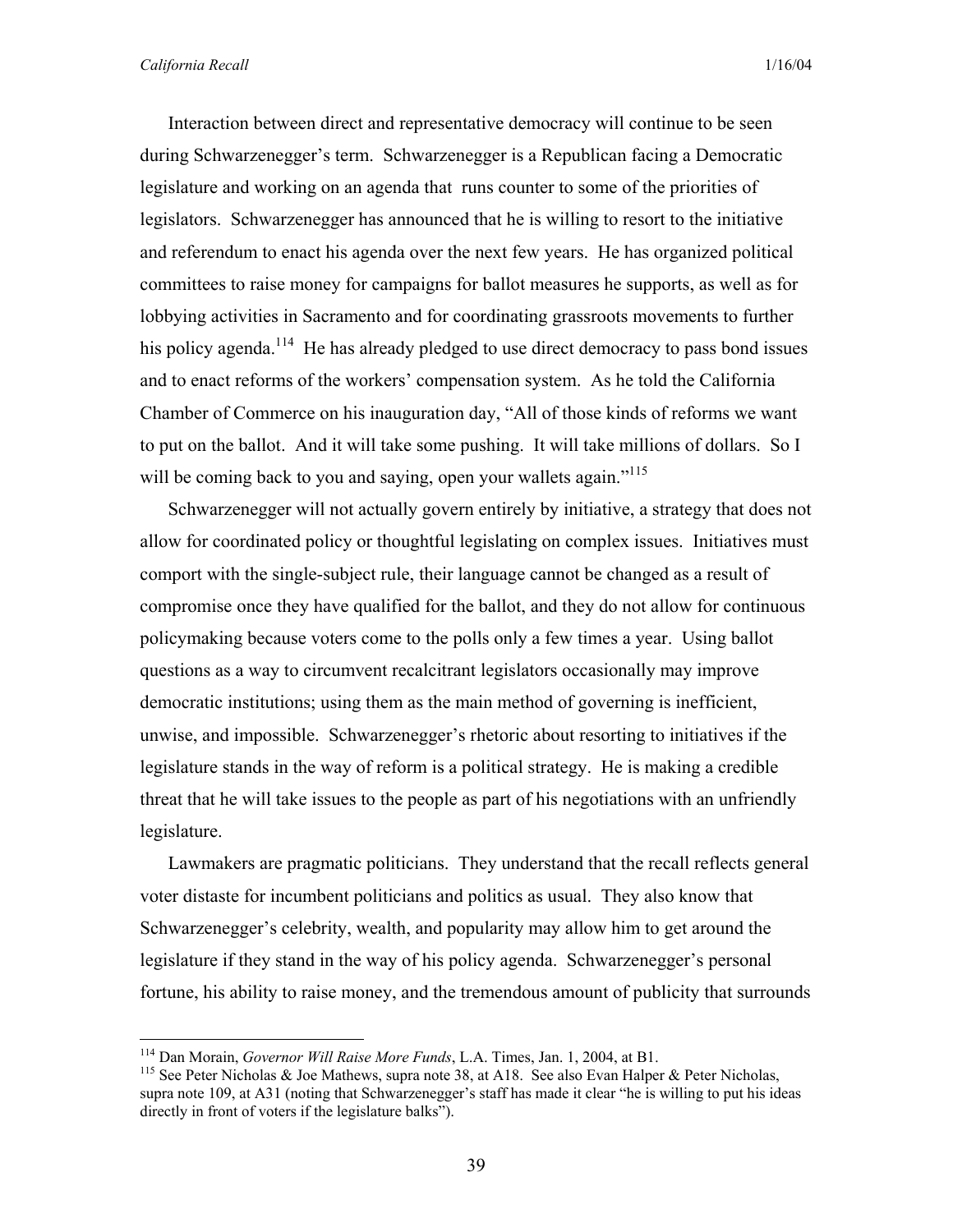1

his every move provide credibility to his threat to go over the heads of state lawmakers. If Schwarzenegger successfully uses direct democracy quickly in his term, his threat will be even more credible and likely to leverage compromise. Legislators and Schwarzenegger also know, however, that frequent use of direct democracy to enact laws is unwieldy and costly. Furthermore, even with the governor's popular appeal, success at the polls is not a sure thing. Thus, both sides – the governor and the legislature – have incentives to reach legislative compromises when the bargaining taking place in the shadow of the initiative and referendum process that can be used to great advantage by a popular governor.

Threatening to use direct democracy has already been a successful tactic with regard to one of Schwarzenegger's campaign promises. Within weeks of his taking office, the same Democratic legislature that passed the law permitting undocumented worker to get drivers licenses repealed it. They acted quickly both because they understood that this law had been extremely unpopular with voters and because they were aware that Schwarzenegger and his supporters would repeal the law through a referendum if the legislature ignored the popular will. By taking the lead, lawmakers sought to mitigate the fallout from their unpopular political decision, and they hoped to soothe supporters of the law by eliciting a promise from Schwarzenegger to discuss an "improved" version of the  $law.$ <sup>116</sup>

The influence of Schwarzenegger's credible threat to bypass the legislature also played a pivotal role in the negotiations with the legislative branch about placing a \$15 billion deficit bond on the ballot. The California Constitution requires that a bond of that size be approved by the people, and the measure could appear on the March ballot only if the legislature agreed to submit it to the people. If the Governor had been forced to qualify his proposal through the petition gathering process, the vote would have been delayed until November which would not be soon enough to avoid drastic budget cuts and substantial and costly short-term borrowing. Thus, the Governor needed the cooperation of the legislature, but lawmakers understood that if they did not reach an agreement, they could be circumvented, albeit at some cost. Negotiations broke off on

<sup>116</sup> See Nancy Vogel, *Panel OKs Repeal of License Law,* L.A. Times, Nov. 26, 2003, at B8 (noting Governor's promise to have an "open discussion" about a revised version of the bill in the future).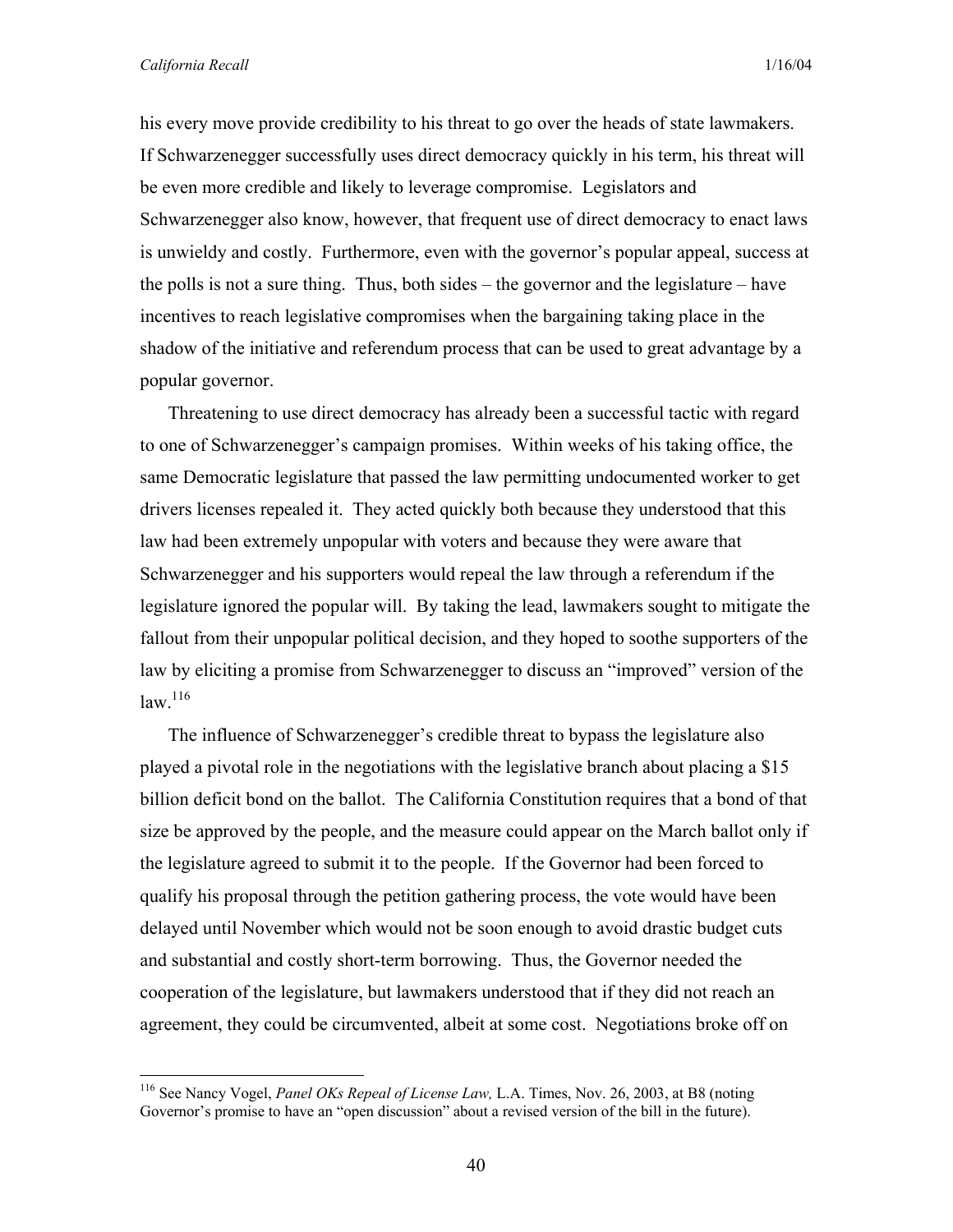the eve of the apparent deadline for placing a legislative initiative on the March ballot because Democrats would not agree to the hard spending cap proposed by the Governor and demanded by Republican legislators. Deadlines, however, can often be postponed, and in the next week of negotiations, Schwarzenegger agreed to back away from a hard spending cap and to accept instead a constitutional requirement that the legislature pass a balanced budget and establish a reserve fund to pay down the deficit bonds and to meet unexpected financial crises. Although this compromise upset some fiscal hard-liners in the Governor's party, it garnered enough votes to be sent to the people this spring.<sup>117</sup>

The upcoming campaign to convince voters to pass the deficit bond and the balanced budget requirement is crucial – not just for the state's fiscal health but also for Schwarzenegger's credibility in future negotiations. His strength in bargaining comes from his immense electoral popularity, financial resources, and ability to attract nearly constant media attention. With these tools, he can credibly threaten the legislature with government by initiative. If he cannot translate those attributes into success at the polls, his ability to use the threat to change legislative outcomes will be vastly reduced. The Governor and his staff recognize this. When his advisers talk of the need to keep his popularity high, they do not talk just in terms of his reelection, but mainly about its effect on "his ability to push through reforms by ballot initiatives."<sup>118</sup>

#### **V. Conclusion**

 $\overline{a}$ 

The recall election is a dramatic variation on the long-running interplay between representative institutions and direct democracy. The recall has also cast new light on familiar issues relevant to the electoral process at the national level and in states without the recall process. It demonstrates the increasing use of lawsuits as a political weapon, and it provides perspective on questions that those working in the law of democracy have been studying – questions relating to political parties, independent candidates, and ballots. In short, the recall, when put into context, is not a radical departure, but it does

<sup>117</sup> See Dan Morain & Carl Ingram, *Revived Fiscal Plan Goes to Ballot,* L.A. Times, Dec. 13, 2003, at A1. 118 Evan Halper & Joe Mathews, *Governor's Muscle Squeezed GOP First,* L.A. Times, Dec. 13, 2003, at A1, A30.